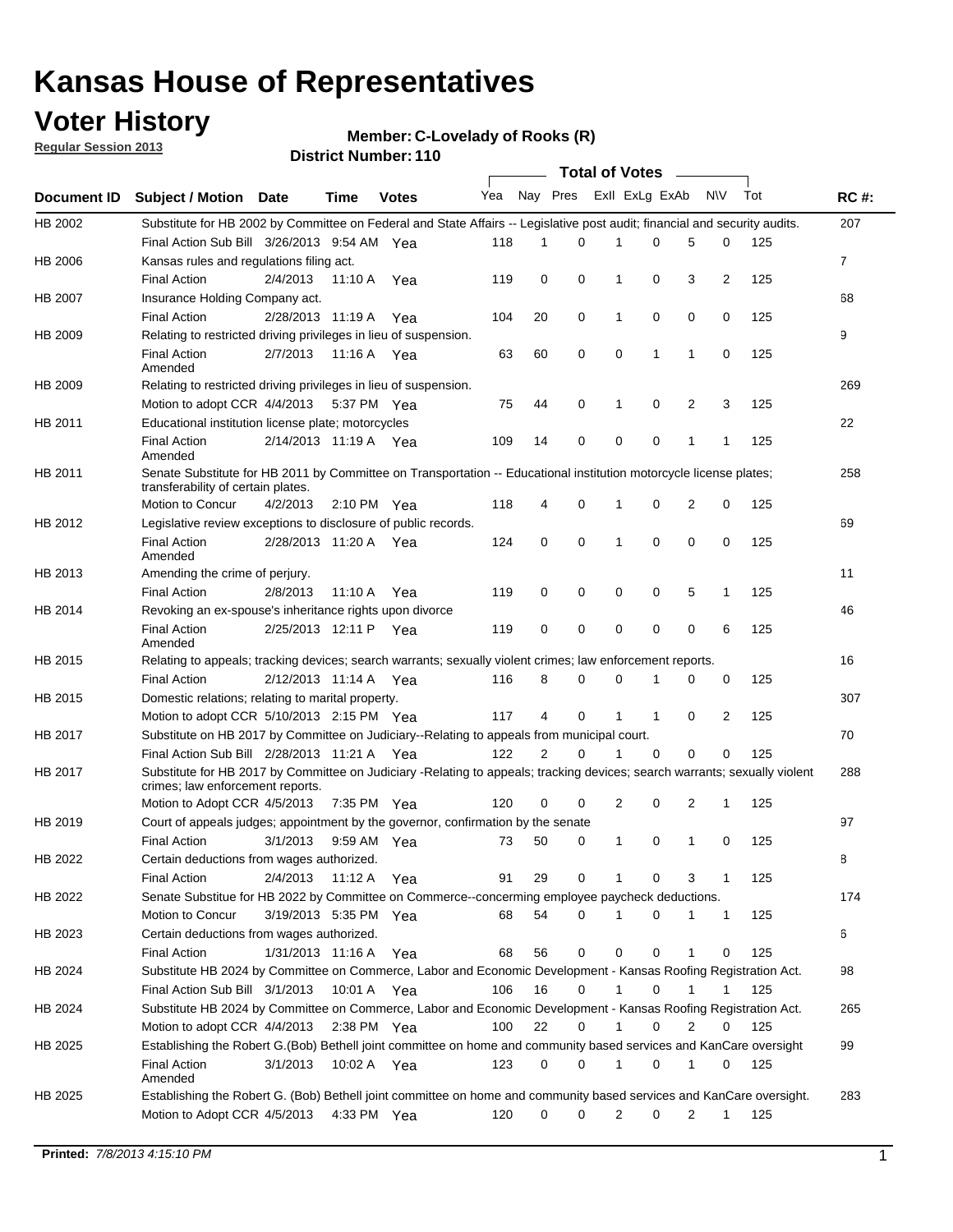### **Voter History**

**Member: C-Lovelady of Rooks (R)** 

**Regular Session 2013**

|             |                                                                                                                                                                                                                                                        |                       |             | טו ו . וסעווווטדו וטוש |     |                | <b>Total of Votes</b>   |                |             |                |              |     |     |
|-------------|--------------------------------------------------------------------------------------------------------------------------------------------------------------------------------------------------------------------------------------------------------|-----------------------|-------------|------------------------|-----|----------------|-------------------------|----------------|-------------|----------------|--------------|-----|-----|
| Document ID | <b>Subject / Motion Date</b>                                                                                                                                                                                                                           |                       | <b>Time</b> | <b>Votes</b>           | Yea |                | Nay Pres Exll ExLg ExAb |                |             |                | <b>NV</b>    | Tot | RC# |
| HB 2028     | Providing for venue in Shawnee County District Court in certain forfeiture proceedings                                                                                                                                                                 |                       |             |                        |     |                |                         |                |             |                |              |     | 12  |
|             | <b>Final Action</b><br>Amended                                                                                                                                                                                                                         | 2/8/2013              | 11:12 A Yea |                        | 119 | 1              | $\Omega$                | 0              | 0           | 5              | 0            | 125 |     |
| HB 2028     | Providing for venue in Shawnee County District Court in certain forfeiture proceedings                                                                                                                                                                 |                       |             |                        |     |                |                         |                |             |                |              |     | 199 |
|             | Motion to Concur                                                                                                                                                                                                                                       | 3/25/2013 9:36 AM Yea |             |                        | 120 | 0              | 0                       | 2              | 0           | 2              | $\mathbf{1}$ | 125 |     |
| HB 2030     | Creating wounded warrior deer hunting permits for injured combat veterans.                                                                                                                                                                             |                       |             |                        |     |                |                         |                |             |                |              |     | 25  |
|             | <b>Final Action</b><br>Amended                                                                                                                                                                                                                         | 2/15/2013 11:16 A     |             | Yea                    | 115 | 0              | 0                       | 2              | 2           | 3              | 3            | 125 |     |
| HB 2033     | Concerning the regulation of knives                                                                                                                                                                                                                    |                       |             |                        |     |                |                         |                |             |                |              |     | 143 |
|             | <b>Final Action</b>                                                                                                                                                                                                                                    | 3/7/2013              | 12:12 P     | Yea                    | 93  | 28             | 0                       | 1              | 0           | 3              | 0            | 125 |     |
| HB 2033     | Concerning the regulation of knives.                                                                                                                                                                                                                   |                       |             |                        |     |                |                         |                |             |                |              |     | 270 |
|             | Motion to adopt CCR 4/4/2013 5:43 PM Yea                                                                                                                                                                                                               |                       |             |                        | 95  | 26             | 0                       | 1              | 0           | 3              | 0            | 125 |     |
| HB 2034     | Human trafficking; crimes of commercial sexual exploitation of a child, selling sexual relations, promoting the sale of sexual<br>relations and buying sexual relations; children in need of care; staff secure faciliies.                             |                       |             |                        |     |                |                         |                |             |                |              |     | 17  |
|             | <b>Final Action</b><br>Amended                                                                                                                                                                                                                         | 2/12/2013 11:16 A Yea |             |                        | 124 | 0              | $\Omega$                | 0              | 1           | 0              | 0            | 125 |     |
| HB 2034     | S Sub for HB 2034 by Committee on Judiciary - Human trafficking; crimes of commercial sexual exploitation of a child, selling<br>sexual relations, promoting the sale of sexual relations and buying sexual relations; children in need of care; staff |                       |             |                        |     |                |                         |                |             |                |              |     | 282 |
|             | Motion to Adopt CCR 4/5/2013 4:18 PM Yea                                                                                                                                                                                                               |                       |             |                        | 120 | $\Omega$       | $\Omega$                | $\overline{2}$ | $\mathbf 0$ | $\overline{2}$ | 1            | 125 |     |
| HB 2035     | Cities; experience requirements for plumbers, electricians and certain mechanical contractors.                                                                                                                                                         |                       |             |                        |     |                |                         |                |             |                |              |     | 29  |
|             | <b>Final Action</b>                                                                                                                                                                                                                                    | 2/18/2013 11:16 A     |             | Yea                    | 117 | $\overline{2}$ | 0                       | 2              | 0           | 4              | 0            | 125 |     |
| HB 2037     | Public property; religious displays; other displays.                                                                                                                                                                                                   |                       |             |                        |     |                |                         |                |             |                |              |     | 176 |
|             | <b>Final Action</b>                                                                                                                                                                                                                                    | 3/20/2013 10:27 A Yea |             |                        | 120 | 3              | 0                       | 1              | 0           | $\mathbf{1}$   | 0            | 125 |     |
| HB 2041     | Criminal history record information; definition; municipal court reporting; district court reporting.                                                                                                                                                  |                       |             |                        |     |                |                         |                |             |                |              |     | 19  |
|             | <b>Final Action</b>                                                                                                                                                                                                                                    | 2/13/2013 11:23 A     |             | Yea                    | 119 | 3              | 0                       | 0              | 0           | 3              | 0            | 125 |     |
| HB 2042     | Appraisal of property for taxation purposes; appeals; changes.                                                                                                                                                                                         |                       |             |                        |     |                |                         |                |             |                |              |     | 158 |
|             | <b>Final Action</b><br>Amended                                                                                                                                                                                                                         | 3/18/2013 11:19 A     |             | Yea                    | 109 | 12             | 0                       | 2              | 0           | $\overline{2}$ | 0            | 125 |     |
| HB 2043     | Aggravated battery; driving under the influence.                                                                                                                                                                                                       |                       |             |                        |     |                |                         |                |             |                |              |     | 100 |
|             | <b>Final Action</b><br>Amended                                                                                                                                                                                                                         | 3/1/2013              | 10:03 A Yea |                        | 123 | 0              | 0                       | 1              | 0           | 1              | 0            | 125 |     |
| HB 2043     | Senate Substitute for HB 2043 by Committee on Judiciary - Attorney general; duties and responsibilities; notice of intent to<br>seek the death penalty.                                                                                                |                       |             |                        |     |                |                         |                |             |                |              |     | 271 |
|             | Motion to adopt CCR 4/4/2013                                                                                                                                                                                                                           |                       | 5:48 PM     | Yea                    | 121 | 0              | $\Omega$                |                | 0           | 3              | 0            | 125 |     |
| HB 2044     | Increasing the penalty for a person who distributes a controlled substance that causes great bodily harm or death.                                                                                                                                     |                       |             |                        |     |                |                         |                |             |                |              |     | 101 |
|             | <b>Final Action</b><br>Amended                                                                                                                                                                                                                         | 3/1/2013              | 10:05 A     | Nav                    | 112 | 11             | $\Omega$                |                | 0           |                | 0            | 125 |     |
| HB 2047     | Requiring certain municipalities to vote to increase property tax revenues over previous year when such increase exceeds<br>inflation; publication.                                                                                                    |                       |             |                        |     |                |                         |                |             |                |              |     | 186 |
|             | <b>Final Action</b><br>Amended                                                                                                                                                                                                                         | 3/21/2013 11:29 A Yea |             |                        | 68  | 53             | 0                       | 1              | 0           | 3              | 0            | 125 |     |
| HB 2049     | Kansas department of agriculture; increasing certain fees and eliminating sunsets on various program fees.                                                                                                                                             |                       |             |                        |     |                |                         |                |             |                |              |     | 59  |
|             | <b>Final Action</b><br>Amended                                                                                                                                                                                                                         | 2/27/2013 12:23 P Yea |             |                        | 77  | 46             | $\Omega$                | 1              | 0           | 1              | 0            | 125 |     |
| HB 2049     | Kansas department of agriculture; increasing certain fees; concerning sunsets on various program fees.                                                                                                                                                 |                       |             |                        |     |                |                         |                |             |                |              |     | 324 |
|             | Motion to adopt CCR 6/2/2013                                                                                                                                                                                                                           |                       | 12:28 A     | Yea                    | 45  | 64             | 0                       |                | 0           | 6              | 9            | 125 |     |
| HB 2050     | Agriculture; agricultural chemical registration; pesticide business liablity insurance; repeal of the Kansas agricultural liming<br>materials act.                                                                                                     |                       |             |                        |     |                |                         |                |             |                |              |     | 60  |
|             | <b>Final Action</b><br>Amended                                                                                                                                                                                                                         | 2/27/2013 12:25 P     |             | Yea                    | 103 | 20             | 0                       | 1              | 0           | 1              | 0            | 125 |     |
| HB 2051     | Substitute for HB 2051 by Committee on Agriculture and Natural Resources--Amending provisions relating to dams,<br>obstructions, sstreams and water flex accounts and transfer permits.                                                                |                       |             |                        |     |                |                         |                |             |                |              |     | 50  |
|             | Final Action Sub Bill 2/26/2013 2:12 PM Yea                                                                                                                                                                                                            |                       |             |                        | 117 | $\overline{2}$ | 0                       | 0              | 0           | 0              | 6            | 125 |     |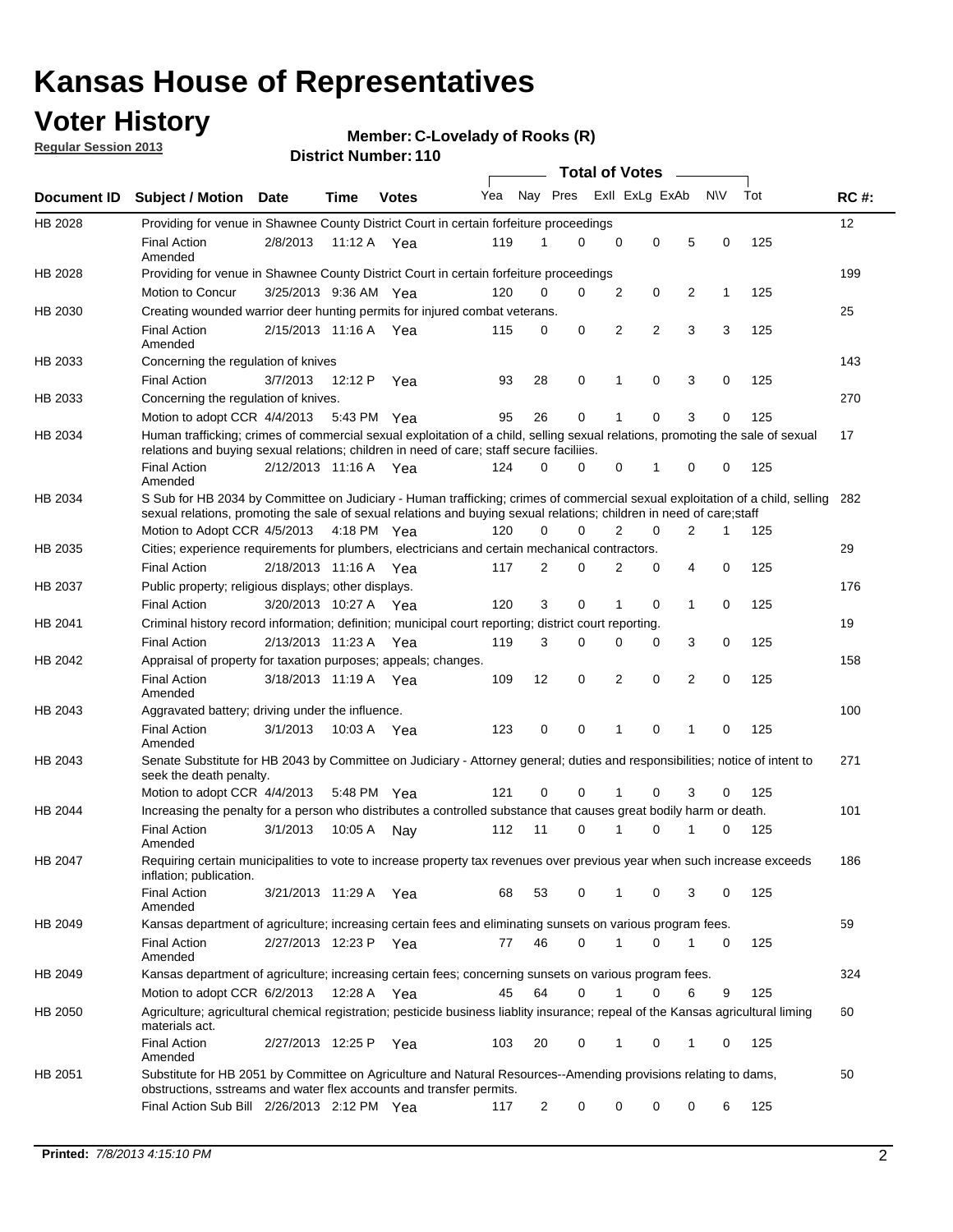### **Voter History**

**Member: C-Lovelady of Rooks (R)** 

**Regular Session 2013**

|             |                                                                                                                                                                                                                                          |                       |         | טוויוטנוזעווווערו. ווט |     |                |                         | Total of Votes – |                |                |                |                |     |             |
|-------------|------------------------------------------------------------------------------------------------------------------------------------------------------------------------------------------------------------------------------------------|-----------------------|---------|------------------------|-----|----------------|-------------------------|------------------|----------------|----------------|----------------|----------------|-----|-------------|
| Document ID | <b>Subject / Motion Date</b>                                                                                                                                                                                                             |                       | Time    | <b>Votes</b>           | Yea |                | Nay Pres Exll ExLg ExAb |                  |                |                |                | N\V            | Tot | <b>RC#:</b> |
| HB 2052     | Discharging a firearm inside or into a city; unlawful acts; exceptions.                                                                                                                                                                  |                       |         |                        |     |                |                         |                  |                |                |                |                |     | 155         |
|             | <b>Final Action</b><br>Amended                                                                                                                                                                                                           | 3/14/2013 11:20 A Yea |         |                        | 121 | $\overline{2}$ | 0                       |                  | $\Omega$       | 0              | 2              | 0              | 125 |             |
| HB 2052     | Senate Substitute for HB 2052 by Committee on Federal and State Affairs - Concerning firearms; personal and family<br>protection act; concealed handguns in public building; other changes; unlawful discharge of a firearm inside city. |                       |         |                        |     |                |                         |                  |                |                |                |                |     | 300         |
|             | Motion to Adopt CCR 4/5/2013 10:24 P Yea                                                                                                                                                                                                 |                       |         |                        | 104 | 16             | $\Omega$                |                  | 2              | 0              | 2              | 1              | 125 |             |
| HB 2055     | Personal and Familly Protection Act; public buildings; adequate security.                                                                                                                                                                |                       |         |                        |     |                |                         |                  |                |                |                |                |     | 156         |
|             | <b>Final Action</b><br>Amended                                                                                                                                                                                                           | 3/14/2013 11:26 A Yea |         |                        | 84  | 38             | 0                       |                  | 0              | 0              | 2              | $\mathbf{1}$   | 125 |             |
| HB 2057     | Concerning property taxation; relating to county appraisers; appointing interim appraiser.                                                                                                                                               |                       |         |                        |     |                |                         |                  |                |                |                |                |     | 208         |
|             | <b>Final Action</b>                                                                                                                                                                                                                      | 3/26/2013 9:55 AM Yea |         |                        | 119 | 0              | 0                       |                  | 1              | 0              | 5              | 0              | 125 |             |
| HB 2058     | Taxation of helium and certain other gases under mineral severance tax, and prohibition of certain refunds related thereto.                                                                                                              |                       |         |                        |     |                |                         |                  |                |                |                |                |     | 159         |
|             | <b>Final Action</b>                                                                                                                                                                                                                      | 3/18/2013 11:21 A Yea |         |                        | 119 | 2              | 0                       |                  | 2              | $\Omega$       | 2              | $\Omega$       | 125 |             |
| HB 2059     | Income tax deductions and modifications and severance tax exemptions; basis of partner's interest and shareholder's stock;<br>statutory clarification.                                                                                   |                       |         |                        |     |                |                         |                  |                |                |                |                |     | 14          |
|             | <b>Final Action</b><br>Amended                                                                                                                                                                                                           | 2/11/2013 11:42 A     |         | Yea                    | 122 | 2              | 0                       |                  | $\Omega$       | 0              | 1              | 0              | 125 |             |
| HB 2059     | Income tax deductions and modifications and severance tax exemptions; basis of partner's interest and shareholder's stock;<br>statutory clarification.                                                                                   |                       |         |                        |     |                |                         |                  |                |                |                |                |     | 293         |
|             | Motion to Concur                                                                                                                                                                                                                         | 4/5/2013              |         | 8:14 PM Nav            | 0   | - 120          | 0                       |                  | 2              | 0              | 2              | 1              | 125 |             |
| HB 2059     | Income tax rates, deductions and credits; rural opportunity zones; sales tax rates and distribution of revenue; severance tax;<br>and property tax exemptions for IRB property and property damaged by natural disaster.                 |                       |         |                        |     |                |                         |                  |                |                |                |                |     | 322         |
|             | Motion to adopt CCR 6/2/2013                                                                                                                                                                                                             |                       | 12:11 A | Yea                    | 69  | 45             | 0                       |                  | $\mathbf{1}$   | 0              | 6              | 4              | 125 |             |
| HB 2060     | Prohibiting certain confined persons from receiving food sales tax refunds and homestead property tax refunds.                                                                                                                           |                       |         |                        |     |                |                         |                  |                |                |                |                |     | 10          |
|             | <b>Final Action</b><br>Amended                                                                                                                                                                                                           | 2/7/2013              | 11:18 A | Yea                    | 123 | 0              | $\Omega$                |                  | $\Omega$       | 1              | 1              | 0              | 125 |             |
| HB 2065     | Creating the crime of home improvement fraud.                                                                                                                                                                                            |                       |         |                        |     |                |                         |                  |                |                |                |                |     | 20          |
|             | <b>Final Action</b><br>Amended                                                                                                                                                                                                           | 2/13/2013 11:26 A Yea |         |                        | 106 | 16             | $\mathbf 0$             |                  | 0              | 0              | 3              | 0              | 125 |             |
| HB 2066     | Physical therapists; evaluation and treatment of patients.                                                                                                                                                                               |                       |         |                        |     |                |                         |                  |                |                |                |                |     | 26          |
|             | <b>Final Action</b><br>Amended                                                                                                                                                                                                           | 2/15/2013 11:18 A Yea |         |                        | 98  | 16             | $\mathbf 0$             |                  | $\overline{2}$ | $\overline{2}$ | 3              | 4              | 125 |             |
| HB 2067     | Board of nursing; assistant attorneys general.                                                                                                                                                                                           |                       |         |                        |     |                |                         |                  |                |                |                |                |     | 15          |
|             | <b>Final Action</b>                                                                                                                                                                                                                      | 2/11/2013 11:44 A Yea |         |                        | 123 | 1              | $\mathbf 0$             |                  | 0              | 0              | 1              | 0              | 125 |             |
| HB 2069     | Public policy; certain city ordinances and county resolutions declared void.                                                                                                                                                             |                       |         |                        |     |                |                         |                  |                |                |                |                |     | 102         |
|             | <b>Final Action</b><br>Amended                                                                                                                                                                                                           | 3/1/2013              | 10:06 A | Yea                    | 92  | 31             | $\Omega$                |                  | 1              | $\Omega$       | 1              | $\mathbf 0$    | 125 |             |
| HB 2069     | Public policy; certain city ordinances and county resolutions declared void.                                                                                                                                                             |                       |         |                        |     |                |                         |                  |                |                |                |                |     | 292         |
|             | Motion to Concur                                                                                                                                                                                                                         | 4/5/2013              |         | 8:04 PM Yea            | 88  | 32             | 0                       |                  | 2              | 0              | $\overline{2}$ | 1              | 125 |             |
| HB 2070     | Appearance bond conditions; surety and bounty hunter regulation.                                                                                                                                                                         |                       |         |                        |     |                |                         |                  |                |                |                |                |     | 103         |
|             | <b>Final Action</b><br>Amended                                                                                                                                                                                                           | 3/1/2013              |         | 10:08 A Yea            | 122 | $\mathbf{1}$   | 0                       |                  | $\mathbf{1}$   | 0              | 1              | 0              | 125 |             |
| HB 2074     | Cities and counties; solid waste disposal areas; restrictions.                                                                                                                                                                           |                       |         |                        |     |                |                         |                  |                |                |                |                |     | 139         |
|             | <b>Emergency Final</b><br><b>Action Amend</b>                                                                                                                                                                                            | 3/1/2013              |         | 1:11 PM Yea            | 102 | 19             | 0                       |                  | $\mathbf{1}$   | 0              | $\mathbf{1}$   | $\overline{2}$ | 125 |             |
| HB 2075     | Cities; qualifications and rehabilitation of abandoned property.                                                                                                                                                                         |                       |         |                        |     |                |                         |                  |                |                |                |                |     | 61          |
|             | <b>Final Action</b><br>Amended                                                                                                                                                                                                           | 2/27/2013 12:27 P Nay |         |                        | 72  | 51             | 0                       |                  | 1              | 0              | 1              | 0              | 125 |             |
| HB 2077     | Granting professional licenses to military service members.<br><b>Final Action</b><br>Amended                                                                                                                                            | 2/26/2013 2:13 PM Yea |         |                        | 119 | 0              | 0                       |                  | $\overline{2}$ | 0              | 2              | 2              | 125 | 51          |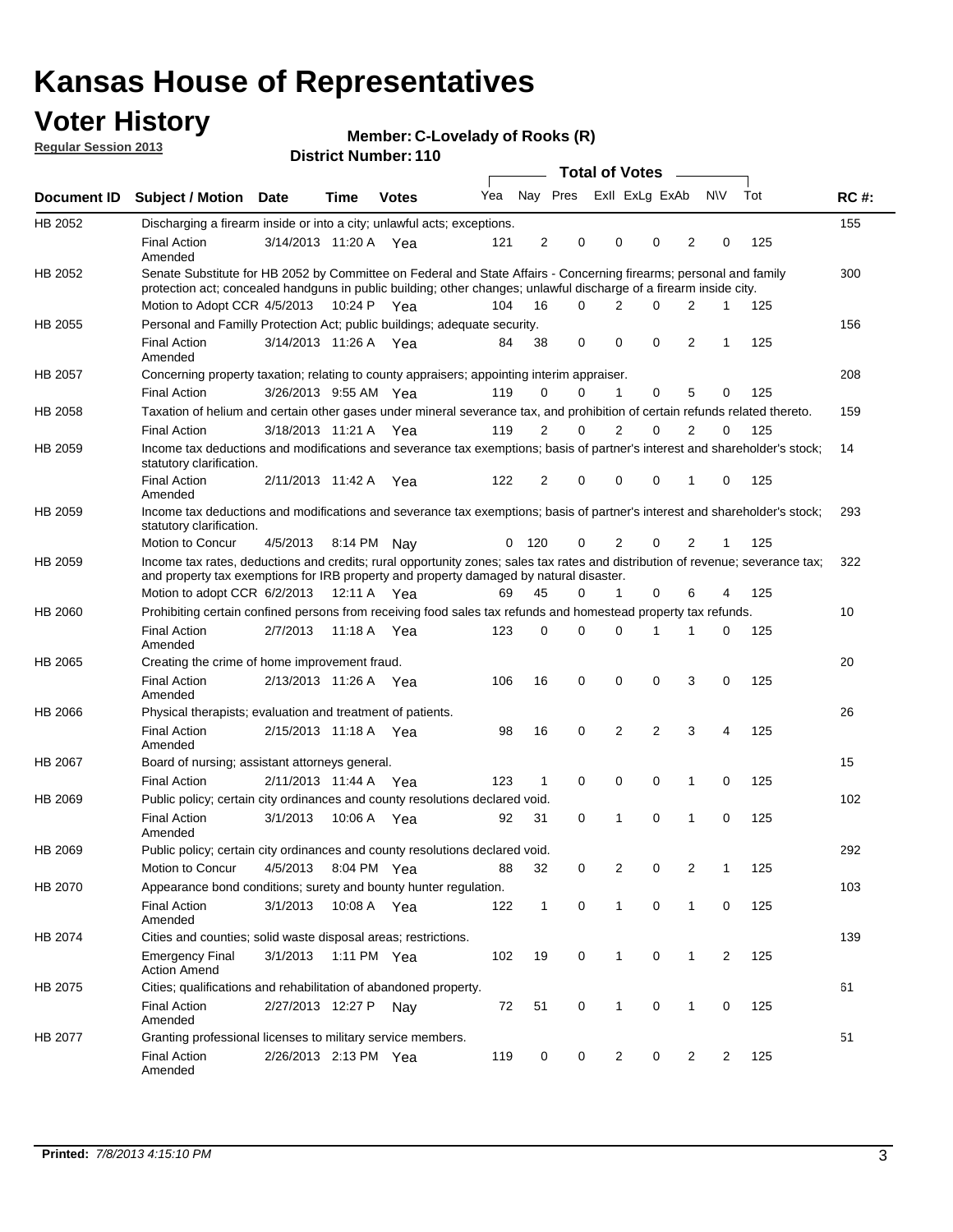### **Voter History**

**Member: C-Lovelady of Rooks (R)** 

**Regular Session 2013**

|                    |                                                                                                                                                                                                       |                       |             | טו ו . וסעווווטדו ועושט |              |                |   | <b>Total of Votes</b> |             | $\overline{\phantom{a}}$ |             |     |             |
|--------------------|-------------------------------------------------------------------------------------------------------------------------------------------------------------------------------------------------------|-----------------------|-------------|-------------------------|--------------|----------------|---|-----------------------|-------------|--------------------------|-------------|-----|-------------|
| <b>Document ID</b> | <b>Subject / Motion Date</b>                                                                                                                                                                          |                       | <b>Time</b> | <b>Votes</b>            | Yea Nay Pres |                |   | Exll ExLg ExAb        |             |                          | <b>NV</b>   | Tot | <b>RC#:</b> |
| HB 2078            | Authorizing certain licensing boards to accept education, training or experience completed in the military towards licensure in<br>this state.                                                        |                       |             |                         |              |                |   |                       |             |                          |             |     | 52          |
|                    | <b>Final Action</b><br>Amended                                                                                                                                                                        | 2/26/2013 2:14 PM Yea |             |                         | 119          | 0              | 0 | 2                     | 0           | 2                        | 2           | 125 |             |
| HB 2078            | Authorizing certain licensing boards to accept education, training or experience of military service members towards obtaining 275<br>licensure in this state.                                        |                       |             |                         |              |                |   |                       |             |                          |             |     |             |
|                    | Motion to adopt CCR 4/5/2013                                                                                                                                                                          |                       | 11:42 A     | Yea                     | 120          | 0              | 0 | $\overline{2}$        | 0           | 3                        | 0           | 125 |             |
| HB 2081            | Forfeiture of property related to violations of certain criminal acts.                                                                                                                                |                       |             |                         |              |                |   |                       |             |                          |             |     | 18          |
|                    | <b>Final Action</b><br>Amended                                                                                                                                                                        | 2/12/2013 11:17 A Yea |             |                         | 124          | 0              | 0 | $\Omega$              | 1           | 0                        | 0           | 125 |             |
| HB 2081            | Forfeiture of property related to violations of certain criminal acts.                                                                                                                                |                       |             |                         |              |                |   |                       |             |                          |             |     | 306         |
|                    | Motion to adopt CCR 5/10/2013 10:38 A                                                                                                                                                                 |                       |             | Yea                     | 121          | 0              | 0 | 1                     | 1           | 2                        | 0           | 125 |             |
| HB 2083            | Public employees relations boards; assessment of certain costs.                                                                                                                                       |                       |             |                         |              |                |   |                       |             |                          |             |     | 104         |
|                    | <b>Final Action</b><br>Amended                                                                                                                                                                        | 3/1/2013              | 10:09 A     | Yea                     | 87           | 36             | 0 | 1                     | $\mathbf 0$ | 1                        | $\mathbf 0$ | 125 |             |
| HB 2084            | Tax credits for community services contributions; youth apprenticeship and entrepreneurship.                                                                                                          |                       |             |                         |              |                |   |                       |             |                          |             |     | 105         |
|                    | <b>Final Action</b><br>Amended                                                                                                                                                                        | 3/1/2013              | 10:11 A     | Yea                     | 120          | 3              | 0 | 1                     | $\mathbf 0$ | 1                        | 0           | 125 |             |
| HB 2084            | Tax credits for community services contributions; youth apprenticeship and entrepreneurship.                                                                                                          |                       |             |                         |              |                |   |                       |             |                          |             |     | 316         |
|                    | Sub Motion to Concur 5/24/2013 9:33 AM Nav                                                                                                                                                            |                       |             |                         | 5            | - 109          | 0 |                       | 0           | 9                        | 1           | 125 |             |
| HB 2086            | Eligible infrastructure costs for tax increment financing and community improvement districts; bond repayment tax revenue<br>pledge requirements.                                                     |                       |             |                         |              |                |   |                       |             |                          |             |     | 160         |
|                    | <b>Final Action</b>                                                                                                                                                                                   | 3/18/2013 11:24 A     |             | Yea                     | 61           | 60             | 0 | 2                     | 0           | $\overline{2}$           | 0           | 125 |             |
| HB 2086            | Eligible infrastructure costs for tax increment financing and community improvement districts; bond repayment tax revenue<br>pledge requirements.                                                     |                       |             |                         |              |                |   |                       |             |                          |             |     | 173         |
|                    | <b>Final Action</b>                                                                                                                                                                                   | 3/19/2013 5:25 PM     |             | Yea                     | 81           | 41             | 0 | 1                     | 0           | 1                        | 1           | 125 |             |
| HB 2091            | Publication of delinquent personal property tax statements.                                                                                                                                           |                       |             |                         |              |                |   |                       |             |                          |             |     | 161         |
|                    | <b>Final Action</b><br>Amended                                                                                                                                                                        | 3/18/2013 11:25 A     |             | Nav                     | 81           | 40             | 0 | 2                     | 0           | $\overline{2}$           | 0           | 125 |             |
| HB 2093            | Amending the crime of identity theft.                                                                                                                                                                 |                       |             |                         |              |                |   |                       |             |                          |             |     | 106         |
|                    | <b>Final Action</b><br>Amended                                                                                                                                                                        | 3/1/2013              | 10:12 A     | Yea                     | 123          | 0              | 0 | 1                     | $\Omega$    | 1                        | 0           | 125 |             |
| HB 2093            | Senate Substitute for HB 2093 by Committee on Judiciary - Identity theft and identity fraud; unlawful acts concerning<br>computers; DNA testing and exculpatory evidence; murder in the first degree. |                       |             |                         |              |                |   |                       |             |                          |             |     | 289         |
|                    | Motion to Adopt CCR 4/5/2013 7:49 PM Yea                                                                                                                                                              |                       |             |                         | 118          | $\overline{2}$ | 0 | 2                     | 0           | 2                        | 1           | 125 |             |
| HB 2094            | Student electronic privacy at public and private postsecondary educational institutions.                                                                                                              |                       |             |                         |              |                |   |                       |             |                          |             |     | 164         |
|                    | <b>Final Action</b><br>Amended                                                                                                                                                                        | 3/19/2013 10:33 A     |             | Yea                     | 123          | 0              | 0 | 1                     | 0           | 1                        | 0           | 125 |             |
| HB 2096            | Local governmental entities and investment of public moneys.                                                                                                                                          |                       |             |                         |              |                |   |                       |             |                          |             |     | 23          |
|                    | <b>Final Action</b>                                                                                                                                                                                   | 2/14/2013 11:21 A     |             | Yea                     | 123          | 0              | 0 | 0                     | 0           | 1                        | 1           | 125 |             |
| HB 2099            | Insurance- updating certain statutory references.                                                                                                                                                     |                       |             |                         |              |                |   |                       |             |                          |             |     | 71          |
|                    | <b>Final Action</b><br>Amended                                                                                                                                                                        | 2/28/2013 11:23 A     |             | Yea                     | 124          | 0              | 0 | 1                     | 0           | 0                        | 0           | 125 |             |
| HB 2101            | Interstate transmission siting compact.                                                                                                                                                               |                       |             |                         |              |                |   |                       |             |                          |             |     | 209         |
|                    | <b>Final Action</b><br>Amended                                                                                                                                                                        | 3/26/2013 9:56 AM Yea |             |                         | 118          | $\mathbf{1}$   | 0 | 1                     | 0           | 5                        | 0           | 125 |             |
| HB 2105            | Substitute HB 2105 by Committee on Commerce, Labor and Economic Development - Employment security law.                                                                                                |                       |             |                         |              |                |   |                       |             |                          |             |     | 107         |
|                    | Final Action Sub Bill 3/1/2013                                                                                                                                                                        |                       | 10:13 A Yea |                         | 88           | 35             | 0 |                       | 0           | 1                        | 0           | 125 |             |
| HB 2105            | Substitute HB 2105 by Committee on Commerce, Labor and Economic Development - Employment security law.                                                                                                |                       |             |                         |              |                |   |                       |             |                          |             |     | 298         |
|                    | Motion to adopt CCR 4/5/2013                                                                                                                                                                          |                       | 9:46 PM Yea |                         | 89           | 31             | 0 | 2                     | 0           | 2                        | 1           | 125 |             |
| HB 2106            | Portable electronics insurance act.                                                                                                                                                                   |                       |             |                         |              |                |   |                       |             |                          |             |     | 133         |
|                    | <b>Emergency Final</b><br>Action                                                                                                                                                                      | 3/1/2013              |             | 1:03 PM $Yea$           | 117          | 4              | 0 | $\mathbf{1}$          | 0           | $\mathbf{1}$             | 2           | 125 |             |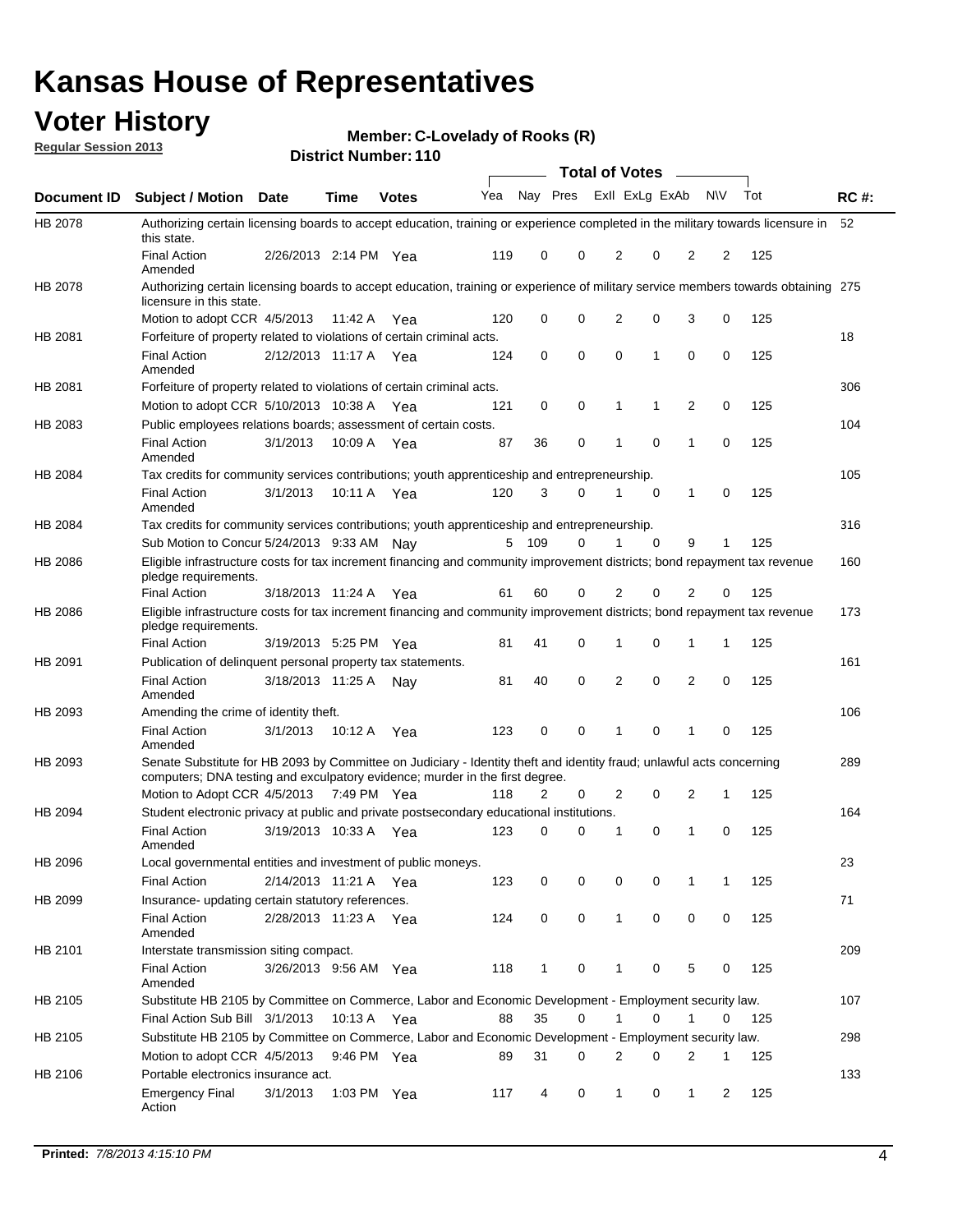### **Voter History**

**Member: C-Lovelady of Rooks (R)** 

**Regular Session 2013**

|             |                                                                                                                                                                                                                                                                      |                       |             | טו ו ושמווואדו אוווסוש |     |                |             | <b>Total of Votes</b> |   | $\sim$         |                |     |             |
|-------------|----------------------------------------------------------------------------------------------------------------------------------------------------------------------------------------------------------------------------------------------------------------------|-----------------------|-------------|------------------------|-----|----------------|-------------|-----------------------|---|----------------|----------------|-----|-------------|
| Document ID | <b>Subject / Motion Date</b>                                                                                                                                                                                                                                         |                       | <b>Time</b> | <b>Votes</b>           | Yea | Nay Pres       |             | Exll ExLg ExAb        |   |                | <b>NV</b>      | Tot | <b>RC#:</b> |
| HB 2107     | Insurance; enacting the electronic notice and document act.                                                                                                                                                                                                          |                       |             |                        |     |                |             |                       |   |                |                |     | 134         |
|             | <b>Emergency Final</b><br><b>Action Amend</b>                                                                                                                                                                                                                        | 3/1/2013              | 1:04 PM Yea |                        | 121 | 0              | 0           | 1                     | 0 | 1              | 2              | 125 |             |
| HB 2107     | Insurance; enacting the electronic notice and document act, return of premiums separate from the notice of adverse<br>underwriting decision, statutory updates, uninsurable health plan increase in lifetime limit, mandate lite, certain company<br>dividend plans. |                       |             |                        |     |                |             |                       |   |                |                |     | 281         |
|             | Motion to Adopt CCR 4/5/2013                                                                                                                                                                                                                                         |                       | 4:06 PM Yea |                        | 69  | 50             | 0           | 2                     | 0 | 3              | $\mathbf{1}$   | 125 |             |
| HB 2109     | School finance; military pupil count.                                                                                                                                                                                                                                |                       |             |                        |     |                |             |                       |   |                |                |     | 108         |
|             | <b>Final Action</b>                                                                                                                                                                                                                                                  | 3/1/2013              | 10:15A      | Yea                    | 104 | 19             | 0           | 1                     | 0 | $\mathbf{1}$   | 0              | 125 |             |
| HB 2109     | Enacting the Kansas children's protection act.                                                                                                                                                                                                                       |                       |             |                        |     |                |             |                       |   |                |                |     | 277         |
|             | Motion to Adopt CCR 4/5/2013                                                                                                                                                                                                                                         |                       | 12:31 P Yea |                        | 116 | $\overline{2}$ | 0           | 2                     | 0 | 3              | $\overline{2}$ | 125 |             |
| HB 2112     | Campaign finance; transfer of campaign money to another candidacy.                                                                                                                                                                                                   |                       |             |                        |     |                |             |                       |   |                |                |     | 72          |
|             | <b>Final Action</b><br>Amended                                                                                                                                                                                                                                       | 2/28/2013 11:25 A Yea |             |                        | 95  | 29             | 0           | 1                     | 0 | 0              | 0              | 125 |             |
| HB 2114     | Debt setoff; collection assistance fee.                                                                                                                                                                                                                              |                       |             |                        |     |                |             |                       |   |                |                |     | 21          |
|             | <b>Final Action</b>                                                                                                                                                                                                                                                  | 2/13/2013 11:34 A     |             | Yea                    | 90  | 32             | 0           | 0                     | 0 | 3              | 0              | 125 |             |
| HB 2115     | Relating to the employment of retired judges and justices.                                                                                                                                                                                                           |                       |             |                        |     |                |             |                       |   |                |                |     | 73          |
|             | <b>Final Action</b>                                                                                                                                                                                                                                                  | 2/28/2013 11:27 A     |             | Yea                    | 124 | 0              | $\mathbf 0$ | 1                     | 0 | 0              | 0              | 125 |             |
| HB 2115     | Courts; employment of retired judges and justices; court debt setoff.                                                                                                                                                                                                |                       |             |                        |     |                |             |                       |   |                |                |     | 309         |
|             | Motion to Adopt CCR 5/14/2013 2:14 PM Yea                                                                                                                                                                                                                            |                       |             |                        | 100 | 13             | 0           | 1                     | 0 | 9              | $\overline{2}$ | 125 |             |
| HB 2118     | Preservation of historic property; environs authority deleted.                                                                                                                                                                                                       |                       |             |                        |     |                |             |                       |   |                |                |     | 62          |
|             | <b>Final Action</b>                                                                                                                                                                                                                                                  | 2/27/2013 12:30 P     |             | Yea                    | 99  | 24             | 0           | 1                     | 0 | $\mathbf{1}$   | 0              | 125 |             |
| HB 2120     | Updating provisions relating to the Kansas bureau of investigations DNA database.                                                                                                                                                                                    |                       |             |                        |     |                |             |                       |   |                |                |     | 109         |
|             | <b>Final Action</b><br>Amended                                                                                                                                                                                                                                       | 3/1/2013              | 10:16 A     | Yea                    | 121 | 2              | 0           | 1                     | 0 | 1              | 0              | 125 |             |
| HB 2120     | Updating provisions relating to DNA collection and DNA evidence; amending the definition of a bet for purposes of the Kansas 302<br>criminal code; sentencing for possession of a firearm during a drug felony<br>Motion to adopt CCR 5/9/2013                       |                       | 11:32 A Yea |                        | 74  | 49             | 0           |                       | 0 | 1              | 0              | 125 |             |
| HB 2122     | Real estate brokers and salespersons; licensing requirements; sales transaction requirements.                                                                                                                                                                        |                       |             |                        |     |                |             |                       |   |                |                |     | 37          |
|             | <b>Final Action</b><br>Amended                                                                                                                                                                                                                                       | 2/20/2013 11:13 A Yea |             |                        | 121 | 1              | 0           |                       | 0 | 2              | 0              | 125 |             |
| HB 2125     | Increasing real estate broker's and salesperson's license fees.                                                                                                                                                                                                      |                       |             |                        |     |                |             |                       |   |                |                |     | 38          |
|             | <b>Final Action</b>                                                                                                                                                                                                                                                  | 2/20/2013 12:16 P     |             | Yea                    | 71  | 50             | 1           | 0                     | 0 | 0              | 3              | 125 |             |
| HB 2128     | Open records act; exceptions.                                                                                                                                                                                                                                        |                       |             |                        |     |                |             |                       |   |                |                |     | 74          |
|             | <b>Final Action</b><br>Amended                                                                                                                                                                                                                                       | 2/28/2013 11:28 A     |             | Yea                    | 124 | 0              | 0           | 1                     | 0 | 0              | 0              | 125 |             |
| HB 2128     | Open records act; exceptions.                                                                                                                                                                                                                                        |                       |             |                        |     |                |             |                       |   |                |                |     | 259         |
|             | Motion to Concur                                                                                                                                                                                                                                                     | 4/3/2013              | 10:29 A     | Yea                    | 119 | 0              | 0           | 1                     | 0 | 3              | $\overline{2}$ | 125 |             |
| HB 2130     | Elections; petition circulators.                                                                                                                                                                                                                                     |                       |             |                        |     |                |             |                       |   |                |                |     | 30          |
|             | <b>Final Action</b>                                                                                                                                                                                                                                                  | 2/18/2013 11:17 A     |             | Yea                    | 118 | $\mathbf{1}$   | 0           | $\overline{c}$        | 0 | 4              | 0              | 125 |             |
| HB 2135     | Property tax exemption; military housing.                                                                                                                                                                                                                            |                       |             |                        |     |                |             |                       |   |                |                |     | 162         |
|             | <b>Final Action</b>                                                                                                                                                                                                                                                  | 3/18/2013 11:27 A     |             | Yea                    | 117 | 4              | 0           | $\overline{c}$        | 0 | $\overline{2}$ | 0              | 125 |             |
| HB 2138     | Repealing statutes related to oil and gas.                                                                                                                                                                                                                           |                       |             |                        |     |                |             |                       |   |                |                |     | 53          |
|             | <b>Final Action</b><br>Amended                                                                                                                                                                                                                                       | 2/26/2013 2:16 PM Yea |             |                        | 119 | 0              | 0           | 2                     | 0 | $\overline{2}$ | $\overline{2}$ | 125 |             |
| HB 2139     | Canceled warrants.                                                                                                                                                                                                                                                   |                       |             |                        |     |                |             |                       |   |                |                |     | 75          |
|             | <b>Final Action</b><br>Amended                                                                                                                                                                                                                                       | 2/28/2013 11:30 A     |             | Yea                    | 99  | 25             | 0           | 1                     | 0 | 0              | 0              | 125 |             |
| HB 2139     | Canceled warrants.                                                                                                                                                                                                                                                   |                       |             |                        |     |                |             |                       |   |                |                |     | 266         |
|             | Motion to Concur                                                                                                                                                                                                                                                     | 4/4/2013              | 2:40 PM     | Yea                    | 114 | 8              | 0           | 1                     | 0 | 2              | 0              | 125 |             |
| HB 2140     | Repealing K.S.A. 72-60b03                                                                                                                                                                                                                                            |                       |             |                        |     |                |             |                       |   |                |                |     | 39          |
|             | <b>Final Action</b>                                                                                                                                                                                                                                                  | 2/20/2013 12:17 P     |             | Yea                    | 122 | 0              | 0           | 0                     | 0 | 0              | 3              | 125 |             |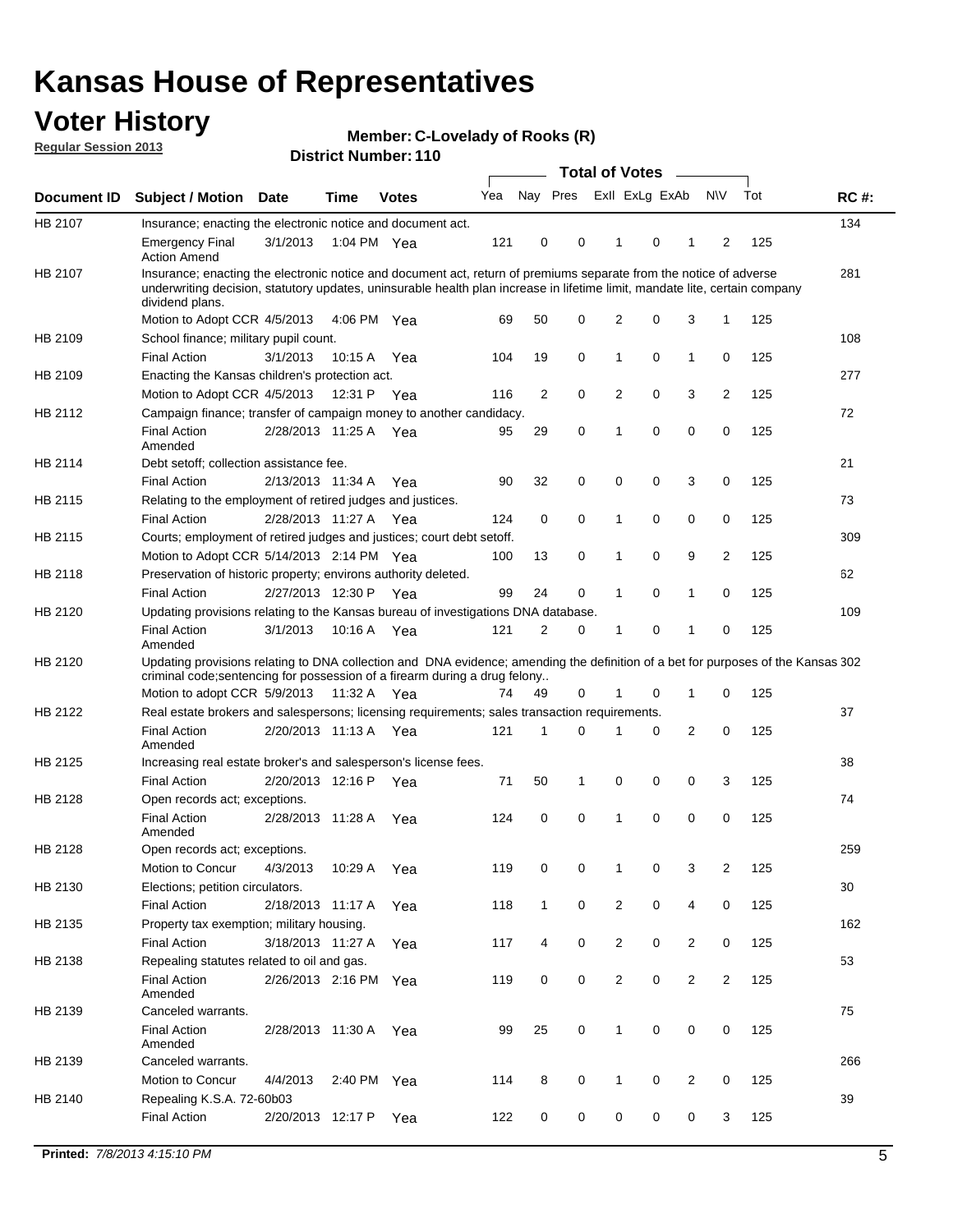### **Voter History**

**Member: C-Lovelady of Rooks (R)** 

**Regular Session 2013**

|             |                                                                                                                                              |          |                       |              |     |             | <b>Total of Votes</b>   |              |   | $\sim 100$ m $^{-1}$ |     |     |             |
|-------------|----------------------------------------------------------------------------------------------------------------------------------------------|----------|-----------------------|--------------|-----|-------------|-------------------------|--------------|---|----------------------|-----|-----|-------------|
| Document ID | <b>Subject / Motion Date</b>                                                                                                                 |          | Time                  | <b>Votes</b> | Yea |             | Nay Pres ExII ExLg ExAb |              |   |                      | N\V | Tot | <b>RC#:</b> |
| HB 2141     | Repealer; elections process for certain unified school districts.                                                                            |          |                       |              |     |             |                         |              |   |                      |     |     | 24          |
|             | <b>Final Action</b>                                                                                                                          |          | 2/14/2013 11:23 A Yea |              | 123 | 0           | 0                       | 0            | 0 | 1                    | 1   | 125 |             |
| HB 2142     | Certain educational statutes concerning USD land transfers and higher education loan and grant programs.                                     |          |                       |              |     |             |                         |              |   |                      |     |     | 40          |
|             | <b>Final Action</b>                                                                                                                          |          | 2/20/2013 12:19 P Yea |              | 122 | 0           | 0                       | $\Omega$     | 0 | $\Omega$             | 3   | 125 |             |
| HB 2143     | Repealing outdated provisions relating to the purchase of certain real estate by the department of corrections.                              |          |                       |              |     |             |                         |              |   |                      |     |     | 34          |
|             | <b>Final Action</b>                                                                                                                          |          | 2/20/2013 11:09 A Yea |              | 122 | 0           | 0                       | 1            | 0 | $\overline{2}$       | 0   | 125 |             |
| HB 2144     | Repealing unnecessary statutes relating to juveniles.                                                                                        |          |                       |              |     |             |                         |              |   |                      |     |     | 76          |
|             | <b>Final Action</b>                                                                                                                          |          | 2/28/2013 11:32 A Yea |              | 124 | $\mathbf 0$ | 0                       | 1            | 0 | 0                    | 0   | 125 |             |
| HB 2145     | Repealing K.S.A. 75-5028; concerning the sale of real estate by the secretary of transportation.                                             |          |                       |              |     |             |                         |              |   |                      |     |     | 35          |
|             | <b>Final Action</b>                                                                                                                          |          | 2/20/2013 11:11 A Yea |              | 122 | 0           | 0                       | 1            | 0 | 2                    | 0   | 125 |             |
| HB 2146     | Repealing the cancer drug repository program K.S.A. 2012 Supp. 65-1664 through 65-1667 and amending K.S.A. 2012 Supp. 77<br>65-1636.         |          |                       |              |     |             |                         |              |   |                      |     |     |             |
|             | <b>Final Action</b>                                                                                                                          |          | 2/28/2013 11:33 A     | Yea          | 124 | 0           | 0                       | 1            | 0 | 0                    | 0   | 125 |             |
| HB 2147     | Repealer; use of metric system on certain road signs and markers, moving of heavy vehicles on bridges or culverts, interstate 94<br>bridges. |          |                       |              |     |             |                         |              |   |                      |     |     |             |
|             | <b>Final Action</b>                                                                                                                          | 3/1/2013 |                       | 9:52 AM Yea  | 123 | $\mathbf 0$ | 0                       |              | 0 | 1                    | 0   | 125 |             |
| HB 2148     | Repealers; postsecondary education scholarship provisions.                                                                                   |          |                       |              |     |             |                         |              |   |                      |     |     | 41          |
|             | <b>Final Action</b>                                                                                                                          |          | 2/20/2013 12:21 P     | Yea          | 106 | 16          | 0                       | $\mathbf 0$  | 0 | $\mathbf 0$          | 3   | 125 |             |
| HB 2149     | Repealers; postsecondary education student loans and tuition grants.                                                                         |          |                       |              |     |             |                         |              |   |                      |     |     | 42          |
|             | <b>Final Action</b>                                                                                                                          |          | 2/20/2013 12:22 P     | Yea          | 108 | 14          | 0                       | 0            | 0 | $\Omega$             | 3   | 125 |             |
| HB 2149     | Repealing a \$500,000 transfer from highway patrol training center fund to the state general fund.                                           |          |                       |              |     |             |                         |              |   |                      |     |     | 314         |
|             | Motion to Concur                                                                                                                             |          | 5/23/2013 10:22 A Yea |              | 113 | 0           | 0                       |              | 0 | 8                    | 3   | 125 |             |
| HB 2150     | Repealers; workforce development loan program act.                                                                                           |          |                       |              |     |             |                         |              |   |                      |     |     | 78          |
|             | <b>Final Action</b>                                                                                                                          |          | 2/28/2013 11:34 A Yea |              | 94  | 30          | 0                       | 1            | 0 | 0                    | 0   | 125 |             |
| HB 2150     | Senate Substitute for HB 2150 by Committee on Commerce--Concerning the Kansas employment first oversight commission.                         |          |                       |              |     |             |                         |              |   |                      |     |     | 267         |
|             | Motion to Concur                                                                                                                             |          | 4/4/2013 2:44 PM Yea  |              | 110 | 12          | 0                       | 1            | 0 | 2                    | 0   | 125 |             |
| HB 2151     | Repealers; report on medically underserved areas of the state.                                                                               |          |                       |              |     |             |                         |              |   |                      |     |     | 63          |
|             | <b>Final Action</b>                                                                                                                          |          | 2/27/2013 12:31 P     | Yea          | 123 | 0           | 0                       | 1            | 0 | 1                    | 0   | 125 |             |
| HB 2152     | Repealer: uniform land sales practices act.                                                                                                  |          |                       |              |     |             |                         |              |   |                      |     |     | 36          |
|             | <b>Final Action</b>                                                                                                                          |          | 2/20/2013 11:12 A     | Yea          | 122 | 0           | 0                       | 1            | 0 | 2                    | 0   | 125 |             |
| HB 2153     | Unused medications act; dontating entities.                                                                                                  |          |                       |              |     |             |                         |              |   |                      |     |     | 64          |
|             | <b>Final Action</b><br>Amended                                                                                                               |          | 2/27/2013 12:33 P     | Yea          | 123 | 0           | 0                       | 1            | 0 | $\mathbf{1}$         | 0   | 125 |             |
| HB 2154     | Senate Substitute for HB 2154 by Committee on Public Health and Welfare--Cosmetology; relating to licensure and renewal of 31                |          |                       |              |     |             |                         |              |   |                      |     |     |             |
|             | persons, salons and clinics.<br><b>Final Action</b><br>Amended                                                                               |          | 2/18/2013 11:19 A     | Yea          | 119 | 0           | 0                       | 2            | 0 | 4                    | 0   | 125 |             |
| HB 2155     | Cosmetology; relating to licensure and renewal.                                                                                              |          |                       |              |     |             |                         |              |   |                      |     |     | 32          |
|             | <b>Final Action</b><br>Amended                                                                                                               |          | 2/18/2013 11:21 A Yea |              | 119 | 0           | 0                       | 2            | 0 |                      | 0   | 125 |             |
| HB 2156     | Repealers; school finance; area vocational school fund; local effort as applied to U.S.D. No. 450                                            |          |                       |              |     |             |                         |              |   |                      |     |     | 43          |
|             | <b>Final Action</b>                                                                                                                          |          | 2/20/2013 12:23 P Yea |              | 122 | 0           | 0                       | 0            | 0 | 0                    | 3   | 125 |             |
| HB 2160     | Quality care assessment on skilled nursing care facilities.                                                                                  |          |                       |              |     |             |                         |              |   |                      |     |     | 144         |
|             | <b>Final Action</b>                                                                                                                          | 3/7/2013 |                       | 12:13 P Yea  | 100 | 21          | 0                       | 1            | 0 | 3                    | 0   | 125 |             |
| HB 2162     | Prohibition on use of state appropriated moneys to lobby relating to gun control at federal, state and local ogvernment level.               |          |                       |              |     |             |                         |              |   |                      |     |     | 79          |
|             | <b>Final Action</b><br>Amended                                                                                                               |          | 2/28/2013 11:36 A Yea |              | 120 | 4           | 0                       | 1            | 0 | 0                    | 0   | 125 |             |
| HB 2162     | Prohibition on use of state appropriated moneys to lobby at federal, state and local government levels relating to gun control.              |          |                       |              |     |             |                         |              |   |                      |     |     | 312         |
|             | Motion to adopt CCR 5/21/2013 2:52 PM Yea                                                                                                    |          |                       |              | 83  | 28          | 0                       |              | 0 | 13                   | 0   | 125 |             |
| HB 2163     | Relating to garnishment proceedings.                                                                                                         |          |                       |              |     |             |                         |              |   |                      |     |     | 80          |
|             | <b>Final Action</b>                                                                                                                          |          | 2/28/2013 11:37 A     | Yea          | 124 | 0           | 0                       | $\mathbf{1}$ | 0 | 0                    | 0   | 125 |             |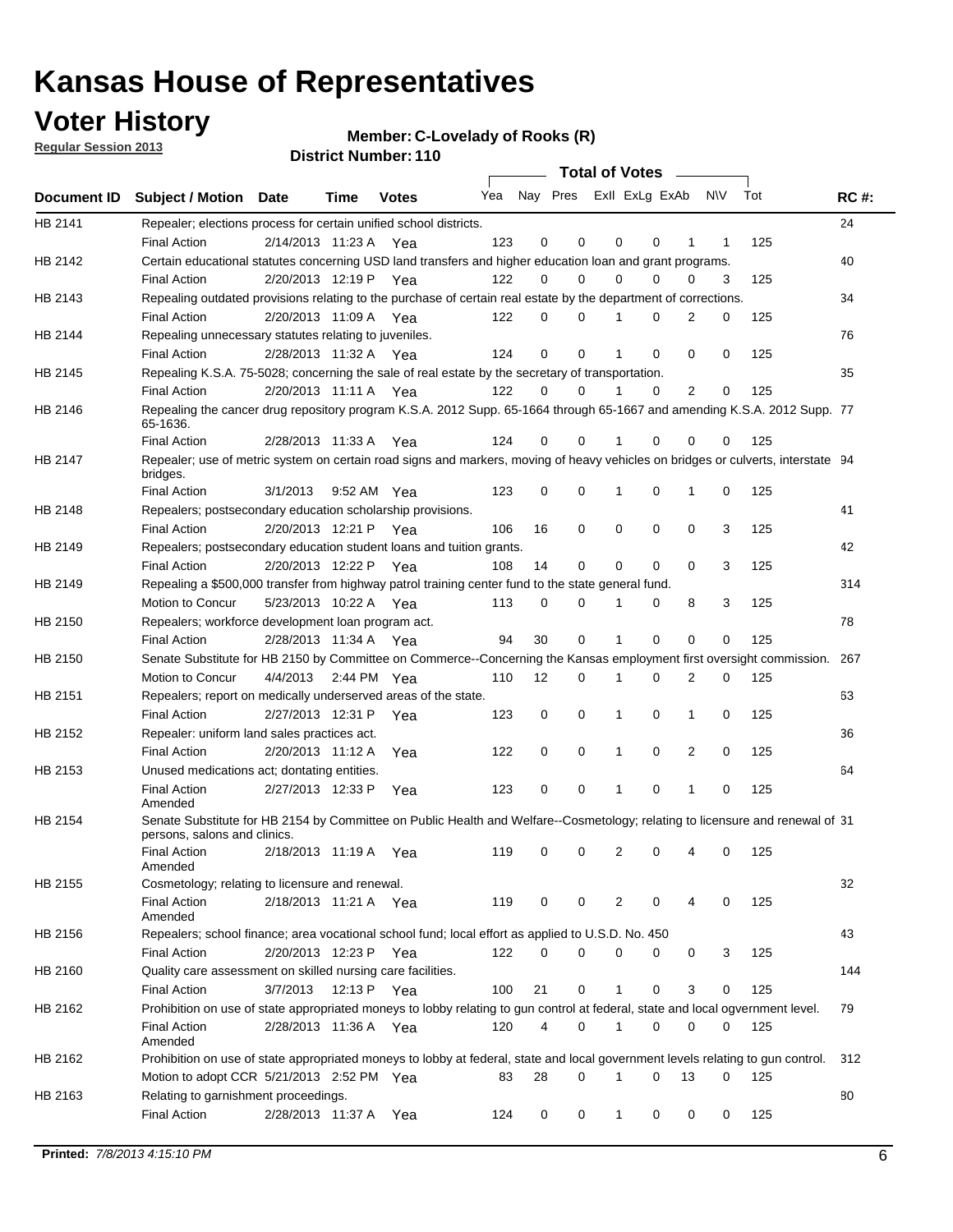### **Voter History**

**Regular Session 2013**

#### **Member: C-Lovelady of Rooks (R)**

|                    |                                                                                                                                                                                                                                    |                       |         | <b>DISTRICT NUMBER: 1 TO</b> |     |              |          |                                         |          |              |                |     |             |
|--------------------|------------------------------------------------------------------------------------------------------------------------------------------------------------------------------------------------------------------------------------|-----------------------|---------|------------------------------|-----|--------------|----------|-----------------------------------------|----------|--------------|----------------|-----|-------------|
| <b>Document ID</b> | <b>Subject / Motion</b>                                                                                                                                                                                                            | Date                  | Time    | <b>Votes</b>                 | Yea | Nay Pres     |          | <b>Total of Votes</b><br>Exll ExLg ExAb |          | $\sim$       | <b>NV</b>      | Tot | <b>RC#:</b> |
| HB 2164            | Relating to jurors; information disqualifying prospective juror from jury service.                                                                                                                                                 |                       |         |                              |     |              |          |                                         |          |              |                |     | 47          |
|                    | <b>Final Action</b><br>Amended                                                                                                                                                                                                     | 2/25/2013 12:12 P Yea |         |                              | 75  | 45           | 0        | 0                                       | 0        | 0            | 5              | 125 |             |
| HB 2164            | Juries and grand juries.                                                                                                                                                                                                           |                       |         |                              |     |              |          |                                         |          |              |                |     | 284         |
|                    | Motion to Adopt CCR 4/5/2013                                                                                                                                                                                                       |                       | 5:53 PM | Yea                          | 92  | 28           | 0        | 2                                       | 0        | 2            | $\mathbf 1$    | 125 |             |
| HB 2166            | Sub HB 2166 by Committee on Judiciary -- Relating to the medical assistance recovery program.                                                                                                                                      |                       |         |                              |     |              |          |                                         |          |              |                |     | 165         |
|                    | Final Action Sub Bill 3/19/2013 10:34 A Yea<br>Amended                                                                                                                                                                             |                       |         |                              | 112 | 11           | 0        | 1                                       | 0        | $\mathbf{1}$ | 0              | 125 |             |
| HB 2167            | Establishing Native American legislative day at the capitol.                                                                                                                                                                       |                       |         |                              |     |              |          |                                         |          |              |                |     | 54          |
|                    | <b>Final Action</b>                                                                                                                                                                                                                | 2/26/2013 2:17 PM Yea |         |                              | 119 | 0            | 0        | 2                                       | 0        | 2            | 2              | 125 |             |
| HB 2167            | Senate Substitute for HB 2167 by Committee on Federal and State Affairs -- Concerning fireworks; regulations thereof.                                                                                                              |                       |         |                              |     |              |          |                                         |          |              |                |     | 261         |
|                    | Motion to Concur                                                                                                                                                                                                                   | 4/4/2013              |         | 11:11 A Nay                  | 100 | 23           | 0        | 1                                       | 0        | 1            | 0              | 125 |             |
| HB 2169            | Allowing for proceedings to determine final disposition of prisoner's pending probation revocations.                                                                                                                               |                       |         |                              |     |              |          |                                         |          |              |                |     | 49          |
|                    | <b>Final Action</b>                                                                                                                                                                                                                | 2/26/2013 2:10 PM Yea |         |                              | 119 | 0            | 0        | 0                                       | 0        | 0            | 6              | 125 |             |
| HB 2170            | Concerning sentencing dispositions, probation and postrelease supervision.                                                                                                                                                         |                       |         |                              |     |              |          |                                         |          |              |                |     | 110         |
|                    | <b>Final Action</b><br>Amended                                                                                                                                                                                                     | 3/1/2013              |         | 10:23 A Yea                  | 79  | 44           | 0        | 1                                       | 0        | 1            | 0              | 125 |             |
| HB 2170            | Concerning sentencing dispositions, probation and postrelease supervision.                                                                                                                                                         |                       |         |                              |     |              |          |                                         |          |              |                |     | 256         |
|                    | Motion to Concur                                                                                                                                                                                                                   | 4/1/2013              | 10.54 A | Yea                          | 75  | 44           | 0        | 1                                       | 0        | 2            | 3              | 125 |             |
| HB 2172            | Cemeteries; cemetery corporations and cemetery merchandise.                                                                                                                                                                        |                       |         |                              |     |              |          |                                         |          |              |                |     | 81          |
|                    | <b>Final Action</b><br>Amended                                                                                                                                                                                                     | 2/28/2013 11:38 A Yea |         |                              | 124 | 0            | $\Omega$ | 1                                       | $\Omega$ | 0            | $\Omega$       | 125 |             |
| HB 2176            | The Eisenhower foundation license plate.                                                                                                                                                                                           |                       |         |                              |     |              |          |                                         |          |              |                |     | 57          |
|                    | <b>Final Action</b>                                                                                                                                                                                                                | 2/27/2013 12:11 P     |         | Yea                          | 112 | 11           | 0        | 0                                       | 0        | 1            | 1              | 125 |             |
| HB 2177            | Relating to motor carriers; concerning safety rules and regulations; certificates of convenience and necessity; transportation of 55<br>certain materials.                                                                         |                       |         |                              |     |              |          |                                         |          |              |                |     |             |
|                    | <b>Final Action</b><br>Amended                                                                                                                                                                                                     | 2/26/2013 2:18 PM Yea |         |                              | 119 | 0            | 0        | $\overline{2}$                          | 0        | 2            | $\overline{2}$ | 125 |             |
| HB 2179            | Amending the secretary of labor's role of taking assignment of wage claims.                                                                                                                                                        |                       |         |                              |     |              |          |                                         |          |              |                |     | 111         |
|                    | <b>Final Action</b><br>Amended                                                                                                                                                                                                     | 3/1/2013              | 10:24 A | Yea                          | 87  | 36           | 0        | 1                                       | 0        | 1            | 0              | 125 |             |
| HB 2181            | Authorizing licensing bodies to accept certain online distance education courses towards licensure for military service member 55<br>applicants                                                                                    |                       |         |                              |     |              |          |                                         |          |              |                |     |             |
|                    | <b>Final Action</b>                                                                                                                                                                                                                | 2/27/2013 12:34 P     |         | Yea                          | 123 | 0            | 0        | 1                                       | 0        | 1            | 0              | 125 |             |
| HB 2182            | Relating to grand juries.                                                                                                                                                                                                          |                       |         |                              |     |              |          |                                         |          |              |                |     | 152         |
|                    | <b>Final Action</b><br>Amended                                                                                                                                                                                                     | 3/13/2013 11:20 A     |         | Yea                          | 100 | 24           | 0        | 0                                       | 0        | 1            | 0              | 125 |             |
| HB 2183            | Substitute HB 2183 by Committee on Health and Human Services - - designation and control of infectious and contagious<br>diseases.                                                                                                 |                       |         |                              |     |              |          |                                         |          |              |                |     | 112         |
|                    | Final Action Sub Bill 3/1/2013<br>Amended                                                                                                                                                                                          |                       |         | 10:26 A Yea                  | 122 | $\mathbf{1}$ | 0        | $\mathbf{1}$                            | 0        | 1            | 0              | 125 |             |
| HB 2183            | Substitute HB 2183 by Committee on Health and Human Services -- department of health and environment statutory duties<br>and functions, infectious and contagious diseases, laboratory services, health information technology and |                       |         |                              |     |              |          |                                         |          |              |                |     | 297         |
|                    | Motion to Adopt CCR 4/5/2013                                                                                                                                                                                                       |                       |         | 9:37 PM Yea                  | 120 | 0            | 0        | 2                                       | 0        | 2            | 1              | 125 |             |
| HB 2185            | Consolidation of citites and counties; dual majority vote.                                                                                                                                                                         |                       |         |                              |     |              |          |                                         |          |              |                |     | 113         |
|                    | <b>Final Action</b><br>Amended                                                                                                                                                                                                     | 3/1/2013              |         | 10:27 A Yea                  | 119 | 4            | 0        | 1                                       | 0        | 1            | 0              | 125 |             |
| HB 2193            | Public facilities; accessiblity standards for disabled persons.                                                                                                                                                                    |                       |         |                              |     |              |          |                                         |          |              |                |     | 145         |
|                    | <b>Final Action</b>                                                                                                                                                                                                                | 3/7/2013              | 12:14 P | Yea                          | 121 | 0            | 0        | $\mathbf{1}$                            | 0        | 3            | 0              | 125 |             |
| HB 2195            | Claims against the state; 2012 Joint Committee recommendations.                                                                                                                                                                    |                       |         |                              |     |              |          |                                         |          |              |                |     | 146         |
|                    | <b>Final Action</b><br>Amended                                                                                                                                                                                                     | 3/7/2013              | 12:16 P | Yea                          | 110 | 10           | 0        | $\mathbf{1}$                            | 0        | 3            | $\mathbf 1$    | 125 |             |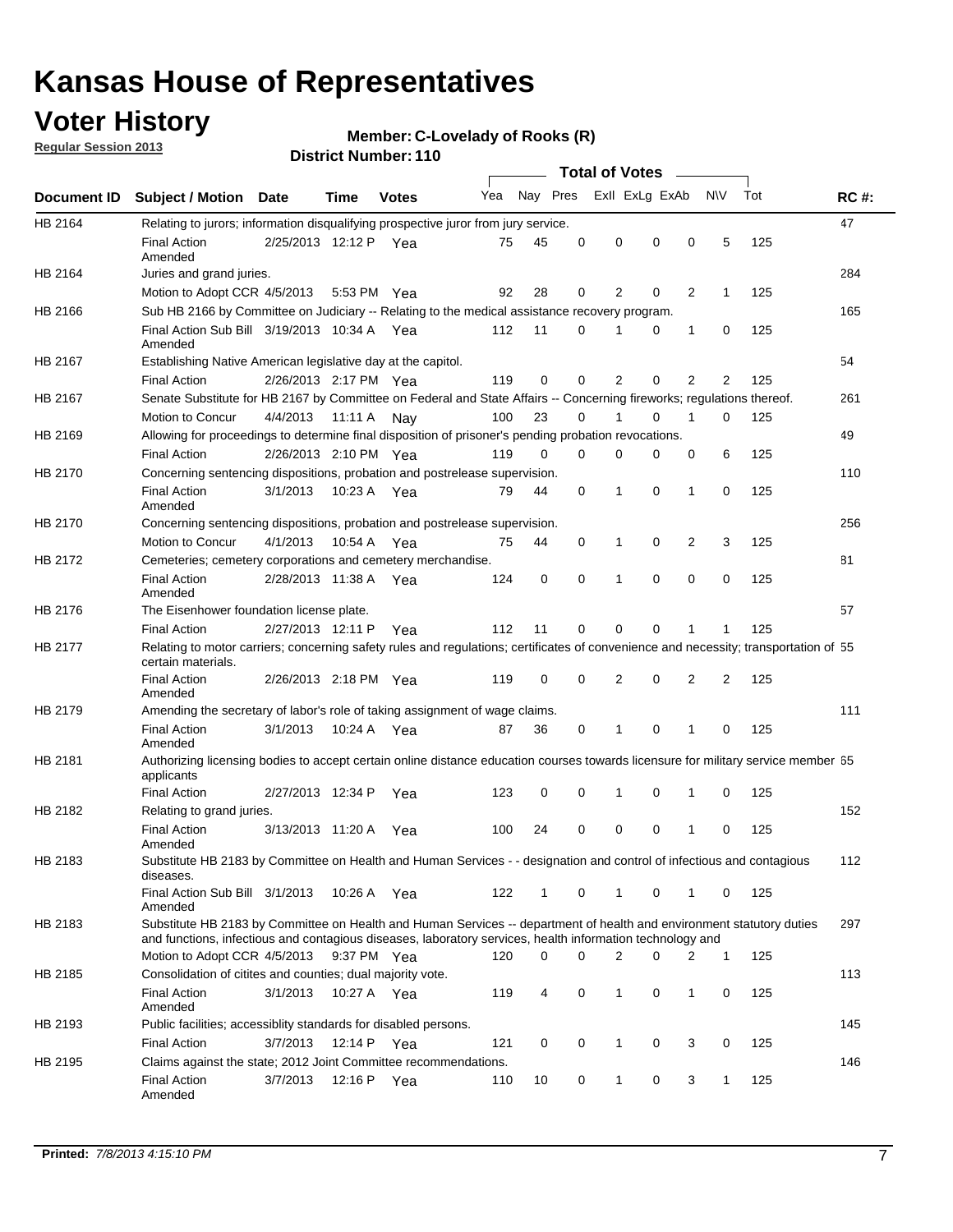### **Voter History**

**Member: C-Lovelady of Rooks (R)** 

**Regular Session 2013**

|             |                                                                                                                                                                                                                |                       |             |              |     |          |   | <b>Total of Votes</b> |   |                |                |     |             |
|-------------|----------------------------------------------------------------------------------------------------------------------------------------------------------------------------------------------------------------|-----------------------|-------------|--------------|-----|----------|---|-----------------------|---|----------------|----------------|-----|-------------|
| Document ID | <b>Subject / Motion Date</b>                                                                                                                                                                                   |                       | Time        | <b>Votes</b> | Yea | Nay Pres |   | Exll ExLg ExAb        |   |                | <b>NV</b>      | Tot | <b>RC#:</b> |
| HB 2197     | Kansas state high school activities association; membership of board of directors and executive board.                                                                                                         |                       |             |              |     |          |   |                       |   |                |                |     | 249         |
|             | <b>Emergency Final</b><br><b>Action Amend</b>                                                                                                                                                                  | 3/26/2013 8:46 PM Yea |             |              | 69  | 53       | 0 |                       | 0 | 2              | 0              | 125 |             |
| HB 2199     | Second amendment protection act.                                                                                                                                                                               |                       |             |              |     |          |   |                       |   |                |                |     | 157         |
|             | <b>Final Action</b><br>Amended                                                                                                                                                                                 | 3/14/2013 11:34 A     |             | Yea          | 94  | 29       | 0 | 0                     | 0 | 2              | 0              | 125 |             |
| HB 2199     | Senate Substitute for HB 2199 by Committee on Federal and State Affairs--Secretary of Administration; successor; diretor of<br>accounts and reports; certain rules and regulations; Kansas liquor control act. |                       |             |              |     |          |   |                       |   |                |                |     | 313         |
|             | Motion to adopt CCR 5/22/2013 2:17 PM Yea                                                                                                                                                                      |                       |             |              | 89  | 23       | 0 | 1                     | 0 | 12             | 0              | 125 |             |
| HB 2200     | Executive chief information technology officer; office of information tehcnology services.                                                                                                                     |                       |             |              |     |          |   |                       |   |                |                |     | 114         |
|             | <b>Final Action</b><br>Amended                                                                                                                                                                                 | 3/1/2013              | 10:28 A     | Yea          | 121 | 2        | 0 | 1                     | 0 | 1              | 0              | 125 |             |
| HB 2201     | Telecommunications; regulation by the state corporation commission and distributions from the Kansas universal service<br>fund.                                                                                |                       |             |              |     |          |   |                       |   |                |                |     | 33          |
|             | <b>Final Action</b><br>Amended                                                                                                                                                                                 | 2/18/2013 11:24 A Yea |             |              | 118 | 1        | 0 | 2                     | 0 | 4              | 0              | 125 |             |
| HB 2201     | Telecommunications; regulation by the state corporation commission and distributions from the Kansas universal service<br>fund.                                                                                |                       |             |              |     |          |   |                       |   |                |                |     | 278         |
|             | Motion to Adopt CCR 4/5/2013                                                                                                                                                                                   |                       | 12:57 P     | Yea          | 99  | 20       | 0 | 2                     | 0 | 3              | $\mathbf{1}$   | 125 |             |
| HB 2202     | Providing automatic relief from certain motor carrier restrictions upon the governor's declaration of emergency.                                                                                               |                       |             |              |     |          |   |                       |   |                |                |     | 44          |
|             | <b>Final Action</b><br>Amended                                                                                                                                                                                 | 2/20/2013 12:25 P     |             | Yea          | 122 | 0        | 0 | 0                     | 0 | 0              | 3              | 125 |             |
| HB 2203     | Relating to exercise of religion.                                                                                                                                                                              |                       |             |              |     |          |   |                       |   |                |                |     | 115         |
|             | <b>Final Action</b><br>Amended                                                                                                                                                                                 | 3/1/2013              |             | 10:31 A Yea  | 109 | 14       | 0 | 1                     | 0 | 1              | 0              | 125 |             |
| HB 2203     | Relating to exercise of religion.                                                                                                                                                                              |                       |             |              |     |          |   |                       |   |                |                |     | 200         |
|             | Motion to Concur                                                                                                                                                                                               | 3/25/2013 9:41 AM     |             | Yea          | 109 | 12       | 0 | 2                     | 0 | 2              | 0              | 125 |             |
| HB 2204     | Relating to redemption of real property.                                                                                                                                                                       |                       |             |              |     |          |   |                       |   |                |                |     | 116         |
|             | <b>Final Action</b><br>Amended                                                                                                                                                                                 | 3/1/2013              | 10:32 A     | Yea          | 123 | 0        | 0 | 1                     | 0 | $\mathbf{1}$   | 0              | 125 |             |
| HB 2204     | Extending the judicial branch surcharge for two years.                                                                                                                                                         |                       |             |              |     |          |   |                       |   |                |                |     | 308         |
|             | Motion to adopt CCR 5/13/2013 10:38 A                                                                                                                                                                          |                       |             | Yea          | 121 | 1        | 0 | 0                     | 0 | 3              | 0              | 125 |             |
| HB 2205     | Adoption hearings; time and waiver of notice.                                                                                                                                                                  |                       |             |              |     |          |   |                       |   |                |                |     | 117         |
|             | <b>Final Action</b><br>Amended                                                                                                                                                                                 | 3/1/2013              | 10:33 A     | Yea          | 123 | 0        | 0 | 1                     | 0 | 1              | 0              | 125 |             |
| HB 2207     | Substitute HB 2207 by Committee on Agriculture and Natural Resources--Amending provisions relating to the regulation and<br>certification of animal feeding facilities.                                        |                       |             |              |     |          |   |                       |   |                |                |     | 56          |
|             | Final Action Sub Bill 2/26/2013 2:20 PM Yea                                                                                                                                                                    |                       |             |              | 119 | 0        | 0 | 2                     | 0 | $\overline{2}$ | $\overline{2}$ | 125 |             |
| HB 2207     | Substitute HB 2207 by Committee on Agriculture and Natural Resources--Amending provisions relating to the regulation and 257<br>certification of animal feeding facilities.                                    |                       |             |              |     |          |   |                       |   |                |                |     |             |
|             | Motion to Concur                                                                                                                                                                                               | 4/1/2013              | 2:23 PM Yea |              | 119 | 0        | 0 | 1                     | 0 | 3              | 2              | 125 |             |
| HB 2209     | Amendments to the Kansas offender registration act.                                                                                                                                                            |                       |             |              |     |          |   |                       |   |                |                |     | 66          |
|             | <b>Final Action</b><br>Amended                                                                                                                                                                                 | 2/27/2013 12:35 P Yea |             |              | 123 | 0        | 0 | $\mathbf{1}$          | 0 | $\mathbf{1}$   | 0              | 125 |             |
| HB 2210     | Elections; change of party affiliation.                                                                                                                                                                        |                       |             |              |     |          |   |                       |   |                |                |     | 132         |
|             | <b>Emergency Final</b><br><b>Action Amend</b>                                                                                                                                                                  | 3/1/2013              | 1:02 PM Yea |              | 72  | 49       | 0 | 1                     | 0 | 1              | 2              | 125 |             |
| HB 2212     | Concerning the requirements to receiving a service grant through the veterans claims assistance program.                                                                                                       |                       |             |              |     |          |   |                       |   |                |                |     | 118         |
|             | <b>Final Action</b>                                                                                                                                                                                            | 3/1/2013              | 10:34 A Yea |              | 123 | 0        | 0 | $\mathbf{1}$          | 0 | 1              | 0              | 125 |             |
| HB 2213     | Member elections and retirement benefit determinations and one-time payments under KPERS act of 2015.                                                                                                          |                       |             |              |     |          |   |                       |   |                |                |     | 27          |
|             | <b>Final Action</b><br>Amended                                                                                                                                                                                 | 2/15/2013 11:19 A Yea |             |              | 115 | 0        | 0 | 2                     | 2 | 3              | 3              | 125 |             |
| HB 2213     | Member elections and retirement benefit determinations and one-time payments under KPERS act of 2015.<br>Motion to adopt CCR 5/20/2013 2:11 PM Yea                                                             |                       |             |              | 104 | 0        | 0 | 1                     | 0 | 16             | 4              | 125 | 311         |
|             |                                                                                                                                                                                                                |                       |             |              |     |          |   |                       |   |                |                |     |             |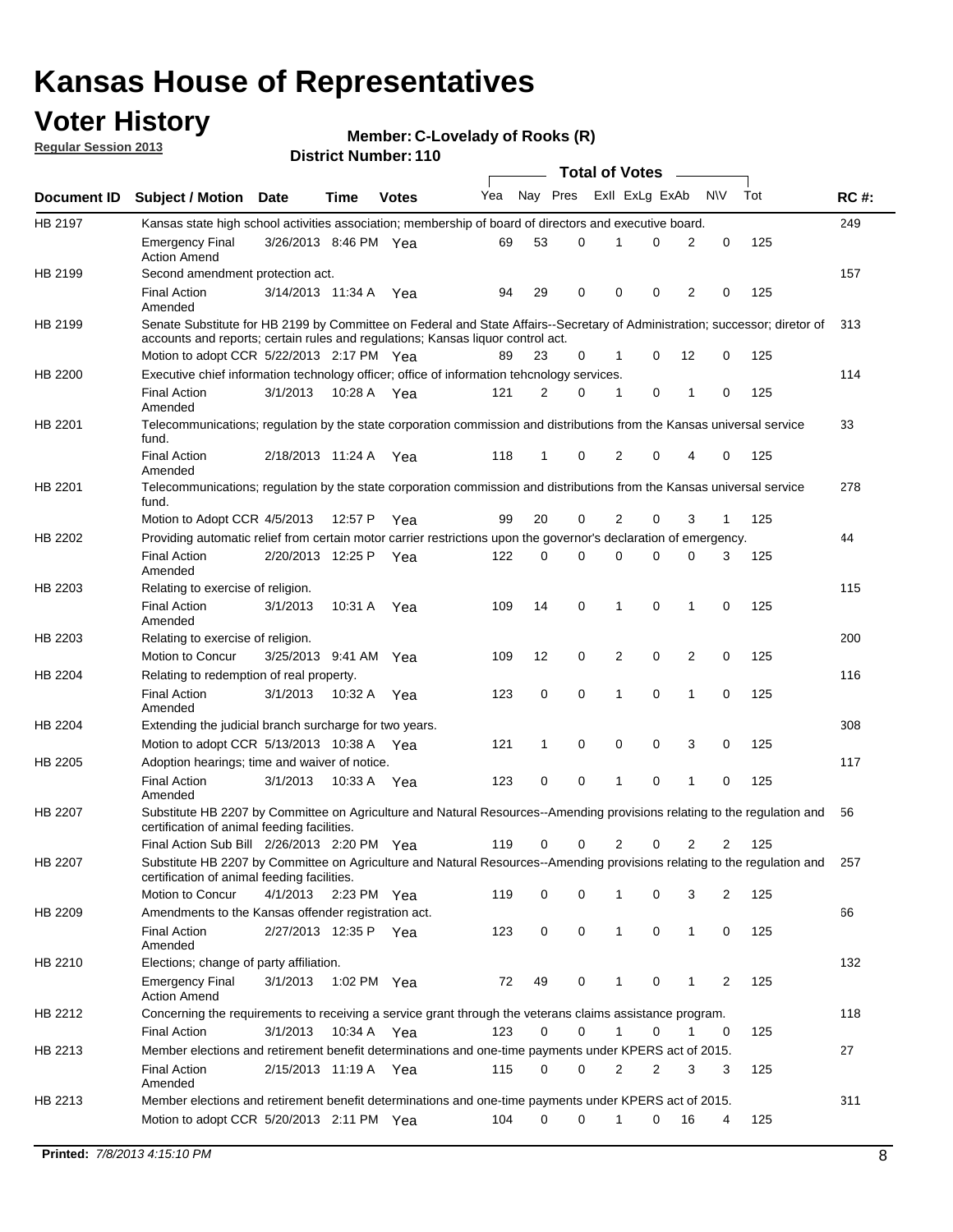### **Voter History**

**Member: C-Lovelady of Rooks (R)** 

**Regular Session 2013**

|                    |                                                                                                                                                                                                       |                       |         | טו ו . וסעווווטדו וטוש |              |    |   | <b>Total of Votes</b> |          | $\sim$         |           |     |     |
|--------------------|-------------------------------------------------------------------------------------------------------------------------------------------------------------------------------------------------------|-----------------------|---------|------------------------|--------------|----|---|-----------------------|----------|----------------|-----------|-----|-----|
| <b>Document ID</b> | <b>Subject / Motion Date</b>                                                                                                                                                                          |                       | Time    | <b>Votes</b>           | Yea Nay Pres |    |   | Exll ExLg ExAb        |          |                | <b>NV</b> | Tot | RC# |
| HB 2216            | Repealing certain joint committees and amending related statutes; amending the joint committees on special claims against<br>the state.                                                               |                       |         |                        |              |    |   |                       |          |                |           |     | 119 |
|                    | <b>Final Action</b><br>Amended                                                                                                                                                                        | 3/1/2013              | 10:36 A | Yea                    | 91           | 32 | 0 | 1                     | 0        | 1              | 0         | 125 |     |
| HB 2216            | Repealing certain joint committees and amending related statutes; amending the joint committees on special claims against<br>the state.                                                               |                       |         |                        |              |    |   |                       |          |                |           |     | 323 |
|                    | Motion to adopt CCR 6/2/2013                                                                                                                                                                          |                       | 12:18 A | Yea                    | 81           | 28 | 0 | 1                     | 0        | 6              | 9         | 125 |     |
| HB 2217            | Creating the crime of female genital mutilation and setting the penalty.                                                                                                                              |                       |         |                        |              |    |   |                       |          |                |           |     | 120 |
|                    | <b>Final Action</b><br>Amended                                                                                                                                                                        | 3/1/2013              |         | 10:37 A Yea            | 123          | 0  | 0 | 1                     | 0        | $\mathbf{1}$   | 0         | 125 |     |
| HB 2218            | Driving under the influence of alcohol or drugs; tests; implied consent; administrative hearings.                                                                                                     |                       |         |                        |              |    |   |                       |          |                |           |     | 82  |
|                    | <b>Final Action</b>                                                                                                                                                                                   | 2/28/2013 11:40 A Yea |         |                        | 124          | 0  | 0 |                       | $\Omega$ | 0              | 0         | 125 |     |
| HB 2218            | Driving under the influence of alcohol or drugs; boating under the influence of alcohol or drugs; tests; implied consent;<br>administrative hearings; aggravated battery DUI.                         |                       |         |                        |              |    |   |                       |          |                |           |     | 303 |
|                    | Motion to adopt CCR 5/9/2013 11:46 A                                                                                                                                                                  |                       |         | Yea                    | 120          | 2  | 0 | 1                     | 0        | 1              | 1         | 125 |     |
| HB 2221            | Enacting the equal access act; school employees; professional employees organization.                                                                                                                 |                       |         |                        |              |    |   |                       |          |                |           |     | 83  |
|                    | <b>Final Action</b>                                                                                                                                                                                   | 2/28/2013 11:42 A     |         | Yea                    | 71           | 53 | 0 | 1                     | 0        | 0              | 0         | 125 |     |
| HB 2222            | School districts; bullying policies.<br><b>Emergency Final</b>                                                                                                                                        | 3/1/2013              |         | 1:13 PM $Yea$          | 119          | 1  | 1 | 1                     | 0        | 1              | 2         | 125 | 141 |
|                    | <b>Action Amend</b>                                                                                                                                                                                   |                       |         |                        |              |    |   |                       |          |                |           |     |     |
| HB 2228            | Decreased employer payments to group insurance reserve fund for KPERS plan of death and long-term disability benefits<br>during fiscal years 2014 and 2015.                                           |                       |         |                        |              |    |   |                       |          |                |           |     | 28  |
|                    | <b>Final Action</b><br>Amended                                                                                                                                                                        | 2/15/2013 11:21 A Yea |         |                        | 115          | 0  | 0 | 2                     | 2        | 3              | 3         | 125 |     |
| HB 2231            | Substitute HB 2231 by Committee on Appropriations - Appropriations for FY 2014, FY 2015, FY 2016, FY 2017 and FY 2018<br>for various state agencies; capital improvement projects.                    |                       |         |                        |              |    |   |                       |          |                |           |     | 177 |
|                    | Final Action Sub Bill 3/20/2013 10:29 A Yea<br>Amended                                                                                                                                                |                       |         |                        | 68           | 55 | 0 |                       | 0        | 1              | 0         | 125 |     |
| HB 2234            | Contracts between the Kansas turnpike authority and the Kansas department of transportation.                                                                                                          |                       |         |                        |              |    |   |                       |          |                |           |     | 151 |
|                    | <b>Final Action</b><br>Amended                                                                                                                                                                        | 3/11/2013 11:16 A Yea |         |                        | 81           | 41 | 0 | 0                     | 1        | $\overline{2}$ | 0         | 125 |     |
| HB 2234            | Naming the secretary of transportation as the director of operations of the Kansas turnpike authority; pertaining to certain<br>contracts between the authority and the department of transportation. |                       |         |                        |              |    |   |                       |          |                |           |     | 299 |
|                    | Motion to Adopt CCR 4/5/2013                                                                                                                                                                          |                       | 10:12 P | Yea                    | 76           | 44 | 0 | 2                     | 0        | 2              | 1         | 125 |     |
| <b>HB 2244</b>     | Taxation of watercraft.<br><b>Emergency Final</b>                                                                                                                                                     | 3/26/2013 8:49 PM Yea |         |                        | 107          | 15 | 0 | 1                     | 0        | 2              | 0         | 125 | 250 |
|                    | <b>Action Amend</b>                                                                                                                                                                                   |                       |         |                        |              |    |   |                       |          |                |           |     |     |
| HB 2249            | City annexation of fire district land; double taxation; refund.                                                                                                                                       |                       |         |                        |              |    |   |                       |          |                |           |     | 121 |
|                    | Final Action 3/1/2013 10:39 A Yea<br>Amended                                                                                                                                                          |                       |         |                        | 101          | 22 | 0 | $\mathbf{1}$          | 0        | $\mathbf{1}$   | 0         | 125 |     |
| HB 2249            | Certain property issues; fire districts; historic preservation; solid waste.                                                                                                                          |                       |         |                        |              |    |   |                       |          |                |           |     | 310 |
|                    | Motion to Adopt CCR 5/17/2013 10:25 A Yea                                                                                                                                                             |                       |         |                        | 92           | 18 | 0 | 1                     | 0        | 14             | 0         | 125 |     |
| HB 2252            | Eliminating the statute of limitations for prosecutions of rape and aggravated criminal sodomy.                                                                                                       |                       |         |                        |              |    |   |                       |          |                |           |     | 122 |
|                    | <b>Final Action</b><br>Amended                                                                                                                                                                        | 3/1/2013              |         | 10:40 A Yea            | 123          | 0  | 0 |                       | 0        | 1              | 0         | 125 |     |
| HB 2253            | Abortion; prohibiting funding for abortion services; amending late-term abortion and woman's- right-to-know statutes.                                                                                 |                       |         |                        |              |    |   |                       |          |                |           |     | 178 |
|                    | <b>Final Action</b><br>Amended                                                                                                                                                                        | 3/20/2013 10:31 A Yea |         |                        | 92           | 31 | 0 | 1                     | 0        | 1              | 0         | 125 |     |
| HB 2253            | Abortion; prohibiting funding for abortion services; amending late-term abortion and woman's- right-to-know statutes.                                                                                 |                       |         |                        |              |    |   |                       |          |                |           |     | 301 |
|                    | Motion to Adopt CCR 4/5/2013                                                                                                                                                                          |                       |         | 10:34 P Yea            | 90           | 30 | 0 | 2                     | 0        | 2              | 1         | 125 |     |
| HB 2255            | Economic development; investments in telecommunications machinery and equipment.                                                                                                                      |                       |         |                        |              |    |   |                       |          |                |           |     | 142 |
|                    | EFA Sub Bill<br>Amended                                                                                                                                                                               | 3/1/2013              |         | 1:15 PM $Yea$          | 116          | 5  | 0 | -1                    | 0        | 1              | 2         | 125 |     |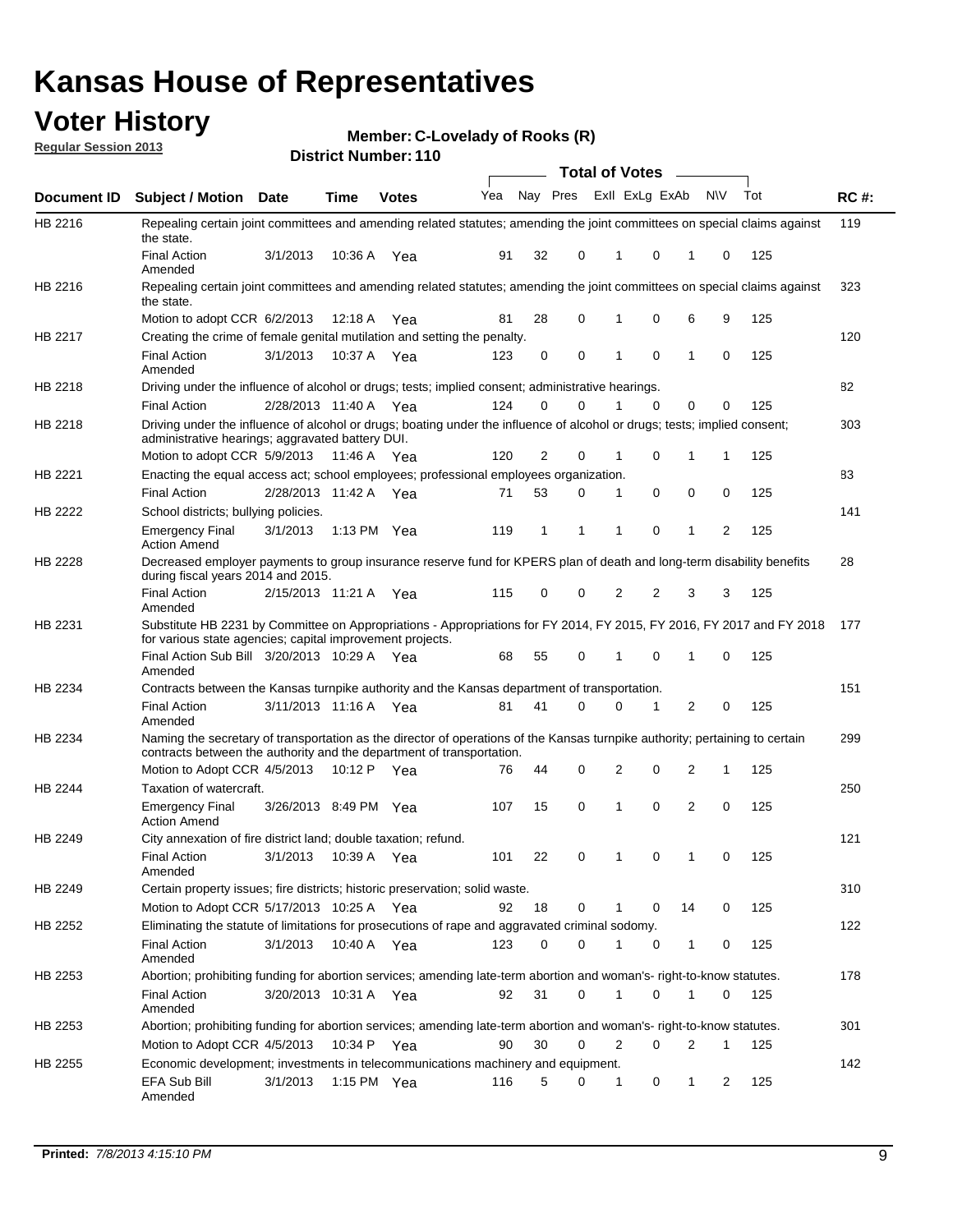### **Voter History**

**Member: C-Lovelady of Rooks (R)** 

**Regular Session 2013**

|             |                                                                                                                                                                                       |                       |               |              |     |          |          | <b>Total of Votes</b> |              |                |                |     |             |
|-------------|---------------------------------------------------------------------------------------------------------------------------------------------------------------------------------------|-----------------------|---------------|--------------|-----|----------|----------|-----------------------|--------------|----------------|----------------|-----|-------------|
| Document ID | <b>Subject / Motion</b>                                                                                                                                                               | <b>Date</b>           | Time          | <b>Votes</b> | Yea | Nay Pres |          | Exll ExLg ExAb        |              |                | <b>NV</b>      | Tot | <b>RC#:</b> |
| HB 2259     | Domestic relations; relating to dissolution of marriage;                                                                                                                              |                       |               |              |     |          |          |                       |              |                |                |     | 58          |
|             | <b>Final Action</b>                                                                                                                                                                   | 2/27/2013 12:12 P     |               | Yea          | 123 | 0        | 0        |                       | 0            |                | 0              | 125 |             |
| HB 2261     | Authorizing the expenditure of unencumbered balances held by school district; removing the cap for contingency reserve<br>fund.                                                       |                       |               |              |     |          |          |                       |              |                |                |     | 48          |
|             | <b>Final Action</b><br>Amended                                                                                                                                                        | 2/25/2013 12:13 P     |               | Yea          | 120 | 0        | 0        | 0                     | 0            | 0              | 5              | 125 |             |
| HB 2261     | School districts; expenditure of unencumbered bala ces; removing the cap for contingency reserve fund; establishing celebrate 305<br>freedom week; bullying policies. ies.            |                       |               |              |     |          |          |                       |              |                |                |     |             |
|             | Motion to adopt CCR 5/9/2013                                                                                                                                                          |                       | 2:25 PM $Yea$ |              | 119 | 1        | $\Omega$ |                       | 0            |                | 0              | 125 |             |
| HB 2262     | Substitute HB 2262 by Committee on Appropriations - Amending the percentage amount that is deposited into the oil and gas 210<br>valuation depletion trust fund from 12.41% to 8.25%. |                       |               |              |     |          |          |                       |              |                |                |     |             |
|             | Final Action Sub Bill 3/26/2013 9:58 AM Yea                                                                                                                                           |                       |               |              | 96  | 23       | 0        |                       | 0            | 5              | 0              | 125 |             |
| HB 2267     | Income tax, credits, high performance incentive program; subtraction modifications, certain expenses related to living dinor<br>organ donations.                                      |                       |               |              |     |          |          |                       |              |                |                |     | 252         |
|             | <b>Emergency Final</b><br><b>Action Amend</b>                                                                                                                                         | 3/26/2013 8:52 PM Yea |               |              | 106 | 16       | 0        | 1                     | 0            | $\overline{2}$ | 0              | 125 |             |
| HB 2269     | John Bower memorial highway.                                                                                                                                                          |                       |               |              |     |          |          |                       |              |                |                |     | 84          |
|             | <b>Final Action</b><br>Amended                                                                                                                                                        | 2/28/2013 11:44 A     |               | Yea          | 114 | 10       | 0        | 1                     | 0            | 0              | 0              | 125 |             |
| HB 2272     | Exempting IRB-purchased property from property taxatin without state ownerhsip requirement.                                                                                           |                       |               |              |     |          |          |                       |              |                |                |     | 123         |
|             | <b>Final Action</b>                                                                                                                                                                   | 3/1/2013              | 10:41 A       | Yea          | 123 | 0        | 0        | 1                     | 0            | $\mathbf{1}$   | 0              | 125 |             |
| HB 2278     | Creating a penalty enhancement for the theft or burglary of a firearm.                                                                                                                |                       |               |              |     |          |          |                       |              |                |                |     | 135         |
|             | <b>Emergency Final</b><br><b>Action Amend</b>                                                                                                                                         | 3/1/2013              | 1:06 PM Yea   |              | 117 | 4        | 0        | 1                     | 0            | 1              | 2              | 125 |             |
| HB 2280     | School districts; establishing celebrate freedom week and related curriculum.                                                                                                         |                       |               |              |     |          |          |                       |              |                |                |     | 140         |
|             | <b>Emergency Final</b><br><b>Action Amend</b>                                                                                                                                         | 3/1/2013              | 1:12 PM Yea   |              | 95  | 25       | 1        | 1                     | 0            | 1              | 2              | 125 |             |
| HB 2294     | Kansas uniform securities act.                                                                                                                                                        |                       |               |              |     |          |          |                       |              |                |                |     | 124         |
|             | <b>Final Action</b>                                                                                                                                                                   | 3/1/2013              | 10:42 A       | Yea          | 123 | 0        | 0        | 1                     | 0            | 1              | 0              | 125 |             |
| HB 2296     | Campaign finance; permitted uses of campaign funds.                                                                                                                                   |                       |               |              |     |          |          |                       |              |                |                |     | 148         |
|             | <b>Final Action</b>                                                                                                                                                                   | 3/8/2013              | 11:12 A       | Yea          | 120 | 1        | 0        | 0                     | $\mathbf{1}$ | $\overline{2}$ | $\mathbf{1}$   | 125 |             |
| HB 2298     | Amending the crimes of interference with law enforcement and giving a false alarm.                                                                                                    |                       |               |              |     |          |          |                       |              |                |                |     | 136         |
|             | <b>Emergency Final</b><br>Action                                                                                                                                                      | 3/1/2013              | 1:07 PM Yea   |              | 121 | 0        | 0        | 1                     | 0            | 1              | $\overline{2}$ | 125 |             |
| HB 2302     | Relating to drug screening, criminal history record check and fingerprinting of certain persons and employees.                                                                        |                       |               |              |     |          |          |                       |              |                |                |     | 85          |
|             | <b>Final Action</b><br>Amended                                                                                                                                                        | 2/28/2013 11:45 A     |               | Yea          | 124 | 0        | 0        | 1                     | 0            | 0              | 0              | 125 |             |
| HB 2303     | Relating to drivier's license fees; driving under the influence equipment fund.                                                                                                       |                       |               |              |     |          |          |                       |              |                |                |     | 125         |
|             | Final Action<br>Amended                                                                                                                                                               | 3/1/2013 10:44 A      |               | Yea          | 113 | 10       | 0        |                       | 0            |                | 0              | 125 |             |
| HB 2305     | Kansas storage tank act and containment of underground storage tanks.                                                                                                                 |                       |               |              |     |          |          |                       |              |                |                |     | 126         |
|             | <b>Final Action</b>                                                                                                                                                                   | 3/1/2013              | 10:45 A       | Yea          | 123 | 0        | 0        | 1                     | 0            | 1              | 0              | 125 |             |
| HB 2305     | Kansas storage tank act and containment of underground storage tanks.                                                                                                                 |                       |               |              |     |          |          |                       |              |                |                |     | 197         |
|             | Motion to Concur                                                                                                                                                                      | 3/22/2013 11:36 A Yea |               |              | 119 | 0        | 0        | 2                     | 0            | 3              | $\mathbf{1}$   | 125 |             |
| HB 2311     | Increasing delinquent registration fees.                                                                                                                                              |                       |               |              |     |          |          |                       |              |                |                |     | 127         |
|             | <b>Final Action</b>                                                                                                                                                                   | 3/1/2013              | 10:50 A       | Nav          | 24  | 99       | 0        | 1                     | 0            | 1              | 0              | 125 |             |
| HB 2312     | Kansas uninsurable health insurance plan; increase in life time limit.                                                                                                                |                       |               |              |     |          |          |                       |              |                |                |     | 95          |
|             | <b>Final Action</b>                                                                                                                                                                   | 3/1/2013              | 9:53 AM Yea   |              | 123 | 0        | 0        | 1                     | 0            | $\mathbf{1}$   | 0              | 125 |             |
| HB 2318     | Authorizing use of motorcycle headlamp modulation systems and side lamps.                                                                                                             |                       |               |              |     |          |          |                       |              |                |                |     | 128         |
|             | <b>Final Action</b><br>Amended                                                                                                                                                        | 3/1/2013              | 10:52 A Yea   |              | 123 | 0        | 0        | 1                     | 0            | 1              | 0              | 125 |             |
| HB 2318     | Authorizing use of motorcycle headlamp modulation systems and side lamps.                                                                                                             |                       |               |              |     |          |          |                       |              |                |                |     | 201         |
|             | Motion to Concur                                                                                                                                                                      | 3/25/2013 9:44 AM Yea |               |              | 121 | 0        | 0        | $\overline{2}$        | 0            | 2              | 0              | 125 |             |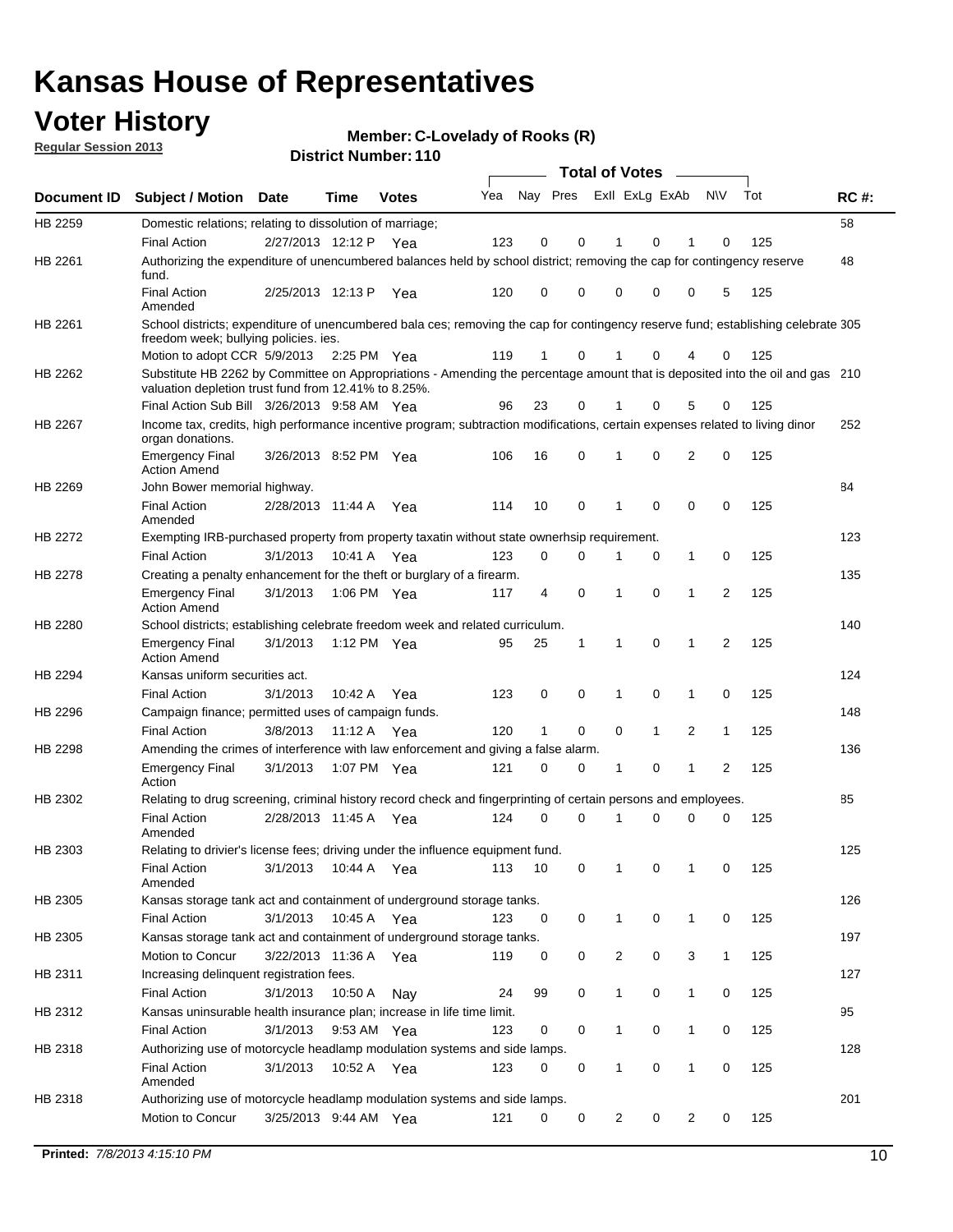### **Voter History**

**Regular Session 2013**

#### **Member: C-Lovelady of Rooks (R)**

| Nay Pres<br>Exll ExLg ExAb<br>Tot<br>Yea<br><b>NV</b><br><b>RC#:</b><br><b>Subject / Motion</b><br>Date<br>Time<br><b>Votes</b><br>149<br>Creating the coalition of innovative districts act.<br>47<br>0<br>0<br>125<br><b>Final Action</b><br>3/8/2013<br>3<br>0<br>11:17 A<br>74<br>1<br>Yea<br>Amended<br>279<br>Creating the coalition of innovative districts act.<br>47<br>0<br>2<br>0<br>3<br>2<br>125<br>Motion to Adopt CCR 4/5/2013<br>1:03 PM Yea<br>71<br>Relating to the division of health of the department of health and environment.<br>86<br>0<br>0<br>0<br>125<br><b>Final Action</b><br>2/28/2013 11:46 A Yea<br>118<br>6<br>0<br>1<br>Amended<br>VoIP and IP enabled services.<br>129<br>$\mathbf 0$<br>$\mathbf 0$<br><b>Final Action</b><br>3/1/2013<br>123<br>0<br>1<br>$\mathbf 0$<br>125<br>10:53 A<br>1<br>Yea<br>Amended<br>211<br>Courts; docket fees.<br><b>Final Action</b><br>0<br>125<br>3/26/2013 10:00 A<br>52<br>$\mathbf 1$<br>0<br>5<br>0<br>Yea<br>67<br>Amended<br>67<br>Allowing insurers to return premiums to a policyholder separate from the notice of an adverse underwriting decision.<br>0<br>2/28/2013 11:16 A Yea<br>124<br>0<br>1<br>0<br>0<br>125<br><b>Final Action</b><br>0<br>Combining life insurance with certain additional health related riders, insurance agents-lines of insurance, health insurance for 287<br>certain firefighters and law enforcement officers.<br>2<br>0<br>125<br>Motion to Adopt CCR 4/5/2013 7:15 PM Yea<br>116<br>4<br>0<br>2<br>1<br>Relating to the secretary of health and environment; office of laboratory services.<br>130<br><b>Final Action</b><br>0<br>125<br>3/1/2013<br>10:54 A Yea<br>89<br>34<br>0<br>$\mathbf{1}$<br>1<br>0<br>87<br>School districts; audit by legislative post audit committee.<br>$\Omega$<br>4<br>0<br>$\Omega$<br>0<br>125<br><b>Final Action</b><br>2/28/2013 11:48 A Yea<br>120<br>1<br>Amended<br>291<br>HB 2349<br>School districts; audit by legislative post audit committee.<br>Motion to Concur<br>4/5/2013<br>7:55 PM Yea<br>118<br>2<br>0<br>2<br>0<br>2<br>125<br>1<br>HB 2352<br>Maximum benefits increased for certain members of the Kansas police and firemen's retirement system.<br>88<br><b>Final Action</b><br>0<br>125<br>2/28/2013 11:49 A<br>124<br>0<br>1<br>0<br>0<br>0<br>Yea<br>138<br>HB 2353<br>Adding certain controlled substances as schedule I drugs.<br>$\mathbf 0$<br>0<br>0<br>2<br>125<br><b>Emergency Final</b><br>3/1/2013<br>1:09 PM Yea<br>121<br>1<br>1<br>Action<br>96<br>HB 2357<br>242nd engineer company ae" KS army national guard ae" membrial highway.<br>3/1/2013<br>0<br>125<br><b>Final Action</b><br>9:54 AM Yea<br>123<br>0<br>0<br>1<br>0<br>1<br>202<br>HB 2357<br>242nd engineer company-KS army national guard- highway.<br>$\mathbf 0$<br>$\mathbf 0$<br>$\overline{2}$<br>$\mathbf 0$<br>$\overline{2}$<br>3/25/2013 9:47 AM Yea<br>121<br>0<br>125<br>Motion to Concur<br>131<br>HB 2363<br>Exempting certain aggregate mining operations from department of health and environment regulations.<br>3/1/2013<br>10:56 A<br>123<br>0<br>125<br><b>Final Action</b><br>0<br>1<br>0<br>1<br>0<br>Yea<br>Amended<br>HB 2363<br>Water; wastewater regulations for sand and gravel; streams, dams and water obstructions.<br>280<br>Motion to Adopt CCR 4/5/2013<br>119<br>0<br>0<br>2<br>3<br>125<br>1:10 PM $Yea$<br>0<br>1<br>HB 2368<br>Relating to the governor's mental health services planning council.<br>137<br>0<br>0<br><b>Emergency Final</b><br>3/1/2013<br>1:08 PM Yea<br>121<br>0<br>$\mathbf{1}$<br>1<br>2<br>125<br><b>Action Amend</b><br>HB 2377<br>Relating to court fees and costs; judicial branch surcharge fund.<br>212<br>3/26/2013 10:01 A Yea<br>118<br>0<br>125<br><b>Final Action</b><br>1<br>0<br>5<br>0<br>Sales tax exemption for sales of certain machinery and equipment used for surface mining activities.<br>251<br>HB 2378<br>104<br>18<br>0<br>0<br>125<br><b>Emergency Final</b><br>3/26/2013 8:51 PM Yea<br>1<br>0<br>2<br><b>Action Amend</b><br>198<br>Election campaign finance; removing certain limitations to contributions made during legislative sessions.<br><b>Final Action</b><br>21<br>$\overline{2}$<br>0<br>2<br>0<br>3/25/2013 9:30 AM Yea<br>100<br>0<br>125<br>Amended<br>213<br>Clarifying that felony murder is not a lesser included offense of capital murder.<br><b>Final Action</b><br>125<br>3/26/2013 10:02 A<br>117<br>2<br>0<br>$\mathbf{1}$<br>0<br>5<br>0<br>Yea<br>Printed: 7/8/2013 4:15:10 PM |             |  |  |  | <b>Total of Votes</b> |  |  |    |
|---------------------------------------------------------------------------------------------------------------------------------------------------------------------------------------------------------------------------------------------------------------------------------------------------------------------------------------------------------------------------------------------------------------------------------------------------------------------------------------------------------------------------------------------------------------------------------------------------------------------------------------------------------------------------------------------------------------------------------------------------------------------------------------------------------------------------------------------------------------------------------------------------------------------------------------------------------------------------------------------------------------------------------------------------------------------------------------------------------------------------------------------------------------------------------------------------------------------------------------------------------------------------------------------------------------------------------------------------------------------------------------------------------------------------------------------------------------------------------------------------------------------------------------------------------------------------------------------------------------------------------------------------------------------------------------------------------------------------------------------------------------------------------------------------------------------------------------------------------------------------------------------------------------------------------------------------------------------------------------------------------------------------------------------------------------------------------------------------------------------------------------------------------------------------------------------------------------------------------------------------------------------------------------------------------------------------------------------------------------------------------------------------------------------------------------------------------------------------------------------------------------------------------------------------------------------------------------------------------------------------------------------------------------------------------------------------------------------------------------------------------------------------------------------------------------------------------------------------------------------------------------------------------------------------------------------------------------------------------------------------------------------------------------------------------------------------------------------------------------------------------------------------------------------------------------------------------------------------------------------------------------------------------------------------------------------------------------------------------------------------------------------------------------------------------------------------------------------------------------------------------------------------------------------------------------------------------------------------------------------------------------------------------------------------------------------------------------------------------------------------------------------------------------------------------------------------------------------------------------------------------------------------------------------------------------------------------------------------------------------------------------------------------------------------------------------------------------------------------------------------------------------------------------------------------------------------------------------------------------------------------------------------------------------------------------------------------------------------------------------------------------------------------------------------------------------------------------------------------------------------------------------------------------------------------|-------------|--|--|--|-----------------------|--|--|----|
|                                                                                                                                                                                                                                                                                                                                                                                                                                                                                                                                                                                                                                                                                                                                                                                                                                                                                                                                                                                                                                                                                                                                                                                                                                                                                                                                                                                                                                                                                                                                                                                                                                                                                                                                                                                                                                                                                                                                                                                                                                                                                                                                                                                                                                                                                                                                                                                                                                                                                                                                                                                                                                                                                                                                                                                                                                                                                                                                                                                                                                                                                                                                                                                                                                                                                                                                                                                                                                                                                                                                                                                                                                                                                                                                                                                                                                                                                                                                                                                                                                                                                                                                                                                                                                                                                                                                                                                                                                                                                                                                                         | Document ID |  |  |  |                       |  |  |    |
|                                                                                                                                                                                                                                                                                                                                                                                                                                                                                                                                                                                                                                                                                                                                                                                                                                                                                                                                                                                                                                                                                                                                                                                                                                                                                                                                                                                                                                                                                                                                                                                                                                                                                                                                                                                                                                                                                                                                                                                                                                                                                                                                                                                                                                                                                                                                                                                                                                                                                                                                                                                                                                                                                                                                                                                                                                                                                                                                                                                                                                                                                                                                                                                                                                                                                                                                                                                                                                                                                                                                                                                                                                                                                                                                                                                                                                                                                                                                                                                                                                                                                                                                                                                                                                                                                                                                                                                                                                                                                                                                                         | HB 2319     |  |  |  |                       |  |  |    |
|                                                                                                                                                                                                                                                                                                                                                                                                                                                                                                                                                                                                                                                                                                                                                                                                                                                                                                                                                                                                                                                                                                                                                                                                                                                                                                                                                                                                                                                                                                                                                                                                                                                                                                                                                                                                                                                                                                                                                                                                                                                                                                                                                                                                                                                                                                                                                                                                                                                                                                                                                                                                                                                                                                                                                                                                                                                                                                                                                                                                                                                                                                                                                                                                                                                                                                                                                                                                                                                                                                                                                                                                                                                                                                                                                                                                                                                                                                                                                                                                                                                                                                                                                                                                                                                                                                                                                                                                                                                                                                                                                         |             |  |  |  |                       |  |  |    |
|                                                                                                                                                                                                                                                                                                                                                                                                                                                                                                                                                                                                                                                                                                                                                                                                                                                                                                                                                                                                                                                                                                                                                                                                                                                                                                                                                                                                                                                                                                                                                                                                                                                                                                                                                                                                                                                                                                                                                                                                                                                                                                                                                                                                                                                                                                                                                                                                                                                                                                                                                                                                                                                                                                                                                                                                                                                                                                                                                                                                                                                                                                                                                                                                                                                                                                                                                                                                                                                                                                                                                                                                                                                                                                                                                                                                                                                                                                                                                                                                                                                                                                                                                                                                                                                                                                                                                                                                                                                                                                                                                         | HB 2319     |  |  |  |                       |  |  |    |
|                                                                                                                                                                                                                                                                                                                                                                                                                                                                                                                                                                                                                                                                                                                                                                                                                                                                                                                                                                                                                                                                                                                                                                                                                                                                                                                                                                                                                                                                                                                                                                                                                                                                                                                                                                                                                                                                                                                                                                                                                                                                                                                                                                                                                                                                                                                                                                                                                                                                                                                                                                                                                                                                                                                                                                                                                                                                                                                                                                                                                                                                                                                                                                                                                                                                                                                                                                                                                                                                                                                                                                                                                                                                                                                                                                                                                                                                                                                                                                                                                                                                                                                                                                                                                                                                                                                                                                                                                                                                                                                                                         | HB 2322     |  |  |  |                       |  |  |    |
|                                                                                                                                                                                                                                                                                                                                                                                                                                                                                                                                                                                                                                                                                                                                                                                                                                                                                                                                                                                                                                                                                                                                                                                                                                                                                                                                                                                                                                                                                                                                                                                                                                                                                                                                                                                                                                                                                                                                                                                                                                                                                                                                                                                                                                                                                                                                                                                                                                                                                                                                                                                                                                                                                                                                                                                                                                                                                                                                                                                                                                                                                                                                                                                                                                                                                                                                                                                                                                                                                                                                                                                                                                                                                                                                                                                                                                                                                                                                                                                                                                                                                                                                                                                                                                                                                                                                                                                                                                                                                                                                                         |             |  |  |  |                       |  |  |    |
|                                                                                                                                                                                                                                                                                                                                                                                                                                                                                                                                                                                                                                                                                                                                                                                                                                                                                                                                                                                                                                                                                                                                                                                                                                                                                                                                                                                                                                                                                                                                                                                                                                                                                                                                                                                                                                                                                                                                                                                                                                                                                                                                                                                                                                                                                                                                                                                                                                                                                                                                                                                                                                                                                                                                                                                                                                                                                                                                                                                                                                                                                                                                                                                                                                                                                                                                                                                                                                                                                                                                                                                                                                                                                                                                                                                                                                                                                                                                                                                                                                                                                                                                                                                                                                                                                                                                                                                                                                                                                                                                                         | HB 2326     |  |  |  |                       |  |  |    |
|                                                                                                                                                                                                                                                                                                                                                                                                                                                                                                                                                                                                                                                                                                                                                                                                                                                                                                                                                                                                                                                                                                                                                                                                                                                                                                                                                                                                                                                                                                                                                                                                                                                                                                                                                                                                                                                                                                                                                                                                                                                                                                                                                                                                                                                                                                                                                                                                                                                                                                                                                                                                                                                                                                                                                                                                                                                                                                                                                                                                                                                                                                                                                                                                                                                                                                                                                                                                                                                                                                                                                                                                                                                                                                                                                                                                                                                                                                                                                                                                                                                                                                                                                                                                                                                                                                                                                                                                                                                                                                                                                         |             |  |  |  |                       |  |  |    |
|                                                                                                                                                                                                                                                                                                                                                                                                                                                                                                                                                                                                                                                                                                                                                                                                                                                                                                                                                                                                                                                                                                                                                                                                                                                                                                                                                                                                                                                                                                                                                                                                                                                                                                                                                                                                                                                                                                                                                                                                                                                                                                                                                                                                                                                                                                                                                                                                                                                                                                                                                                                                                                                                                                                                                                                                                                                                                                                                                                                                                                                                                                                                                                                                                                                                                                                                                                                                                                                                                                                                                                                                                                                                                                                                                                                                                                                                                                                                                                                                                                                                                                                                                                                                                                                                                                                                                                                                                                                                                                                                                         | HB 2338     |  |  |  |                       |  |  |    |
|                                                                                                                                                                                                                                                                                                                                                                                                                                                                                                                                                                                                                                                                                                                                                                                                                                                                                                                                                                                                                                                                                                                                                                                                                                                                                                                                                                                                                                                                                                                                                                                                                                                                                                                                                                                                                                                                                                                                                                                                                                                                                                                                                                                                                                                                                                                                                                                                                                                                                                                                                                                                                                                                                                                                                                                                                                                                                                                                                                                                                                                                                                                                                                                                                                                                                                                                                                                                                                                                                                                                                                                                                                                                                                                                                                                                                                                                                                                                                                                                                                                                                                                                                                                                                                                                                                                                                                                                                                                                                                                                                         |             |  |  |  |                       |  |  |    |
|                                                                                                                                                                                                                                                                                                                                                                                                                                                                                                                                                                                                                                                                                                                                                                                                                                                                                                                                                                                                                                                                                                                                                                                                                                                                                                                                                                                                                                                                                                                                                                                                                                                                                                                                                                                                                                                                                                                                                                                                                                                                                                                                                                                                                                                                                                                                                                                                                                                                                                                                                                                                                                                                                                                                                                                                                                                                                                                                                                                                                                                                                                                                                                                                                                                                                                                                                                                                                                                                                                                                                                                                                                                                                                                                                                                                                                                                                                                                                                                                                                                                                                                                                                                                                                                                                                                                                                                                                                                                                                                                                         | HB 2339     |  |  |  |                       |  |  |    |
|                                                                                                                                                                                                                                                                                                                                                                                                                                                                                                                                                                                                                                                                                                                                                                                                                                                                                                                                                                                                                                                                                                                                                                                                                                                                                                                                                                                                                                                                                                                                                                                                                                                                                                                                                                                                                                                                                                                                                                                                                                                                                                                                                                                                                                                                                                                                                                                                                                                                                                                                                                                                                                                                                                                                                                                                                                                                                                                                                                                                                                                                                                                                                                                                                                                                                                                                                                                                                                                                                                                                                                                                                                                                                                                                                                                                                                                                                                                                                                                                                                                                                                                                                                                                                                                                                                                                                                                                                                                                                                                                                         |             |  |  |  |                       |  |  |    |
|                                                                                                                                                                                                                                                                                                                                                                                                                                                                                                                                                                                                                                                                                                                                                                                                                                                                                                                                                                                                                                                                                                                                                                                                                                                                                                                                                                                                                                                                                                                                                                                                                                                                                                                                                                                                                                                                                                                                                                                                                                                                                                                                                                                                                                                                                                                                                                                                                                                                                                                                                                                                                                                                                                                                                                                                                                                                                                                                                                                                                                                                                                                                                                                                                                                                                                                                                                                                                                                                                                                                                                                                                                                                                                                                                                                                                                                                                                                                                                                                                                                                                                                                                                                                                                                                                                                                                                                                                                                                                                                                                         | HB 2339     |  |  |  |                       |  |  |    |
|                                                                                                                                                                                                                                                                                                                                                                                                                                                                                                                                                                                                                                                                                                                                                                                                                                                                                                                                                                                                                                                                                                                                                                                                                                                                                                                                                                                                                                                                                                                                                                                                                                                                                                                                                                                                                                                                                                                                                                                                                                                                                                                                                                                                                                                                                                                                                                                                                                                                                                                                                                                                                                                                                                                                                                                                                                                                                                                                                                                                                                                                                                                                                                                                                                                                                                                                                                                                                                                                                                                                                                                                                                                                                                                                                                                                                                                                                                                                                                                                                                                                                                                                                                                                                                                                                                                                                                                                                                                                                                                                                         |             |  |  |  |                       |  |  |    |
|                                                                                                                                                                                                                                                                                                                                                                                                                                                                                                                                                                                                                                                                                                                                                                                                                                                                                                                                                                                                                                                                                                                                                                                                                                                                                                                                                                                                                                                                                                                                                                                                                                                                                                                                                                                                                                                                                                                                                                                                                                                                                                                                                                                                                                                                                                                                                                                                                                                                                                                                                                                                                                                                                                                                                                                                                                                                                                                                                                                                                                                                                                                                                                                                                                                                                                                                                                                                                                                                                                                                                                                                                                                                                                                                                                                                                                                                                                                                                                                                                                                                                                                                                                                                                                                                                                                                                                                                                                                                                                                                                         | HB 2343     |  |  |  |                       |  |  |    |
|                                                                                                                                                                                                                                                                                                                                                                                                                                                                                                                                                                                                                                                                                                                                                                                                                                                                                                                                                                                                                                                                                                                                                                                                                                                                                                                                                                                                                                                                                                                                                                                                                                                                                                                                                                                                                                                                                                                                                                                                                                                                                                                                                                                                                                                                                                                                                                                                                                                                                                                                                                                                                                                                                                                                                                                                                                                                                                                                                                                                                                                                                                                                                                                                                                                                                                                                                                                                                                                                                                                                                                                                                                                                                                                                                                                                                                                                                                                                                                                                                                                                                                                                                                                                                                                                                                                                                                                                                                                                                                                                                         |             |  |  |  |                       |  |  |    |
|                                                                                                                                                                                                                                                                                                                                                                                                                                                                                                                                                                                                                                                                                                                                                                                                                                                                                                                                                                                                                                                                                                                                                                                                                                                                                                                                                                                                                                                                                                                                                                                                                                                                                                                                                                                                                                                                                                                                                                                                                                                                                                                                                                                                                                                                                                                                                                                                                                                                                                                                                                                                                                                                                                                                                                                                                                                                                                                                                                                                                                                                                                                                                                                                                                                                                                                                                                                                                                                                                                                                                                                                                                                                                                                                                                                                                                                                                                                                                                                                                                                                                                                                                                                                                                                                                                                                                                                                                                                                                                                                                         | HB 2349     |  |  |  |                       |  |  |    |
|                                                                                                                                                                                                                                                                                                                                                                                                                                                                                                                                                                                                                                                                                                                                                                                                                                                                                                                                                                                                                                                                                                                                                                                                                                                                                                                                                                                                                                                                                                                                                                                                                                                                                                                                                                                                                                                                                                                                                                                                                                                                                                                                                                                                                                                                                                                                                                                                                                                                                                                                                                                                                                                                                                                                                                                                                                                                                                                                                                                                                                                                                                                                                                                                                                                                                                                                                                                                                                                                                                                                                                                                                                                                                                                                                                                                                                                                                                                                                                                                                                                                                                                                                                                                                                                                                                                                                                                                                                                                                                                                                         |             |  |  |  |                       |  |  |    |
|                                                                                                                                                                                                                                                                                                                                                                                                                                                                                                                                                                                                                                                                                                                                                                                                                                                                                                                                                                                                                                                                                                                                                                                                                                                                                                                                                                                                                                                                                                                                                                                                                                                                                                                                                                                                                                                                                                                                                                                                                                                                                                                                                                                                                                                                                                                                                                                                                                                                                                                                                                                                                                                                                                                                                                                                                                                                                                                                                                                                                                                                                                                                                                                                                                                                                                                                                                                                                                                                                                                                                                                                                                                                                                                                                                                                                                                                                                                                                                                                                                                                                                                                                                                                                                                                                                                                                                                                                                                                                                                                                         |             |  |  |  |                       |  |  |    |
|                                                                                                                                                                                                                                                                                                                                                                                                                                                                                                                                                                                                                                                                                                                                                                                                                                                                                                                                                                                                                                                                                                                                                                                                                                                                                                                                                                                                                                                                                                                                                                                                                                                                                                                                                                                                                                                                                                                                                                                                                                                                                                                                                                                                                                                                                                                                                                                                                                                                                                                                                                                                                                                                                                                                                                                                                                                                                                                                                                                                                                                                                                                                                                                                                                                                                                                                                                                                                                                                                                                                                                                                                                                                                                                                                                                                                                                                                                                                                                                                                                                                                                                                                                                                                                                                                                                                                                                                                                                                                                                                                         |             |  |  |  |                       |  |  |    |
|                                                                                                                                                                                                                                                                                                                                                                                                                                                                                                                                                                                                                                                                                                                                                                                                                                                                                                                                                                                                                                                                                                                                                                                                                                                                                                                                                                                                                                                                                                                                                                                                                                                                                                                                                                                                                                                                                                                                                                                                                                                                                                                                                                                                                                                                                                                                                                                                                                                                                                                                                                                                                                                                                                                                                                                                                                                                                                                                                                                                                                                                                                                                                                                                                                                                                                                                                                                                                                                                                                                                                                                                                                                                                                                                                                                                                                                                                                                                                                                                                                                                                                                                                                                                                                                                                                                                                                                                                                                                                                                                                         |             |  |  |  |                       |  |  |    |
|                                                                                                                                                                                                                                                                                                                                                                                                                                                                                                                                                                                                                                                                                                                                                                                                                                                                                                                                                                                                                                                                                                                                                                                                                                                                                                                                                                                                                                                                                                                                                                                                                                                                                                                                                                                                                                                                                                                                                                                                                                                                                                                                                                                                                                                                                                                                                                                                                                                                                                                                                                                                                                                                                                                                                                                                                                                                                                                                                                                                                                                                                                                                                                                                                                                                                                                                                                                                                                                                                                                                                                                                                                                                                                                                                                                                                                                                                                                                                                                                                                                                                                                                                                                                                                                                                                                                                                                                                                                                                                                                                         |             |  |  |  |                       |  |  |    |
|                                                                                                                                                                                                                                                                                                                                                                                                                                                                                                                                                                                                                                                                                                                                                                                                                                                                                                                                                                                                                                                                                                                                                                                                                                                                                                                                                                                                                                                                                                                                                                                                                                                                                                                                                                                                                                                                                                                                                                                                                                                                                                                                                                                                                                                                                                                                                                                                                                                                                                                                                                                                                                                                                                                                                                                                                                                                                                                                                                                                                                                                                                                                                                                                                                                                                                                                                                                                                                                                                                                                                                                                                                                                                                                                                                                                                                                                                                                                                                                                                                                                                                                                                                                                                                                                                                                                                                                                                                                                                                                                                         |             |  |  |  |                       |  |  |    |
|                                                                                                                                                                                                                                                                                                                                                                                                                                                                                                                                                                                                                                                                                                                                                                                                                                                                                                                                                                                                                                                                                                                                                                                                                                                                                                                                                                                                                                                                                                                                                                                                                                                                                                                                                                                                                                                                                                                                                                                                                                                                                                                                                                                                                                                                                                                                                                                                                                                                                                                                                                                                                                                                                                                                                                                                                                                                                                                                                                                                                                                                                                                                                                                                                                                                                                                                                                                                                                                                                                                                                                                                                                                                                                                                                                                                                                                                                                                                                                                                                                                                                                                                                                                                                                                                                                                                                                                                                                                                                                                                                         |             |  |  |  |                       |  |  |    |
|                                                                                                                                                                                                                                                                                                                                                                                                                                                                                                                                                                                                                                                                                                                                                                                                                                                                                                                                                                                                                                                                                                                                                                                                                                                                                                                                                                                                                                                                                                                                                                                                                                                                                                                                                                                                                                                                                                                                                                                                                                                                                                                                                                                                                                                                                                                                                                                                                                                                                                                                                                                                                                                                                                                                                                                                                                                                                                                                                                                                                                                                                                                                                                                                                                                                                                                                                                                                                                                                                                                                                                                                                                                                                                                                                                                                                                                                                                                                                                                                                                                                                                                                                                                                                                                                                                                                                                                                                                                                                                                                                         |             |  |  |  |                       |  |  |    |
|                                                                                                                                                                                                                                                                                                                                                                                                                                                                                                                                                                                                                                                                                                                                                                                                                                                                                                                                                                                                                                                                                                                                                                                                                                                                                                                                                                                                                                                                                                                                                                                                                                                                                                                                                                                                                                                                                                                                                                                                                                                                                                                                                                                                                                                                                                                                                                                                                                                                                                                                                                                                                                                                                                                                                                                                                                                                                                                                                                                                                                                                                                                                                                                                                                                                                                                                                                                                                                                                                                                                                                                                                                                                                                                                                                                                                                                                                                                                                                                                                                                                                                                                                                                                                                                                                                                                                                                                                                                                                                                                                         |             |  |  |  |                       |  |  |    |
|                                                                                                                                                                                                                                                                                                                                                                                                                                                                                                                                                                                                                                                                                                                                                                                                                                                                                                                                                                                                                                                                                                                                                                                                                                                                                                                                                                                                                                                                                                                                                                                                                                                                                                                                                                                                                                                                                                                                                                                                                                                                                                                                                                                                                                                                                                                                                                                                                                                                                                                                                                                                                                                                                                                                                                                                                                                                                                                                                                                                                                                                                                                                                                                                                                                                                                                                                                                                                                                                                                                                                                                                                                                                                                                                                                                                                                                                                                                                                                                                                                                                                                                                                                                                                                                                                                                                                                                                                                                                                                                                                         |             |  |  |  |                       |  |  |    |
|                                                                                                                                                                                                                                                                                                                                                                                                                                                                                                                                                                                                                                                                                                                                                                                                                                                                                                                                                                                                                                                                                                                                                                                                                                                                                                                                                                                                                                                                                                                                                                                                                                                                                                                                                                                                                                                                                                                                                                                                                                                                                                                                                                                                                                                                                                                                                                                                                                                                                                                                                                                                                                                                                                                                                                                                                                                                                                                                                                                                                                                                                                                                                                                                                                                                                                                                                                                                                                                                                                                                                                                                                                                                                                                                                                                                                                                                                                                                                                                                                                                                                                                                                                                                                                                                                                                                                                                                                                                                                                                                                         |             |  |  |  |                       |  |  |    |
|                                                                                                                                                                                                                                                                                                                                                                                                                                                                                                                                                                                                                                                                                                                                                                                                                                                                                                                                                                                                                                                                                                                                                                                                                                                                                                                                                                                                                                                                                                                                                                                                                                                                                                                                                                                                                                                                                                                                                                                                                                                                                                                                                                                                                                                                                                                                                                                                                                                                                                                                                                                                                                                                                                                                                                                                                                                                                                                                                                                                                                                                                                                                                                                                                                                                                                                                                                                                                                                                                                                                                                                                                                                                                                                                                                                                                                                                                                                                                                                                                                                                                                                                                                                                                                                                                                                                                                                                                                                                                                                                                         |             |  |  |  |                       |  |  |    |
|                                                                                                                                                                                                                                                                                                                                                                                                                                                                                                                                                                                                                                                                                                                                                                                                                                                                                                                                                                                                                                                                                                                                                                                                                                                                                                                                                                                                                                                                                                                                                                                                                                                                                                                                                                                                                                                                                                                                                                                                                                                                                                                                                                                                                                                                                                                                                                                                                                                                                                                                                                                                                                                                                                                                                                                                                                                                                                                                                                                                                                                                                                                                                                                                                                                                                                                                                                                                                                                                                                                                                                                                                                                                                                                                                                                                                                                                                                                                                                                                                                                                                                                                                                                                                                                                                                                                                                                                                                                                                                                                                         |             |  |  |  |                       |  |  |    |
|                                                                                                                                                                                                                                                                                                                                                                                                                                                                                                                                                                                                                                                                                                                                                                                                                                                                                                                                                                                                                                                                                                                                                                                                                                                                                                                                                                                                                                                                                                                                                                                                                                                                                                                                                                                                                                                                                                                                                                                                                                                                                                                                                                                                                                                                                                                                                                                                                                                                                                                                                                                                                                                                                                                                                                                                                                                                                                                                                                                                                                                                                                                                                                                                                                                                                                                                                                                                                                                                                                                                                                                                                                                                                                                                                                                                                                                                                                                                                                                                                                                                                                                                                                                                                                                                                                                                                                                                                                                                                                                                                         |             |  |  |  |                       |  |  |    |
|                                                                                                                                                                                                                                                                                                                                                                                                                                                                                                                                                                                                                                                                                                                                                                                                                                                                                                                                                                                                                                                                                                                                                                                                                                                                                                                                                                                                                                                                                                                                                                                                                                                                                                                                                                                                                                                                                                                                                                                                                                                                                                                                                                                                                                                                                                                                                                                                                                                                                                                                                                                                                                                                                                                                                                                                                                                                                                                                                                                                                                                                                                                                                                                                                                                                                                                                                                                                                                                                                                                                                                                                                                                                                                                                                                                                                                                                                                                                                                                                                                                                                                                                                                                                                                                                                                                                                                                                                                                                                                                                                         |             |  |  |  |                       |  |  |    |
|                                                                                                                                                                                                                                                                                                                                                                                                                                                                                                                                                                                                                                                                                                                                                                                                                                                                                                                                                                                                                                                                                                                                                                                                                                                                                                                                                                                                                                                                                                                                                                                                                                                                                                                                                                                                                                                                                                                                                                                                                                                                                                                                                                                                                                                                                                                                                                                                                                                                                                                                                                                                                                                                                                                                                                                                                                                                                                                                                                                                                                                                                                                                                                                                                                                                                                                                                                                                                                                                                                                                                                                                                                                                                                                                                                                                                                                                                                                                                                                                                                                                                                                                                                                                                                                                                                                                                                                                                                                                                                                                                         |             |  |  |  |                       |  |  |    |
|                                                                                                                                                                                                                                                                                                                                                                                                                                                                                                                                                                                                                                                                                                                                                                                                                                                                                                                                                                                                                                                                                                                                                                                                                                                                                                                                                                                                                                                                                                                                                                                                                                                                                                                                                                                                                                                                                                                                                                                                                                                                                                                                                                                                                                                                                                                                                                                                                                                                                                                                                                                                                                                                                                                                                                                                                                                                                                                                                                                                                                                                                                                                                                                                                                                                                                                                                                                                                                                                                                                                                                                                                                                                                                                                                                                                                                                                                                                                                                                                                                                                                                                                                                                                                                                                                                                                                                                                                                                                                                                                                         |             |  |  |  |                       |  |  |    |
|                                                                                                                                                                                                                                                                                                                                                                                                                                                                                                                                                                                                                                                                                                                                                                                                                                                                                                                                                                                                                                                                                                                                                                                                                                                                                                                                                                                                                                                                                                                                                                                                                                                                                                                                                                                                                                                                                                                                                                                                                                                                                                                                                                                                                                                                                                                                                                                                                                                                                                                                                                                                                                                                                                                                                                                                                                                                                                                                                                                                                                                                                                                                                                                                                                                                                                                                                                                                                                                                                                                                                                                                                                                                                                                                                                                                                                                                                                                                                                                                                                                                                                                                                                                                                                                                                                                                                                                                                                                                                                                                                         |             |  |  |  |                       |  |  |    |
|                                                                                                                                                                                                                                                                                                                                                                                                                                                                                                                                                                                                                                                                                                                                                                                                                                                                                                                                                                                                                                                                                                                                                                                                                                                                                                                                                                                                                                                                                                                                                                                                                                                                                                                                                                                                                                                                                                                                                                                                                                                                                                                                                                                                                                                                                                                                                                                                                                                                                                                                                                                                                                                                                                                                                                                                                                                                                                                                                                                                                                                                                                                                                                                                                                                                                                                                                                                                                                                                                                                                                                                                                                                                                                                                                                                                                                                                                                                                                                                                                                                                                                                                                                                                                                                                                                                                                                                                                                                                                                                                                         |             |  |  |  |                       |  |  |    |
|                                                                                                                                                                                                                                                                                                                                                                                                                                                                                                                                                                                                                                                                                                                                                                                                                                                                                                                                                                                                                                                                                                                                                                                                                                                                                                                                                                                                                                                                                                                                                                                                                                                                                                                                                                                                                                                                                                                                                                                                                                                                                                                                                                                                                                                                                                                                                                                                                                                                                                                                                                                                                                                                                                                                                                                                                                                                                                                                                                                                                                                                                                                                                                                                                                                                                                                                                                                                                                                                                                                                                                                                                                                                                                                                                                                                                                                                                                                                                                                                                                                                                                                                                                                                                                                                                                                                                                                                                                                                                                                                                         |             |  |  |  |                       |  |  |    |
|                                                                                                                                                                                                                                                                                                                                                                                                                                                                                                                                                                                                                                                                                                                                                                                                                                                                                                                                                                                                                                                                                                                                                                                                                                                                                                                                                                                                                                                                                                                                                                                                                                                                                                                                                                                                                                                                                                                                                                                                                                                                                                                                                                                                                                                                                                                                                                                                                                                                                                                                                                                                                                                                                                                                                                                                                                                                                                                                                                                                                                                                                                                                                                                                                                                                                                                                                                                                                                                                                                                                                                                                                                                                                                                                                                                                                                                                                                                                                                                                                                                                                                                                                                                                                                                                                                                                                                                                                                                                                                                                                         | HB 2381     |  |  |  |                       |  |  |    |
|                                                                                                                                                                                                                                                                                                                                                                                                                                                                                                                                                                                                                                                                                                                                                                                                                                                                                                                                                                                                                                                                                                                                                                                                                                                                                                                                                                                                                                                                                                                                                                                                                                                                                                                                                                                                                                                                                                                                                                                                                                                                                                                                                                                                                                                                                                                                                                                                                                                                                                                                                                                                                                                                                                                                                                                                                                                                                                                                                                                                                                                                                                                                                                                                                                                                                                                                                                                                                                                                                                                                                                                                                                                                                                                                                                                                                                                                                                                                                                                                                                                                                                                                                                                                                                                                                                                                                                                                                                                                                                                                                         |             |  |  |  |                       |  |  |    |
|                                                                                                                                                                                                                                                                                                                                                                                                                                                                                                                                                                                                                                                                                                                                                                                                                                                                                                                                                                                                                                                                                                                                                                                                                                                                                                                                                                                                                                                                                                                                                                                                                                                                                                                                                                                                                                                                                                                                                                                                                                                                                                                                                                                                                                                                                                                                                                                                                                                                                                                                                                                                                                                                                                                                                                                                                                                                                                                                                                                                                                                                                                                                                                                                                                                                                                                                                                                                                                                                                                                                                                                                                                                                                                                                                                                                                                                                                                                                                                                                                                                                                                                                                                                                                                                                                                                                                                                                                                                                                                                                                         | HB 2387     |  |  |  |                       |  |  |    |
|                                                                                                                                                                                                                                                                                                                                                                                                                                                                                                                                                                                                                                                                                                                                                                                                                                                                                                                                                                                                                                                                                                                                                                                                                                                                                                                                                                                                                                                                                                                                                                                                                                                                                                                                                                                                                                                                                                                                                                                                                                                                                                                                                                                                                                                                                                                                                                                                                                                                                                                                                                                                                                                                                                                                                                                                                                                                                                                                                                                                                                                                                                                                                                                                                                                                                                                                                                                                                                                                                                                                                                                                                                                                                                                                                                                                                                                                                                                                                                                                                                                                                                                                                                                                                                                                                                                                                                                                                                                                                                                                                         |             |  |  |  |                       |  |  |    |
|                                                                                                                                                                                                                                                                                                                                                                                                                                                                                                                                                                                                                                                                                                                                                                                                                                                                                                                                                                                                                                                                                                                                                                                                                                                                                                                                                                                                                                                                                                                                                                                                                                                                                                                                                                                                                                                                                                                                                                                                                                                                                                                                                                                                                                                                                                                                                                                                                                                                                                                                                                                                                                                                                                                                                                                                                                                                                                                                                                                                                                                                                                                                                                                                                                                                                                                                                                                                                                                                                                                                                                                                                                                                                                                                                                                                                                                                                                                                                                                                                                                                                                                                                                                                                                                                                                                                                                                                                                                                                                                                                         |             |  |  |  |                       |  |  | 11 |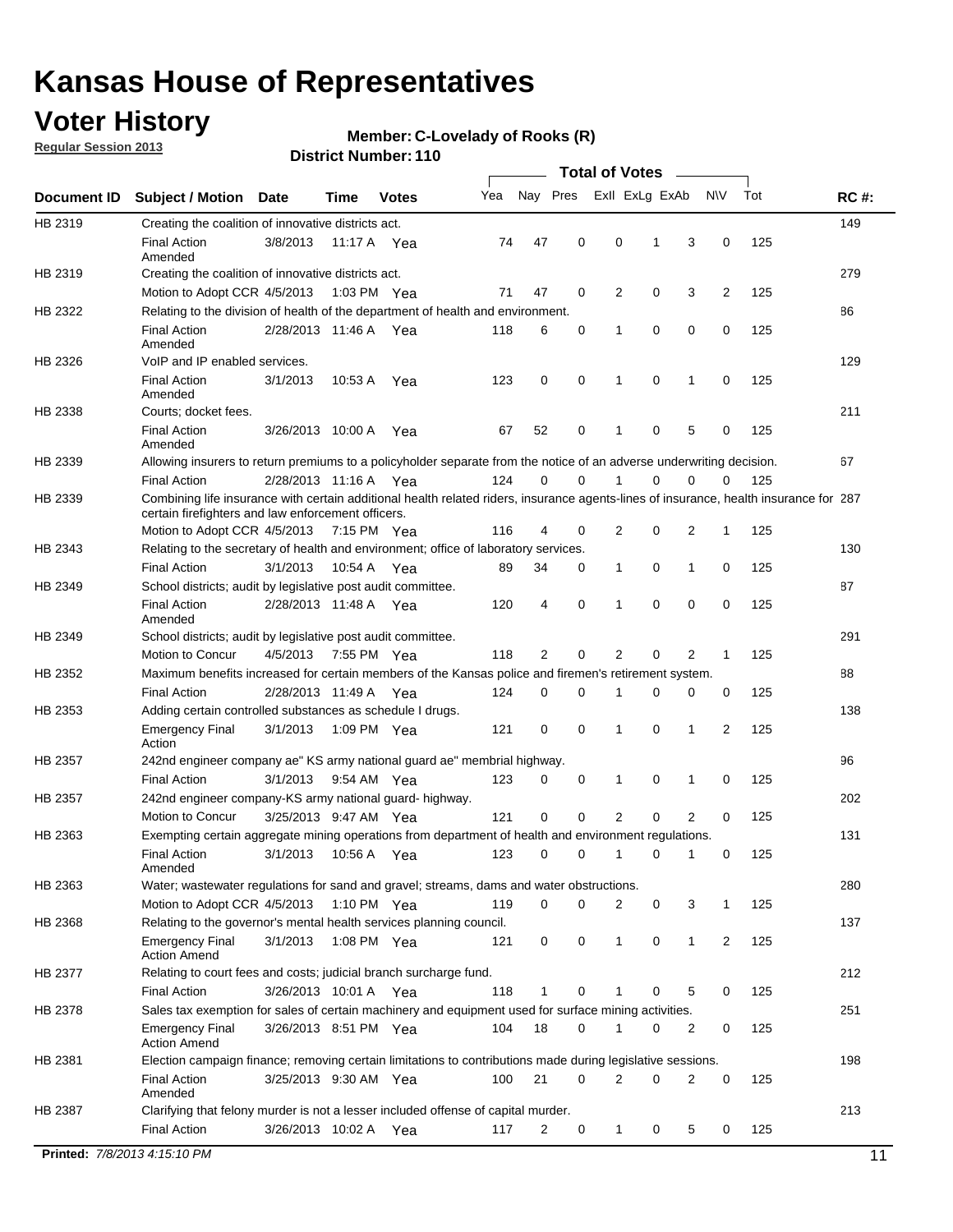### **Voter History**

**Member: C-Lovelady of Rooks (R)** 

**Regular Session 2013**

|                 |                                                                                                                                                                                                                                                  |                       |             |              |     |              |          | <b>Total of Votes</b> |   |   |              |     |             |
|-----------------|--------------------------------------------------------------------------------------------------------------------------------------------------------------------------------------------------------------------------------------------------|-----------------------|-------------|--------------|-----|--------------|----------|-----------------------|---|---|--------------|-----|-------------|
| Document ID     | Subject / Motion Date                                                                                                                                                                                                                            |                       | Time        | <b>Votes</b> | Yea | Nay Pres     |          | Exll ExLg ExAb        |   |   | <b>NV</b>    | Tot | <b>RC#:</b> |
| HB 2389         | Capital murder; notice of intent to seek the death penalty.                                                                                                                                                                                      |                       |             |              |     |              |          |                       |   |   |              |     | 214         |
|                 | <b>Final Action</b>                                                                                                                                                                                                                              | 3/26/2013 10:03 A     |             | Yea          | 118 | 1            | 0        | 1                     | 0 | 5 | 0            | 125 |             |
| HB 2391         | School finance; amount of tax levy authorized to finance ancillary school facilities.                                                                                                                                                            |                       |             |              |     |              |          |                       |   |   |              |     | 237         |
|                 | <b>Emergency Final</b><br><b>Action Amend</b>                                                                                                                                                                                                    | 3/26/2013 8:30 PM Yea |             |              | 64  | 57           | 0        | 1                     | 0 | 2 | 1            | 125 |             |
| HB 2391         | Senate Substitute for HB 2391 by Committee on Ways and Means - Creating the joint committee on uniform educational<br>standards oversight.                                                                                                       |                       |             |              |     |              |          |                       |   |   |              |     | 321         |
|                 | Sub Motion to Concur 6/1/2013                                                                                                                                                                                                                    |                       | 10:06 P     | Yea          | 55  | 58           | 0        | 0                     | 0 | 6 | 6            | 125 |             |
| HB 2396         | Allowing the secretary of administration to identify state owned real property as surplus property and establishing an appeals 253<br>process of such identification; also amending procedures for the disposition of state surplus real estate. |                       |             |              |     |              |          |                       |   |   |              |     |             |
|                 | <b>Emergency Final</b><br>Action Amend                                                                                                                                                                                                           | 3/26/2013 8:53 PM Yea |             |              | 122 | 0            | 0        |                       | 0 | 2 | 0            | 125 |             |
| HB 2403         | Issuing \$1,500,000,000 of pension obligation bonds to finance a portion of the unfunded actuarial liability of KPERS.                                                                                                                           |                       |             |              |     |              |          |                       |   |   |              |     | 236         |
|                 | <b>Final Action</b><br>Amended                                                                                                                                                                                                                   | 3/26/2013 8:29 PM Yea |             |              | 73  | 49           | 0        | 1                     | 0 | 2 | 0            | 125 |             |
| <b>HCR 5014</b> | Urging approval of the Presidential Permit application allowing the construction and operation of the TransCanada Keystone<br>XL Pipeline.                                                                                                       |                       |             |              |     |              |          |                       |   |   |              |     | 215         |
|                 | <b>Final Action</b>                                                                                                                                                                                                                              | 3/26/2013 10:05 A     |             | Yea          | 108 | 11           | 0        |                       | 0 | 5 | 0            | 125 |             |
| HR 6004         | Rules of House of Representatives, permanent rules of the 2013-2014 biennium.                                                                                                                                                                    |                       |             |              |     |              |          |                       |   |   |              |     | 4           |
|                 | <b>Final Action</b><br>Amended                                                                                                                                                                                                                   | 1/28/2013 11:09 A     |             | Yea          | 82  | 40           | 0        | 0                     | 0 | 3 | 0            | 125 |             |
| SB 1            | Legislative Post Audit; periodic audits of the State treasurer and the pooled money investment board.                                                                                                                                            |                       |             |              |     |              |          |                       |   |   |              |     | 216         |
|                 | <b>Final Action</b><br>Amended                                                                                                                                                                                                                   | 3/26/2013 10:06 A     |             | Yea          | 118 | 1            | 0        | 1                     | 0 | 5 | 0            | 125 |             |
| SB 16           | Kansas racketeer influenced and corrupt organization act, criminal street gangs.                                                                                                                                                                 |                       |             |              |     |              |          |                       |   |   |              |     | 217         |
|                 | <b>Final Action</b><br>Amended                                                                                                                                                                                                                   | 3/26/2013 10:12 A Nay |             |              | 74  | 45           | 0        | 1                     | 0 | 5 | 0            | 125 |             |
| SB 20           | Civil procedure; temporary restraining orders and poverty affidavits.                                                                                                                                                                            |                       |             |              |     |              |          |                       |   |   |              |     | 190         |
|                 | <b>Final Action</b><br>Amended                                                                                                                                                                                                                   | 3/22/2013 11:15 A     |             | Yea          | 119 | 0            | 0        | 2                     | 0 | 3 | 1            | 125 |             |
| SB 20           | Civil procedure; temporary restraining orders and poverty affidavits.                                                                                                                                                                            |                       |             |              |     |              |          |                       |   |   |              |     | 304         |
|                 | Motion to adopt CCR 5/9/2013                                                                                                                                                                                                                     |                       | 2:21 PM Yea |              | 119 | $\mathbf{1}$ | 0        | 1                     | 0 | 4 | 0            | 125 |             |
| SB 21           | Firearms; criminal possession of a firearm; expungement; personal and family protection act.                                                                                                                                                     |                       |             |              |     |              |          |                       |   |   |              |     | 255         |
|                 | <b>Emergency Final</b><br>Action                                                                                                                                                                                                                 | 3/26/2013 8:56 PM Yea |             |              | 119 | 3            | 0        |                       | 0 | 2 | 0            | 125 |             |
| SB 23           | Continuation of statewide tax levy for public schools.                                                                                                                                                                                           |                       |             |              |     |              |          |                       |   |   |              |     | 243         |
|                 | <b>Emergency Final</b><br><b>Action Amend</b>                                                                                                                                                                                                    | 3/26/2013 8:38 PM Yea |             |              | 122 | 0            | 0        | 1                     | 0 | 2 | 0            | 125 |             |
| <b>SB 23</b>    | School districts; sttewide tax levy for public schools; school finance amendments.                                                                                                                                                               |                       |             |              |     |              |          |                       |   |   |              |     | 296         |
|                 | Motion to Adopt CCR 4/5/2013 9:32 PM Yea                                                                                                                                                                                                         |                       |             |              | 119 | 1            | 0        | 2                     | 0 | 2 | 1            | 125 |             |
| <b>SB 24</b>    | Insurance - Risk-based capital requirements for property, casualty and life insurance companies.                                                                                                                                                 |                       |             |              |     |              |          |                       |   |   |              |     | 204         |
|                 | <b>Final Action</b>                                                                                                                                                                                                                              | 3/26/2013 9:50 AM Yea |             |              | 119 | 0            | 0        |                       | 0 | 5 | 0            | 125 |             |
| SB 25           | Insurance-Risk-based capital requirements for health organizations.                                                                                                                                                                              |                       |             |              |     |              |          |                       |   |   |              |     | 205         |
|                 | <b>Final Action</b>                                                                                                                                                                                                                              | 3/26/2013 9:51 AM Yea |             |              | 119 | 0            | 0        | 1                     | 0 | 5 | 0            | 125 |             |
| SB 27           | Eligibility of students under the military service scholarship program act.                                                                                                                                                                      |                       |             |              |     |              |          |                       |   |   |              |     | 166         |
|                 | <b>Final Action</b><br>Amended                                                                                                                                                                                                                   | 3/19/2013 10:35 A Yea |             |              | 123 | 0            | 0        |                       | 0 | 1 | 0            | 125 |             |
| SB 28           | Authorizing the division of emergency management within the adjutant general's department to accept certain real property.                                                                                                                       |                       |             |              |     |              |          |                       |   |   |              |     | 184         |
|                 | <b>Final Action</b>                                                                                                                                                                                                                              | 3/21/2013 11:22 A Yea |             |              | 121 | 0            | $\Omega$ | 1                     | 0 | 3 | $\Omega$     | 125 |             |
| SB 37           | Kansas home inspectors professional competence and financial responsibility act.                                                                                                                                                                 |                       |             |              |     |              |          |                       |   |   |              |     | 218         |
|                 | <b>Final Action</b>                                                                                                                                                                                                                              | 3/26/2013 10:14 A Nay |             |              | 102 | 17           | 0        | 1                     | 0 | 5 | 0            | 125 |             |
| SB 51           | Health insurance coverage for bankers association.                                                                                                                                                                                               |                       |             |              |     |              |          |                       |   |   |              |     | 189         |
|                 | <b>Final Action</b>                                                                                                                                                                                                                              | 3/22/2013 11:14 A Yea |             |              | 119 | 0            | 0        | 2                     | 0 | 3 | $\mathbf{1}$ | 125 |             |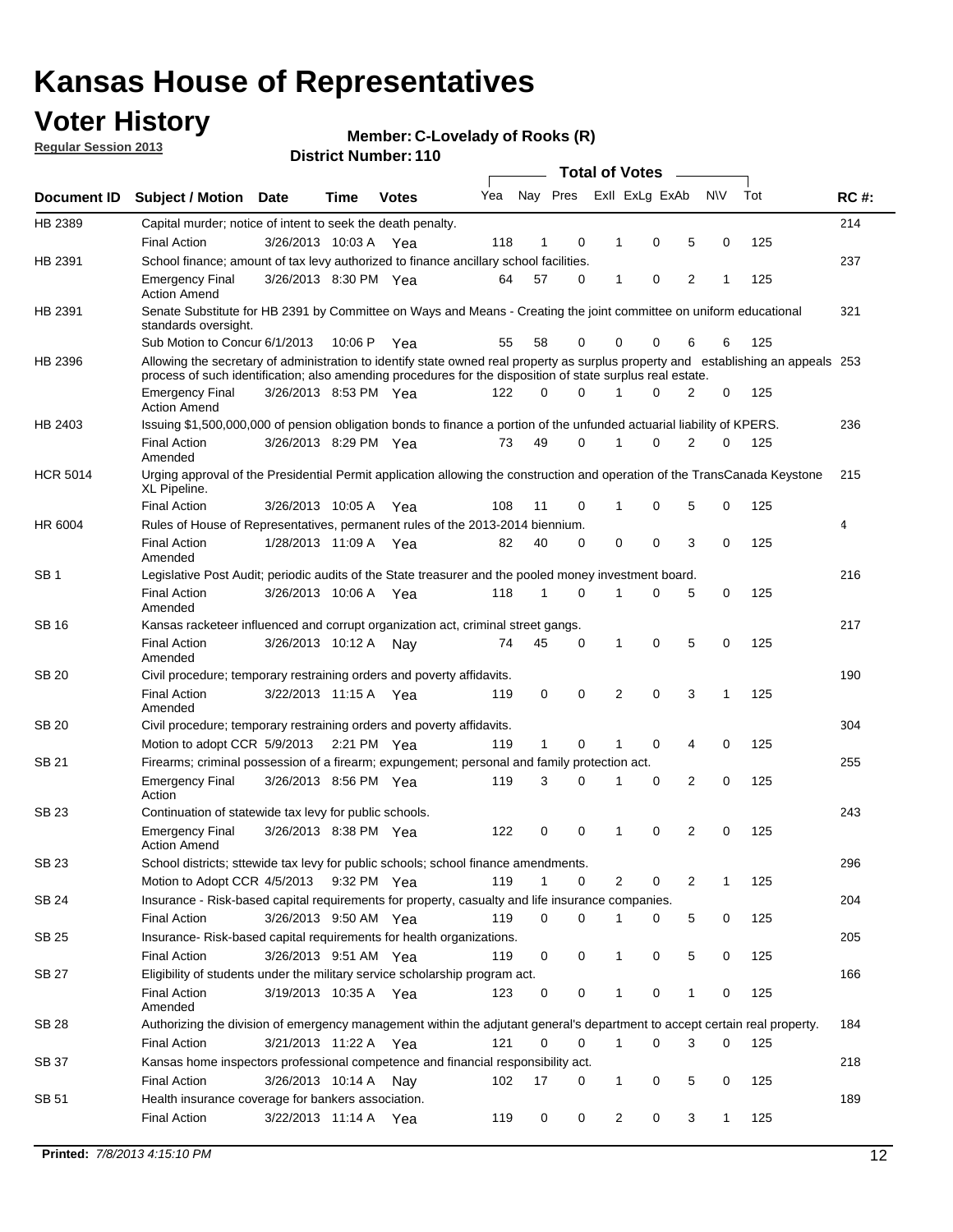### **Voter History**

**Member: C-Lovelady of Rooks (R)** 

**Regular Session 2013**

| Nay Pres<br>Exll ExLg ExAb<br>Tot<br><b>NV</b><br>Yea<br><b>RC#:</b><br>Document ID<br><b>Subject / Motion Date</b><br>Time<br><b>Votes</b><br>238<br>SB 52<br>Mortgage interest rate cap increase.<br>120<br>2<br>0<br>2<br>125<br><b>Emergency Final</b><br>3/26/2013 8:32 PM Yea<br>0<br>0<br>Action<br>SB 56<br>Transferring the recognition of county fair associations from the secretary of agriculture to the board of county<br>191<br>commissioners.<br><b>Final Action</b><br>119<br>0<br>0<br>2<br>0<br>3<br>125<br>3/22/2013 11:21 A<br>1<br>Yea<br>Amended<br>Substitute for SB 57 by Committee on Agriculture - Agriculture; powers and duties of the department of agriculture relating to<br>SB 57<br>192<br>poultry improvement plan and domesticated deer.<br>Final Action Sub Bill 3/22/2013 11:24 A<br>40<br>0<br>2<br>0<br>3<br>125<br>79<br>Nav<br>1<br>Amended<br>SB 57<br>Substitute for SB 57 by Committee on Agriculture - Agriculture; powers and duties of the department of agriculture relating to<br>262<br>poultry improvement plan, stockyards and domesticated deer.<br>2<br>Motion to adopt CCR 4/4/2013 2:18 PM Yea<br>80<br>42<br>0<br>0<br>0<br>125<br>1<br>219<br>SB 58<br>Sentencing for unlawful manufacturing of controlled substances.<br>5<br><b>Final Action</b><br>3/26/2013 10:15 A<br>0<br>0<br>0<br>0<br>125<br>119<br>1<br>Yea<br>Attorney general; reward for information.<br>193<br><b>SB 59</b><br>0<br>3<br><b>Final Action</b><br>3/22/2013 11:25 A<br>119<br>0<br>0<br>2<br>1<br>125<br>Yea<br>163<br>SB 62<br>Making gas pipeline safety terminology consistent with federal regulations.<br>0<br><b>Final Action</b><br>3/19/2013 10:32 A<br>123<br>0<br>1<br>0<br>125<br>0<br>1<br>Yea<br>246<br>SB 63<br>Elections; voting crimes, penalties and prosecution.<br>53<br>$\mathbf 0$<br>0<br>$\overline{2}$<br>$\mathbf 0$<br>3/26/2013 8:42 PM Yea<br>69<br>125<br><b>Emergency Final</b><br>1<br><b>Action Amend</b><br>220<br>SB 68<br>Driver's license examinations; locations.<br>5<br>3<br>0<br>0<br>0<br>125<br><b>Final Action</b><br>3/26/2013 10:16 A<br>116<br>1<br>Yea<br>167<br>SB 69<br>Motor vehicles; vehicle registration and license plates.<br>6<br>0<br>3/19/2013 10:37 A<br>117<br>0<br>$\mathbf{1}$<br>0<br>125<br><b>Final Action</b><br>1<br>Yea<br>Prison-made goods act; prohibiting prisoner production of manufactured or modular homes.<br>221<br>SB 74<br>32<br>5<br>125<br>3/26/2013 10:19 A<br>87<br>0<br>0<br>0<br><b>Final Action</b><br>1<br>Nay<br>Record requirements and civil penalties relating to sales of plastic bulk merchandise containers.<br>222<br>SB 75<br>18<br>0<br>5<br>125<br>3/26/2013 10:21 A<br>101<br>0<br>0<br><b>Final Action</b><br>1<br>Yea<br>Open records; requests for criminal justice information; restriction of certain officials' information from publicly accessible<br>194<br>SB 81<br>records.<br><b>Final Action</b><br>0<br>0<br>2<br>0<br>3<br>125<br>3/22/2013 11:27 A<br>119<br>Yea<br>1<br>Amended<br><b>SB83</b><br>187<br>House Substitute for SB 83 by Committee on Taxation - Income tax deductions and modifications; severance tax; sales tax;<br>delinquent tax liabilities.<br>125<br>Final Action Sub Bill 3/21/2013 11:30 A Yea<br>96<br>25<br>0<br>1<br>0<br>3<br>0<br>SB 83<br>House Substitute for SB 83 by Committee on Taxation--Income tax deductions and modifications; severance tax; sales tax and 260<br>compensating use tax, preseumptions relating to nexus; property tax, exemptions, new automobile manufacturinge property;<br>taxation of watercraft; leased commercial and industrial property appeals; correction of clerical errors.<br>Motion to adopt CCR 4/3/2013<br>0<br>$\mathbf{1}$<br>3<br>125<br>10:35 A Yea<br>104<br>15<br>0<br>2<br>SB 84<br>House Substitute for SB 84 by Committee on Taxation - Reduction to state income tax rates based on selected actual state<br>188<br>general fund receipts computations; distribution of revenues from sales and compensating use tax; reduction of<br>Final Action Sub Bill 3/21/2013 11:34 A Yea<br>39<br>$\Omega$<br>0<br>3<br>$\Omega$<br>125<br>82<br>Amended<br>SB 84<br>House Substitute for SB 84 -- Reduction to state income tax rates based on selected actual state general fund receipts<br>317<br>computations; reduction of itemized deductions.<br>Motion to adopt CCR 5/28/2013 2:32 PM Yea<br>42<br>71<br>0<br>125<br>0<br>9<br>2<br>319<br>SB 84<br>House Substitute for SB 84 -- Reduction to state income tax rates based on selected actual state general fund receipts<br>computations; reduction of itemized deductions.<br>3<br>Motion to adopt CCR 5/30/2013 9:14 PM Nay<br>18<br>94<br>0<br>125<br>0<br>9<br>Motor vehicle insurance; providing proof of insurance by cellular phone or portable electronic device.<br>SB 85<br>175<br>$\Omega$<br>125<br><b>Final Action</b><br>3/20/2013 10:25 A Yea<br>123<br>0<br>0<br>0<br>1 |  |  |  | <b>Total of Votes</b> |  |  |  |  |  |  |  |  |
|--------------------------------------------------------------------------------------------------------------------------------------------------------------------------------------------------------------------------------------------------------------------------------------------------------------------------------------------------------------------------------------------------------------------------------------------------------------------------------------------------------------------------------------------------------------------------------------------------------------------------------------------------------------------------------------------------------------------------------------------------------------------------------------------------------------------------------------------------------------------------------------------------------------------------------------------------------------------------------------------------------------------------------------------------------------------------------------------------------------------------------------------------------------------------------------------------------------------------------------------------------------------------------------------------------------------------------------------------------------------------------------------------------------------------------------------------------------------------------------------------------------------------------------------------------------------------------------------------------------------------------------------------------------------------------------------------------------------------------------------------------------------------------------------------------------------------------------------------------------------------------------------------------------------------------------------------------------------------------------------------------------------------------------------------------------------------------------------------------------------------------------------------------------------------------------------------------------------------------------------------------------------------------------------------------------------------------------------------------------------------------------------------------------------------------------------------------------------------------------------------------------------------------------------------------------------------------------------------------------------------------------------------------------------------------------------------------------------------------------------------------------------------------------------------------------------------------------------------------------------------------------------------------------------------------------------------------------------------------------------------------------------------------------------------------------------------------------------------------------------------------------------------------------------------------------------------------------------------------------------------------------------------------------------------------------------------------------------------------------------------------------------------------------------------------------------------------------------------------------------------------------------------------------------------------------------------------------------------------------------------------------------------------------------------------------------------------------------------------------------------------------------------------------------------------------------------------------------------------------------------------------------------------------------------------------------------------------------------------------------------------------------------------------------------------------------------------------------------------------------------------------------------------------------------------------------------------------------------------------------------------------------------------------------------------------------------------------------------------------------------------------------------------------------------------------------------------------------------------------------------------------------------------------------------------------------------------------------------------------------------------------------------------------------------------------------------------------------------------------------------------------------------------------------------------------------------------------------------------------------------------------------------------------------------------------------------------------------------------------------|--|--|--|-----------------------|--|--|--|--|--|--|--|--|
|                                                                                                                                                                                                                                                                                                                                                                                                                                                                                                                                                                                                                                                                                                                                                                                                                                                                                                                                                                                                                                                                                                                                                                                                                                                                                                                                                                                                                                                                                                                                                                                                                                                                                                                                                                                                                                                                                                                                                                                                                                                                                                                                                                                                                                                                                                                                                                                                                                                                                                                                                                                                                                                                                                                                                                                                                                                                                                                                                                                                                                                                                                                                                                                                                                                                                                                                                                                                                                                                                                                                                                                                                                                                                                                                                                                                                                                                                                                                                                                                                                                                                                                                                                                                                                                                                                                                                                                                                                                                                                                                                                                                                                                                                                                                                                                                                                                                                                                                                                                            |  |  |  |                       |  |  |  |  |  |  |  |  |
|                                                                                                                                                                                                                                                                                                                                                                                                                                                                                                                                                                                                                                                                                                                                                                                                                                                                                                                                                                                                                                                                                                                                                                                                                                                                                                                                                                                                                                                                                                                                                                                                                                                                                                                                                                                                                                                                                                                                                                                                                                                                                                                                                                                                                                                                                                                                                                                                                                                                                                                                                                                                                                                                                                                                                                                                                                                                                                                                                                                                                                                                                                                                                                                                                                                                                                                                                                                                                                                                                                                                                                                                                                                                                                                                                                                                                                                                                                                                                                                                                                                                                                                                                                                                                                                                                                                                                                                                                                                                                                                                                                                                                                                                                                                                                                                                                                                                                                                                                                                            |  |  |  |                       |  |  |  |  |  |  |  |  |
|                                                                                                                                                                                                                                                                                                                                                                                                                                                                                                                                                                                                                                                                                                                                                                                                                                                                                                                                                                                                                                                                                                                                                                                                                                                                                                                                                                                                                                                                                                                                                                                                                                                                                                                                                                                                                                                                                                                                                                                                                                                                                                                                                                                                                                                                                                                                                                                                                                                                                                                                                                                                                                                                                                                                                                                                                                                                                                                                                                                                                                                                                                                                                                                                                                                                                                                                                                                                                                                                                                                                                                                                                                                                                                                                                                                                                                                                                                                                                                                                                                                                                                                                                                                                                                                                                                                                                                                                                                                                                                                                                                                                                                                                                                                                                                                                                                                                                                                                                                                            |  |  |  |                       |  |  |  |  |  |  |  |  |
|                                                                                                                                                                                                                                                                                                                                                                                                                                                                                                                                                                                                                                                                                                                                                                                                                                                                                                                                                                                                                                                                                                                                                                                                                                                                                                                                                                                                                                                                                                                                                                                                                                                                                                                                                                                                                                                                                                                                                                                                                                                                                                                                                                                                                                                                                                                                                                                                                                                                                                                                                                                                                                                                                                                                                                                                                                                                                                                                                                                                                                                                                                                                                                                                                                                                                                                                                                                                                                                                                                                                                                                                                                                                                                                                                                                                                                                                                                                                                                                                                                                                                                                                                                                                                                                                                                                                                                                                                                                                                                                                                                                                                                                                                                                                                                                                                                                                                                                                                                                            |  |  |  |                       |  |  |  |  |  |  |  |  |
|                                                                                                                                                                                                                                                                                                                                                                                                                                                                                                                                                                                                                                                                                                                                                                                                                                                                                                                                                                                                                                                                                                                                                                                                                                                                                                                                                                                                                                                                                                                                                                                                                                                                                                                                                                                                                                                                                                                                                                                                                                                                                                                                                                                                                                                                                                                                                                                                                                                                                                                                                                                                                                                                                                                                                                                                                                                                                                                                                                                                                                                                                                                                                                                                                                                                                                                                                                                                                                                                                                                                                                                                                                                                                                                                                                                                                                                                                                                                                                                                                                                                                                                                                                                                                                                                                                                                                                                                                                                                                                                                                                                                                                                                                                                                                                                                                                                                                                                                                                                            |  |  |  |                       |  |  |  |  |  |  |  |  |
|                                                                                                                                                                                                                                                                                                                                                                                                                                                                                                                                                                                                                                                                                                                                                                                                                                                                                                                                                                                                                                                                                                                                                                                                                                                                                                                                                                                                                                                                                                                                                                                                                                                                                                                                                                                                                                                                                                                                                                                                                                                                                                                                                                                                                                                                                                                                                                                                                                                                                                                                                                                                                                                                                                                                                                                                                                                                                                                                                                                                                                                                                                                                                                                                                                                                                                                                                                                                                                                                                                                                                                                                                                                                                                                                                                                                                                                                                                                                                                                                                                                                                                                                                                                                                                                                                                                                                                                                                                                                                                                                                                                                                                                                                                                                                                                                                                                                                                                                                                                            |  |  |  |                       |  |  |  |  |  |  |  |  |
|                                                                                                                                                                                                                                                                                                                                                                                                                                                                                                                                                                                                                                                                                                                                                                                                                                                                                                                                                                                                                                                                                                                                                                                                                                                                                                                                                                                                                                                                                                                                                                                                                                                                                                                                                                                                                                                                                                                                                                                                                                                                                                                                                                                                                                                                                                                                                                                                                                                                                                                                                                                                                                                                                                                                                                                                                                                                                                                                                                                                                                                                                                                                                                                                                                                                                                                                                                                                                                                                                                                                                                                                                                                                                                                                                                                                                                                                                                                                                                                                                                                                                                                                                                                                                                                                                                                                                                                                                                                                                                                                                                                                                                                                                                                                                                                                                                                                                                                                                                                            |  |  |  |                       |  |  |  |  |  |  |  |  |
|                                                                                                                                                                                                                                                                                                                                                                                                                                                                                                                                                                                                                                                                                                                                                                                                                                                                                                                                                                                                                                                                                                                                                                                                                                                                                                                                                                                                                                                                                                                                                                                                                                                                                                                                                                                                                                                                                                                                                                                                                                                                                                                                                                                                                                                                                                                                                                                                                                                                                                                                                                                                                                                                                                                                                                                                                                                                                                                                                                                                                                                                                                                                                                                                                                                                                                                                                                                                                                                                                                                                                                                                                                                                                                                                                                                                                                                                                                                                                                                                                                                                                                                                                                                                                                                                                                                                                                                                                                                                                                                                                                                                                                                                                                                                                                                                                                                                                                                                                                                            |  |  |  |                       |  |  |  |  |  |  |  |  |
|                                                                                                                                                                                                                                                                                                                                                                                                                                                                                                                                                                                                                                                                                                                                                                                                                                                                                                                                                                                                                                                                                                                                                                                                                                                                                                                                                                                                                                                                                                                                                                                                                                                                                                                                                                                                                                                                                                                                                                                                                                                                                                                                                                                                                                                                                                                                                                                                                                                                                                                                                                                                                                                                                                                                                                                                                                                                                                                                                                                                                                                                                                                                                                                                                                                                                                                                                                                                                                                                                                                                                                                                                                                                                                                                                                                                                                                                                                                                                                                                                                                                                                                                                                                                                                                                                                                                                                                                                                                                                                                                                                                                                                                                                                                                                                                                                                                                                                                                                                                            |  |  |  |                       |  |  |  |  |  |  |  |  |
|                                                                                                                                                                                                                                                                                                                                                                                                                                                                                                                                                                                                                                                                                                                                                                                                                                                                                                                                                                                                                                                                                                                                                                                                                                                                                                                                                                                                                                                                                                                                                                                                                                                                                                                                                                                                                                                                                                                                                                                                                                                                                                                                                                                                                                                                                                                                                                                                                                                                                                                                                                                                                                                                                                                                                                                                                                                                                                                                                                                                                                                                                                                                                                                                                                                                                                                                                                                                                                                                                                                                                                                                                                                                                                                                                                                                                                                                                                                                                                                                                                                                                                                                                                                                                                                                                                                                                                                                                                                                                                                                                                                                                                                                                                                                                                                                                                                                                                                                                                                            |  |  |  |                       |  |  |  |  |  |  |  |  |
|                                                                                                                                                                                                                                                                                                                                                                                                                                                                                                                                                                                                                                                                                                                                                                                                                                                                                                                                                                                                                                                                                                                                                                                                                                                                                                                                                                                                                                                                                                                                                                                                                                                                                                                                                                                                                                                                                                                                                                                                                                                                                                                                                                                                                                                                                                                                                                                                                                                                                                                                                                                                                                                                                                                                                                                                                                                                                                                                                                                                                                                                                                                                                                                                                                                                                                                                                                                                                                                                                                                                                                                                                                                                                                                                                                                                                                                                                                                                                                                                                                                                                                                                                                                                                                                                                                                                                                                                                                                                                                                                                                                                                                                                                                                                                                                                                                                                                                                                                                                            |  |  |  |                       |  |  |  |  |  |  |  |  |
|                                                                                                                                                                                                                                                                                                                                                                                                                                                                                                                                                                                                                                                                                                                                                                                                                                                                                                                                                                                                                                                                                                                                                                                                                                                                                                                                                                                                                                                                                                                                                                                                                                                                                                                                                                                                                                                                                                                                                                                                                                                                                                                                                                                                                                                                                                                                                                                                                                                                                                                                                                                                                                                                                                                                                                                                                                                                                                                                                                                                                                                                                                                                                                                                                                                                                                                                                                                                                                                                                                                                                                                                                                                                                                                                                                                                                                                                                                                                                                                                                                                                                                                                                                                                                                                                                                                                                                                                                                                                                                                                                                                                                                                                                                                                                                                                                                                                                                                                                                                            |  |  |  |                       |  |  |  |  |  |  |  |  |
|                                                                                                                                                                                                                                                                                                                                                                                                                                                                                                                                                                                                                                                                                                                                                                                                                                                                                                                                                                                                                                                                                                                                                                                                                                                                                                                                                                                                                                                                                                                                                                                                                                                                                                                                                                                                                                                                                                                                                                                                                                                                                                                                                                                                                                                                                                                                                                                                                                                                                                                                                                                                                                                                                                                                                                                                                                                                                                                                                                                                                                                                                                                                                                                                                                                                                                                                                                                                                                                                                                                                                                                                                                                                                                                                                                                                                                                                                                                                                                                                                                                                                                                                                                                                                                                                                                                                                                                                                                                                                                                                                                                                                                                                                                                                                                                                                                                                                                                                                                                            |  |  |  |                       |  |  |  |  |  |  |  |  |
|                                                                                                                                                                                                                                                                                                                                                                                                                                                                                                                                                                                                                                                                                                                                                                                                                                                                                                                                                                                                                                                                                                                                                                                                                                                                                                                                                                                                                                                                                                                                                                                                                                                                                                                                                                                                                                                                                                                                                                                                                                                                                                                                                                                                                                                                                                                                                                                                                                                                                                                                                                                                                                                                                                                                                                                                                                                                                                                                                                                                                                                                                                                                                                                                                                                                                                                                                                                                                                                                                                                                                                                                                                                                                                                                                                                                                                                                                                                                                                                                                                                                                                                                                                                                                                                                                                                                                                                                                                                                                                                                                                                                                                                                                                                                                                                                                                                                                                                                                                                            |  |  |  |                       |  |  |  |  |  |  |  |  |
|                                                                                                                                                                                                                                                                                                                                                                                                                                                                                                                                                                                                                                                                                                                                                                                                                                                                                                                                                                                                                                                                                                                                                                                                                                                                                                                                                                                                                                                                                                                                                                                                                                                                                                                                                                                                                                                                                                                                                                                                                                                                                                                                                                                                                                                                                                                                                                                                                                                                                                                                                                                                                                                                                                                                                                                                                                                                                                                                                                                                                                                                                                                                                                                                                                                                                                                                                                                                                                                                                                                                                                                                                                                                                                                                                                                                                                                                                                                                                                                                                                                                                                                                                                                                                                                                                                                                                                                                                                                                                                                                                                                                                                                                                                                                                                                                                                                                                                                                                                                            |  |  |  |                       |  |  |  |  |  |  |  |  |
|                                                                                                                                                                                                                                                                                                                                                                                                                                                                                                                                                                                                                                                                                                                                                                                                                                                                                                                                                                                                                                                                                                                                                                                                                                                                                                                                                                                                                                                                                                                                                                                                                                                                                                                                                                                                                                                                                                                                                                                                                                                                                                                                                                                                                                                                                                                                                                                                                                                                                                                                                                                                                                                                                                                                                                                                                                                                                                                                                                                                                                                                                                                                                                                                                                                                                                                                                                                                                                                                                                                                                                                                                                                                                                                                                                                                                                                                                                                                                                                                                                                                                                                                                                                                                                                                                                                                                                                                                                                                                                                                                                                                                                                                                                                                                                                                                                                                                                                                                                                            |  |  |  |                       |  |  |  |  |  |  |  |  |
|                                                                                                                                                                                                                                                                                                                                                                                                                                                                                                                                                                                                                                                                                                                                                                                                                                                                                                                                                                                                                                                                                                                                                                                                                                                                                                                                                                                                                                                                                                                                                                                                                                                                                                                                                                                                                                                                                                                                                                                                                                                                                                                                                                                                                                                                                                                                                                                                                                                                                                                                                                                                                                                                                                                                                                                                                                                                                                                                                                                                                                                                                                                                                                                                                                                                                                                                                                                                                                                                                                                                                                                                                                                                                                                                                                                                                                                                                                                                                                                                                                                                                                                                                                                                                                                                                                                                                                                                                                                                                                                                                                                                                                                                                                                                                                                                                                                                                                                                                                                            |  |  |  |                       |  |  |  |  |  |  |  |  |
|                                                                                                                                                                                                                                                                                                                                                                                                                                                                                                                                                                                                                                                                                                                                                                                                                                                                                                                                                                                                                                                                                                                                                                                                                                                                                                                                                                                                                                                                                                                                                                                                                                                                                                                                                                                                                                                                                                                                                                                                                                                                                                                                                                                                                                                                                                                                                                                                                                                                                                                                                                                                                                                                                                                                                                                                                                                                                                                                                                                                                                                                                                                                                                                                                                                                                                                                                                                                                                                                                                                                                                                                                                                                                                                                                                                                                                                                                                                                                                                                                                                                                                                                                                                                                                                                                                                                                                                                                                                                                                                                                                                                                                                                                                                                                                                                                                                                                                                                                                                            |  |  |  |                       |  |  |  |  |  |  |  |  |
|                                                                                                                                                                                                                                                                                                                                                                                                                                                                                                                                                                                                                                                                                                                                                                                                                                                                                                                                                                                                                                                                                                                                                                                                                                                                                                                                                                                                                                                                                                                                                                                                                                                                                                                                                                                                                                                                                                                                                                                                                                                                                                                                                                                                                                                                                                                                                                                                                                                                                                                                                                                                                                                                                                                                                                                                                                                                                                                                                                                                                                                                                                                                                                                                                                                                                                                                                                                                                                                                                                                                                                                                                                                                                                                                                                                                                                                                                                                                                                                                                                                                                                                                                                                                                                                                                                                                                                                                                                                                                                                                                                                                                                                                                                                                                                                                                                                                                                                                                                                            |  |  |  |                       |  |  |  |  |  |  |  |  |
|                                                                                                                                                                                                                                                                                                                                                                                                                                                                                                                                                                                                                                                                                                                                                                                                                                                                                                                                                                                                                                                                                                                                                                                                                                                                                                                                                                                                                                                                                                                                                                                                                                                                                                                                                                                                                                                                                                                                                                                                                                                                                                                                                                                                                                                                                                                                                                                                                                                                                                                                                                                                                                                                                                                                                                                                                                                                                                                                                                                                                                                                                                                                                                                                                                                                                                                                                                                                                                                                                                                                                                                                                                                                                                                                                                                                                                                                                                                                                                                                                                                                                                                                                                                                                                                                                                                                                                                                                                                                                                                                                                                                                                                                                                                                                                                                                                                                                                                                                                                            |  |  |  |                       |  |  |  |  |  |  |  |  |
|                                                                                                                                                                                                                                                                                                                                                                                                                                                                                                                                                                                                                                                                                                                                                                                                                                                                                                                                                                                                                                                                                                                                                                                                                                                                                                                                                                                                                                                                                                                                                                                                                                                                                                                                                                                                                                                                                                                                                                                                                                                                                                                                                                                                                                                                                                                                                                                                                                                                                                                                                                                                                                                                                                                                                                                                                                                                                                                                                                                                                                                                                                                                                                                                                                                                                                                                                                                                                                                                                                                                                                                                                                                                                                                                                                                                                                                                                                                                                                                                                                                                                                                                                                                                                                                                                                                                                                                                                                                                                                                                                                                                                                                                                                                                                                                                                                                                                                                                                                                            |  |  |  |                       |  |  |  |  |  |  |  |  |
|                                                                                                                                                                                                                                                                                                                                                                                                                                                                                                                                                                                                                                                                                                                                                                                                                                                                                                                                                                                                                                                                                                                                                                                                                                                                                                                                                                                                                                                                                                                                                                                                                                                                                                                                                                                                                                                                                                                                                                                                                                                                                                                                                                                                                                                                                                                                                                                                                                                                                                                                                                                                                                                                                                                                                                                                                                                                                                                                                                                                                                                                                                                                                                                                                                                                                                                                                                                                                                                                                                                                                                                                                                                                                                                                                                                                                                                                                                                                                                                                                                                                                                                                                                                                                                                                                                                                                                                                                                                                                                                                                                                                                                                                                                                                                                                                                                                                                                                                                                                            |  |  |  |                       |  |  |  |  |  |  |  |  |
|                                                                                                                                                                                                                                                                                                                                                                                                                                                                                                                                                                                                                                                                                                                                                                                                                                                                                                                                                                                                                                                                                                                                                                                                                                                                                                                                                                                                                                                                                                                                                                                                                                                                                                                                                                                                                                                                                                                                                                                                                                                                                                                                                                                                                                                                                                                                                                                                                                                                                                                                                                                                                                                                                                                                                                                                                                                                                                                                                                                                                                                                                                                                                                                                                                                                                                                                                                                                                                                                                                                                                                                                                                                                                                                                                                                                                                                                                                                                                                                                                                                                                                                                                                                                                                                                                                                                                                                                                                                                                                                                                                                                                                                                                                                                                                                                                                                                                                                                                                                            |  |  |  |                       |  |  |  |  |  |  |  |  |
|                                                                                                                                                                                                                                                                                                                                                                                                                                                                                                                                                                                                                                                                                                                                                                                                                                                                                                                                                                                                                                                                                                                                                                                                                                                                                                                                                                                                                                                                                                                                                                                                                                                                                                                                                                                                                                                                                                                                                                                                                                                                                                                                                                                                                                                                                                                                                                                                                                                                                                                                                                                                                                                                                                                                                                                                                                                                                                                                                                                                                                                                                                                                                                                                                                                                                                                                                                                                                                                                                                                                                                                                                                                                                                                                                                                                                                                                                                                                                                                                                                                                                                                                                                                                                                                                                                                                                                                                                                                                                                                                                                                                                                                                                                                                                                                                                                                                                                                                                                                            |  |  |  |                       |  |  |  |  |  |  |  |  |
|                                                                                                                                                                                                                                                                                                                                                                                                                                                                                                                                                                                                                                                                                                                                                                                                                                                                                                                                                                                                                                                                                                                                                                                                                                                                                                                                                                                                                                                                                                                                                                                                                                                                                                                                                                                                                                                                                                                                                                                                                                                                                                                                                                                                                                                                                                                                                                                                                                                                                                                                                                                                                                                                                                                                                                                                                                                                                                                                                                                                                                                                                                                                                                                                                                                                                                                                                                                                                                                                                                                                                                                                                                                                                                                                                                                                                                                                                                                                                                                                                                                                                                                                                                                                                                                                                                                                                                                                                                                                                                                                                                                                                                                                                                                                                                                                                                                                                                                                                                                            |  |  |  |                       |  |  |  |  |  |  |  |  |
|                                                                                                                                                                                                                                                                                                                                                                                                                                                                                                                                                                                                                                                                                                                                                                                                                                                                                                                                                                                                                                                                                                                                                                                                                                                                                                                                                                                                                                                                                                                                                                                                                                                                                                                                                                                                                                                                                                                                                                                                                                                                                                                                                                                                                                                                                                                                                                                                                                                                                                                                                                                                                                                                                                                                                                                                                                                                                                                                                                                                                                                                                                                                                                                                                                                                                                                                                                                                                                                                                                                                                                                                                                                                                                                                                                                                                                                                                                                                                                                                                                                                                                                                                                                                                                                                                                                                                                                                                                                                                                                                                                                                                                                                                                                                                                                                                                                                                                                                                                                            |  |  |  |                       |  |  |  |  |  |  |  |  |
|                                                                                                                                                                                                                                                                                                                                                                                                                                                                                                                                                                                                                                                                                                                                                                                                                                                                                                                                                                                                                                                                                                                                                                                                                                                                                                                                                                                                                                                                                                                                                                                                                                                                                                                                                                                                                                                                                                                                                                                                                                                                                                                                                                                                                                                                                                                                                                                                                                                                                                                                                                                                                                                                                                                                                                                                                                                                                                                                                                                                                                                                                                                                                                                                                                                                                                                                                                                                                                                                                                                                                                                                                                                                                                                                                                                                                                                                                                                                                                                                                                                                                                                                                                                                                                                                                                                                                                                                                                                                                                                                                                                                                                                                                                                                                                                                                                                                                                                                                                                            |  |  |  |                       |  |  |  |  |  |  |  |  |
|                                                                                                                                                                                                                                                                                                                                                                                                                                                                                                                                                                                                                                                                                                                                                                                                                                                                                                                                                                                                                                                                                                                                                                                                                                                                                                                                                                                                                                                                                                                                                                                                                                                                                                                                                                                                                                                                                                                                                                                                                                                                                                                                                                                                                                                                                                                                                                                                                                                                                                                                                                                                                                                                                                                                                                                                                                                                                                                                                                                                                                                                                                                                                                                                                                                                                                                                                                                                                                                                                                                                                                                                                                                                                                                                                                                                                                                                                                                                                                                                                                                                                                                                                                                                                                                                                                                                                                                                                                                                                                                                                                                                                                                                                                                                                                                                                                                                                                                                                                                            |  |  |  |                       |  |  |  |  |  |  |  |  |
|                                                                                                                                                                                                                                                                                                                                                                                                                                                                                                                                                                                                                                                                                                                                                                                                                                                                                                                                                                                                                                                                                                                                                                                                                                                                                                                                                                                                                                                                                                                                                                                                                                                                                                                                                                                                                                                                                                                                                                                                                                                                                                                                                                                                                                                                                                                                                                                                                                                                                                                                                                                                                                                                                                                                                                                                                                                                                                                                                                                                                                                                                                                                                                                                                                                                                                                                                                                                                                                                                                                                                                                                                                                                                                                                                                                                                                                                                                                                                                                                                                                                                                                                                                                                                                                                                                                                                                                                                                                                                                                                                                                                                                                                                                                                                                                                                                                                                                                                                                                            |  |  |  |                       |  |  |  |  |  |  |  |  |
|                                                                                                                                                                                                                                                                                                                                                                                                                                                                                                                                                                                                                                                                                                                                                                                                                                                                                                                                                                                                                                                                                                                                                                                                                                                                                                                                                                                                                                                                                                                                                                                                                                                                                                                                                                                                                                                                                                                                                                                                                                                                                                                                                                                                                                                                                                                                                                                                                                                                                                                                                                                                                                                                                                                                                                                                                                                                                                                                                                                                                                                                                                                                                                                                                                                                                                                                                                                                                                                                                                                                                                                                                                                                                                                                                                                                                                                                                                                                                                                                                                                                                                                                                                                                                                                                                                                                                                                                                                                                                                                                                                                                                                                                                                                                                                                                                                                                                                                                                                                            |  |  |  |                       |  |  |  |  |  |  |  |  |
|                                                                                                                                                                                                                                                                                                                                                                                                                                                                                                                                                                                                                                                                                                                                                                                                                                                                                                                                                                                                                                                                                                                                                                                                                                                                                                                                                                                                                                                                                                                                                                                                                                                                                                                                                                                                                                                                                                                                                                                                                                                                                                                                                                                                                                                                                                                                                                                                                                                                                                                                                                                                                                                                                                                                                                                                                                                                                                                                                                                                                                                                                                                                                                                                                                                                                                                                                                                                                                                                                                                                                                                                                                                                                                                                                                                                                                                                                                                                                                                                                                                                                                                                                                                                                                                                                                                                                                                                                                                                                                                                                                                                                                                                                                                                                                                                                                                                                                                                                                                            |  |  |  |                       |  |  |  |  |  |  |  |  |
|                                                                                                                                                                                                                                                                                                                                                                                                                                                                                                                                                                                                                                                                                                                                                                                                                                                                                                                                                                                                                                                                                                                                                                                                                                                                                                                                                                                                                                                                                                                                                                                                                                                                                                                                                                                                                                                                                                                                                                                                                                                                                                                                                                                                                                                                                                                                                                                                                                                                                                                                                                                                                                                                                                                                                                                                                                                                                                                                                                                                                                                                                                                                                                                                                                                                                                                                                                                                                                                                                                                                                                                                                                                                                                                                                                                                                                                                                                                                                                                                                                                                                                                                                                                                                                                                                                                                                                                                                                                                                                                                                                                                                                                                                                                                                                                                                                                                                                                                                                                            |  |  |  |                       |  |  |  |  |  |  |  |  |
|                                                                                                                                                                                                                                                                                                                                                                                                                                                                                                                                                                                                                                                                                                                                                                                                                                                                                                                                                                                                                                                                                                                                                                                                                                                                                                                                                                                                                                                                                                                                                                                                                                                                                                                                                                                                                                                                                                                                                                                                                                                                                                                                                                                                                                                                                                                                                                                                                                                                                                                                                                                                                                                                                                                                                                                                                                                                                                                                                                                                                                                                                                                                                                                                                                                                                                                                                                                                                                                                                                                                                                                                                                                                                                                                                                                                                                                                                                                                                                                                                                                                                                                                                                                                                                                                                                                                                                                                                                                                                                                                                                                                                                                                                                                                                                                                                                                                                                                                                                                            |  |  |  |                       |  |  |  |  |  |  |  |  |
|                                                                                                                                                                                                                                                                                                                                                                                                                                                                                                                                                                                                                                                                                                                                                                                                                                                                                                                                                                                                                                                                                                                                                                                                                                                                                                                                                                                                                                                                                                                                                                                                                                                                                                                                                                                                                                                                                                                                                                                                                                                                                                                                                                                                                                                                                                                                                                                                                                                                                                                                                                                                                                                                                                                                                                                                                                                                                                                                                                                                                                                                                                                                                                                                                                                                                                                                                                                                                                                                                                                                                                                                                                                                                                                                                                                                                                                                                                                                                                                                                                                                                                                                                                                                                                                                                                                                                                                                                                                                                                                                                                                                                                                                                                                                                                                                                                                                                                                                                                                            |  |  |  |                       |  |  |  |  |  |  |  |  |
|                                                                                                                                                                                                                                                                                                                                                                                                                                                                                                                                                                                                                                                                                                                                                                                                                                                                                                                                                                                                                                                                                                                                                                                                                                                                                                                                                                                                                                                                                                                                                                                                                                                                                                                                                                                                                                                                                                                                                                                                                                                                                                                                                                                                                                                                                                                                                                                                                                                                                                                                                                                                                                                                                                                                                                                                                                                                                                                                                                                                                                                                                                                                                                                                                                                                                                                                                                                                                                                                                                                                                                                                                                                                                                                                                                                                                                                                                                                                                                                                                                                                                                                                                                                                                                                                                                                                                                                                                                                                                                                                                                                                                                                                                                                                                                                                                                                                                                                                                                                            |  |  |  |                       |  |  |  |  |  |  |  |  |
|                                                                                                                                                                                                                                                                                                                                                                                                                                                                                                                                                                                                                                                                                                                                                                                                                                                                                                                                                                                                                                                                                                                                                                                                                                                                                                                                                                                                                                                                                                                                                                                                                                                                                                                                                                                                                                                                                                                                                                                                                                                                                                                                                                                                                                                                                                                                                                                                                                                                                                                                                                                                                                                                                                                                                                                                                                                                                                                                                                                                                                                                                                                                                                                                                                                                                                                                                                                                                                                                                                                                                                                                                                                                                                                                                                                                                                                                                                                                                                                                                                                                                                                                                                                                                                                                                                                                                                                                                                                                                                                                                                                                                                                                                                                                                                                                                                                                                                                                                                                            |  |  |  |                       |  |  |  |  |  |  |  |  |
|                                                                                                                                                                                                                                                                                                                                                                                                                                                                                                                                                                                                                                                                                                                                                                                                                                                                                                                                                                                                                                                                                                                                                                                                                                                                                                                                                                                                                                                                                                                                                                                                                                                                                                                                                                                                                                                                                                                                                                                                                                                                                                                                                                                                                                                                                                                                                                                                                                                                                                                                                                                                                                                                                                                                                                                                                                                                                                                                                                                                                                                                                                                                                                                                                                                                                                                                                                                                                                                                                                                                                                                                                                                                                                                                                                                                                                                                                                                                                                                                                                                                                                                                                                                                                                                                                                                                                                                                                                                                                                                                                                                                                                                                                                                                                                                                                                                                                                                                                                                            |  |  |  |                       |  |  |  |  |  |  |  |  |
|                                                                                                                                                                                                                                                                                                                                                                                                                                                                                                                                                                                                                                                                                                                                                                                                                                                                                                                                                                                                                                                                                                                                                                                                                                                                                                                                                                                                                                                                                                                                                                                                                                                                                                                                                                                                                                                                                                                                                                                                                                                                                                                                                                                                                                                                                                                                                                                                                                                                                                                                                                                                                                                                                                                                                                                                                                                                                                                                                                                                                                                                                                                                                                                                                                                                                                                                                                                                                                                                                                                                                                                                                                                                                                                                                                                                                                                                                                                                                                                                                                                                                                                                                                                                                                                                                                                                                                                                                                                                                                                                                                                                                                                                                                                                                                                                                                                                                                                                                                                            |  |  |  |                       |  |  |  |  |  |  |  |  |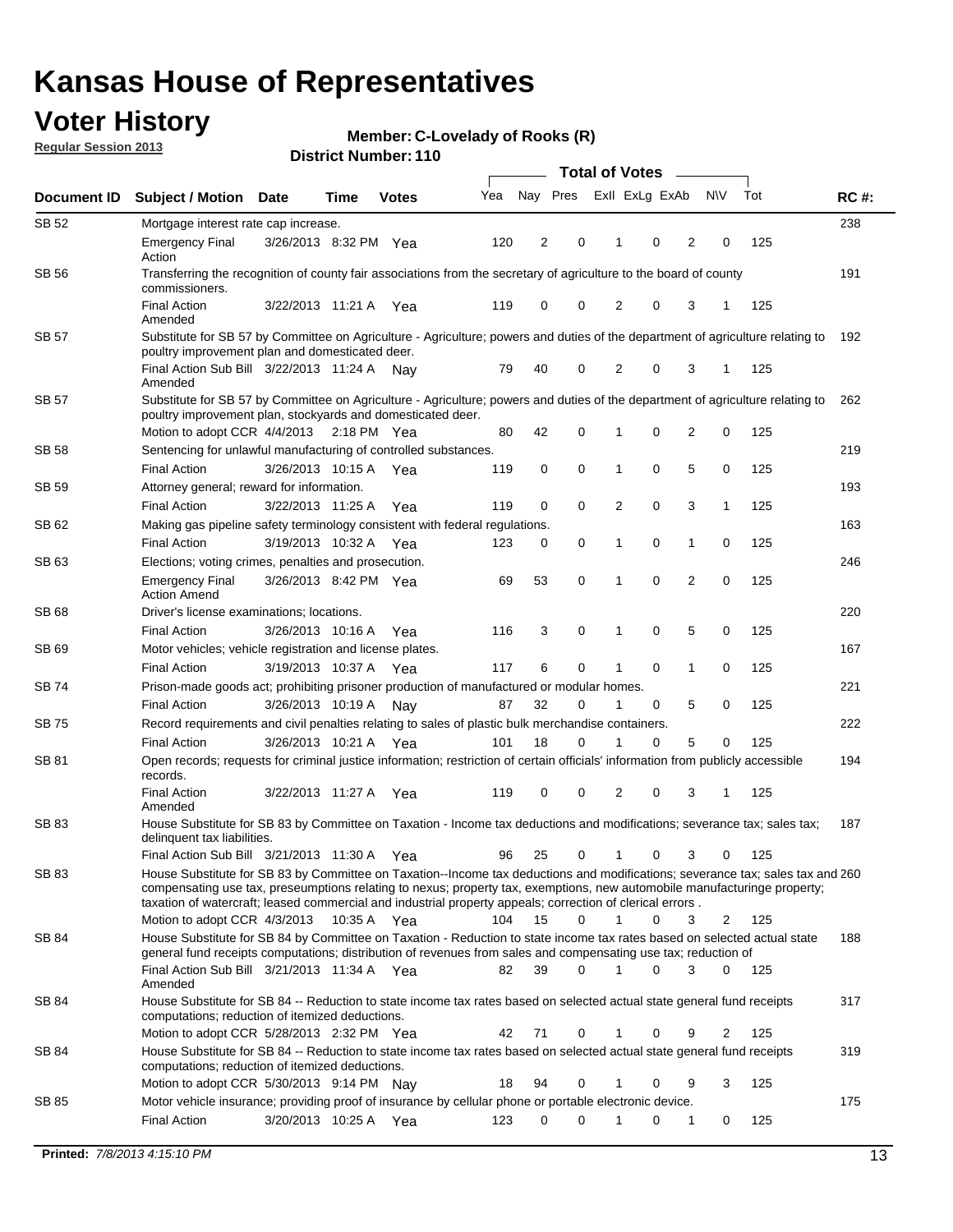### **Voter History**

**Regular Session 2013**

**Member: C-Lovelady of Rooks (R)** 

|                    |                                                                                                       |                       |             | <b>DISTRICT NUMBER: 1 TO</b> |     |                |              |   |                                         |                               |              |     |             |
|--------------------|-------------------------------------------------------------------------------------------------------|-----------------------|-------------|------------------------------|-----|----------------|--------------|---|-----------------------------------------|-------------------------------|--------------|-----|-------------|
| <b>Document ID</b> | <b>Subject / Motion</b>                                                                               | <b>Date</b>           | Time        | <b>Votes</b>                 | Yea |                | Nay Pres     |   | <b>Total of Votes</b><br>Exll ExLg ExAb | $\sim$                        | <b>NV</b>    | Tot | <b>RC#:</b> |
| <b>SB 88</b>       | Increasing the children's advocacy center assessment fee.                                             |                       |             |                              |     |                |              |   |                                         |                               |              |     | 223         |
|                    | <b>Final Action</b><br>Amended                                                                        | 3/26/2013 10:22 A Yea |             |                              | 118 | 1              | 0            |   | 1                                       | 0<br>5                        | 0            | 125 |             |
| <b>SB 96</b>       | Motor vehicles; counties with multiple registration facilities; additional registration fee.          |                       |             |                              |     |                |              |   |                                         |                               |              |     | 224         |
|                    | <b>Final Action</b><br>Amended                                                                        | 3/26/2013 10:24 A     |             | Yea                          | 106 | 12             | 0            |   | 1                                       | 0<br>5                        | 1            | 125 |             |
| SB 96              | Additional motor vehicle registration fees.                                                           |                       |             |                              |     |                |              |   |                                         |                               |              |     | 263         |
|                    | Motion to adopt CCR 4/4/2013                                                                          |                       | 2:21 PM Yea |                              | 114 | 8              | $\Omega$     |   | 1                                       | 0<br>2                        | 0            | 125 |             |
| SB 102             | Requiring the state treasurer to provide a list of daily deposits to the secretary of administration. |                       |             |                              |     |                |              |   |                                         |                               |              |     | 195         |
|                    | <b>Final Action</b><br>Amended                                                                        | 3/22/2013 11:28 A     |             | Yea                          | 119 | 0              | 0            |   | 2                                       | 3<br>0                        | 1            | 125 |             |
| SB 102             | Enacting the second amendment protection act.                                                         |                       |             |                              |     |                |              |   |                                         |                               |              |     | 295         |
|                    | Motion to Adopt CCR 4/5/2013                                                                          |                       |             | 9:20 PM Yea                  | 96  | 24             | 0            |   | 2                                       | 0<br>2                        | 1            | 125 |             |
| SB 111             | Establishing Native American legislative day at the capitol; awarding of high school diplomas.        |                       |             |                              |     |                |              |   |                                         |                               |              |     | 245         |
|                    | <b>Emergency Final</b><br><b>Action Amend</b>                                                         | 3/26/2013 8:41 PM Yea |             |                              | 122 | $\Omega$       | 0            |   |                                         | 0<br>2                        | 0            | 125 |             |
| SB 113             | Credit unions; changes in certain loan limitations.                                                   |                       |             |                              |     |                |              |   |                                         |                               |              |     | 234         |
|                    | <b>Emergency Final</b><br>Action                                                                      | 3/26/2013 8:25 PM Yea |             |                              | 122 | 0              | 0            |   | 1                                       | $\mathbf 0$<br>$\overline{2}$ | $\mathbf 0$  | 125 |             |
| <b>SB 118</b>      | Relating to law enforcement reporting and investigation of missing persons.                           |                       |             |                              |     |                |              |   |                                         |                               |              |     | 225         |
|                    | <b>Final Action</b>                                                                                   | 3/26/2013 10:25 A     |             | Yea                          | 119 | 0              | 0            |   | 1                                       | 0<br>5                        | 0            | 125 |             |
| SB 120             | Enacting the Kansas farmers' market promotion act.                                                    |                       |             |                              |     |                |              |   |                                         |                               |              |     | 196         |
|                    | <b>Final Action</b><br>Amended                                                                        | 3/22/2013 11:31 A     |             | Nav                          | 68  | 51             | 0            |   | 2                                       | $\mathbf 0$<br>3              | 1            | 125 |             |
| SB 122             | Kansas administrative procedure act; service of order or notice.                                      |                       |             |                              |     |                |              |   |                                         |                               |              |     | 226         |
|                    | <b>Final Action</b><br>Amended                                                                        | 3/26/2013 10:26 A     |             | Yea                          | 119 | 0              | 0            |   | 1                                       | 5<br>0                        | 0            | 125 |             |
| SB 122             | Elections; unauthorized voting disclosures.                                                           |                       |             |                              |     |                |              |   |                                         |                               |              |     | 286         |
|                    | Motion to Adopt CCR 4/5/2013 6:23 PM                                                                  |                       |             | Yea                          | 89  | 31             | 0            |   | 2                                       | $\overline{2}$<br>0           | $\mathbf{1}$ | 125 |             |
| SB 124             | Amending the Kansas restraint of trade act.                                                           |                       |             |                              |     |                |              |   |                                         |                               |              |     | 227         |
|                    | <b>Final Action</b><br>Amended                                                                        | 3/26/2013 10:27 A     |             | Yea                          | 116 | $\overline{2}$ | 1            |   | 1                                       | 5<br>0                        | 0            | 125 |             |
| SB 124             | Amending the Kansas restraint of trade act.                                                           |                       |             |                              |     |                |              |   |                                         |                               |              |     | 273         |
|                    | Motion to Adopt CCR 4/5/2013                                                                          |                       | 11:06 A     | Yea                          | 97  | 23             | 0            |   | 2                                       | $\overline{2}$<br>0           | $\mathbf{1}$ | 125 |             |
| SB 128             | Career technical education incentive program amendments.                                              |                       |             |                              |     |                |              |   |                                         |                               |              |     | 168         |
|                    | <b>Final Action</b><br>Amended                                                                        | 3/19/2013 10:39 A     |             | Yea                          | 123 | 0              | 0            |   | 1                                       | 0<br>1                        | 0            | 125 |             |
| SB 129             | Bank commissioner; certain fees and hearing costs.                                                    |                       |             |                              |     |                |              |   |                                         |                               |              |     | 254         |
|                    | <b>Emergency Final</b><br><b>Action Amend</b>                                                         | 3/26/2013 8:55 PM Yea |             |                              | 110 | 12             | 0            |   | 1                                       | 0<br>2                        | 0            | 125 |             |
| SB 129             | Mortgage interest rate cap increase.                                                                  |                       |             |                              |     |                |              |   |                                         |                               |              |     | 272         |
|                    | Motion to Adopt CCR 4/5/2013                                                                          |                       | 10:42 A Yea |                              | 121 | 0              | 0            |   | 2                                       | 0<br>$\overline{2}$           | 0            | 125 |             |
| SB 135             | Transferring boiler inspection duties from the department of labor to the state fire marshal.         |                       |             |                              |     |                |              |   |                                         |                               |              |     | 228         |
|                    | <b>Final Action</b>                                                                                   | 3/26/2013 10:28 A Yea |             |                              | 114 | 5              | 0            |   | $\mathbf{1}$                            | 5<br>0                        | 0            | 125 |             |
| SB 136             | Providing veterans designation on driver's licenses and nondriver identification cards.               |                       |             |                              |     |                |              |   |                                         |                               |              |     | 244         |
|                    | Emergency Final<br><b>Action Amend</b>                                                                | 3/26/2013 8:39 PM Yea |             |                              | 119 | 3              | 0            |   | $\mathbf{1}$                            | $\overline{2}$<br>0           | 0            | 125 |             |
| SB 139             | Kansas money transmitter act.                                                                         |                       |             |                              |     |                |              |   |                                         |                               |              |     | 229         |
|                    | <b>Final Action</b>                                                                                   | 3/26/2013 10:30 A     |             | Yea                          | 117 | $\mathbf{1}$   | $\mathbf{1}$ |   | 1                                       | 0<br>5                        | 0            | 125 |             |
| SB 142             | Abortion; concerning civil actions related to abortion.                                               |                       |             |                              |     |                |              |   |                                         |                               |              |     | 241         |
|                    | <b>Emergency Final</b><br>Action                                                                      | 3/26/2013 8:36 PM Yea |             |                              | 89  | 33             |              | 0 | 1                                       | $\mathbf 0$<br>$\overline{2}$ | 0            | 125 |             |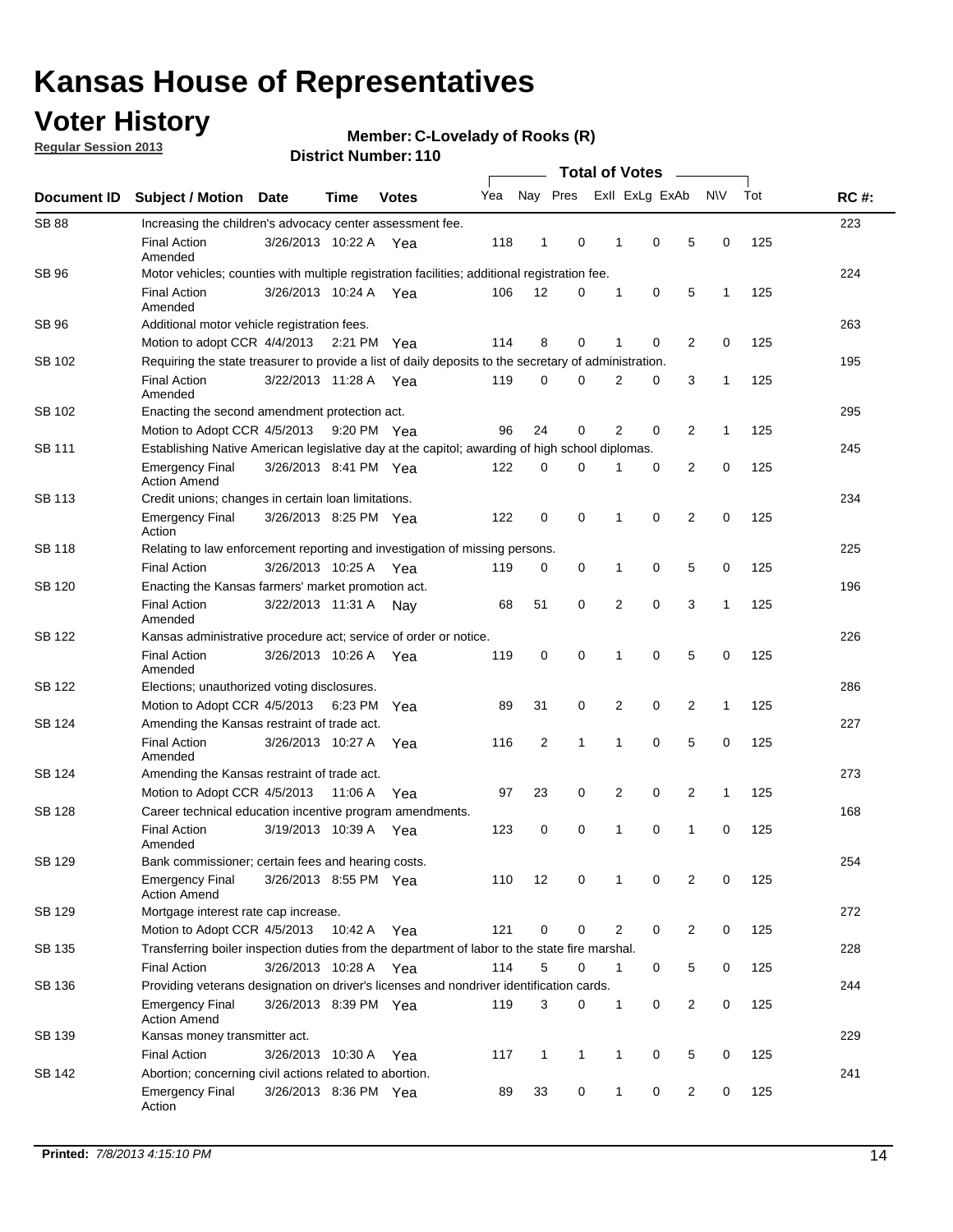### **Voter History**

**Member: C-Lovelady of Rooks (R)** 

**Regular Session 2013**

| Document ID     |                                                                                                                                                                                                       |                       |             |              |     |          |   | <b>Total of Votes</b><br>$\sim$ |                |                |           |     |             |  |  |  |  |  |  |
|-----------------|-------------------------------------------------------------------------------------------------------------------------------------------------------------------------------------------------------|-----------------------|-------------|--------------|-----|----------|---|---------------------------------|----------------|----------------|-----------|-----|-------------|--|--|--|--|--|--|
|                 | <b>Subject / Motion Date</b>                                                                                                                                                                          |                       | Time        | <b>Votes</b> | Yea | Nay Pres |   |                                 | Exll ExLg ExAb |                | <b>NV</b> | Tot | <b>RC#:</b> |  |  |  |  |  |  |
| <b>SB 149</b>   | 239<br>Drug screening for recipients of cash assistance and unemployment benefits.                                                                                                                    |                       |             |              |     |          |   |                                 |                |                |           |     |             |  |  |  |  |  |  |
|                 | <b>Emergency Final</b><br><b>Action Amend</b>                                                                                                                                                         | 3/26/2013 8:33 PM Yea |             |              | 106 | 16       | 0 | 1                               | 0              | 2              | 0         | 125 |             |  |  |  |  |  |  |
| SB 164          | Relating to the director of vehicles regulating providers of motor vehicle functions.                                                                                                                 |                       |             |              |     |          |   |                                 |                |                |           |     | 247         |  |  |  |  |  |  |
|                 | <b>Emergency Final</b><br><b>Action Amend</b>                                                                                                                                                         | 3/26/2013 8:43 PM Yea |             |              | 117 | 5        | 0 | 1                               | 0              | 2              | 0         | 125 |             |  |  |  |  |  |  |
| SB 164          | Relating to the director of vehicles regulating providers of motor vehicle functions.                                                                                                                 |                       |             |              |     |          |   |                                 |                |                |           |     | 268         |  |  |  |  |  |  |
|                 | Motion to adopt CCR 4/4/2013                                                                                                                                                                          |                       | 5:32 PM Yea |              | 111 | 9        | 0 | 1                               | 0              | 2              | 2         | 125 |             |  |  |  |  |  |  |
| SB 166          | Insurers supervision, rehabilitation and liquidation act; derivatives.                                                                                                                                |                       |             |              |     |          |   |                                 |                |                |           |     | 206         |  |  |  |  |  |  |
|                 | <b>Final Action</b>                                                                                                                                                                                   | 3/26/2013 9:52 AM Yea |             |              | 119 | 0        | 0 | 1                               | 0              | 5              | 0         | 125 |             |  |  |  |  |  |  |
| SB 168          | Limiting nuisance actions against certain agricultural activities.                                                                                                                                    |                       |             |              |     |          |   |                                 |                |                |           |     | 169         |  |  |  |  |  |  |
|                 | <b>Final Action</b><br>Amended                                                                                                                                                                        | 3/19/2013 10:40 A Yea |             |              | 111 | 12       | 0 | 1                               | 0              | 1              | 0         | 125 |             |  |  |  |  |  |  |
| SB 168          | Limiting nuisance actions against certain agricultural activities.                                                                                                                                    |                       |             |              |     |          |   |                                 |                |                |           |     | 264         |  |  |  |  |  |  |
|                 | Motion to adopt CCR 4/4/2013                                                                                                                                                                          |                       |             | 2:30 PM Yea  | 110 | 12       | 0 | 1                               | 0              | 2              | 0         | 125 |             |  |  |  |  |  |  |
| <b>SB 171</b>   | School districts; amendments to Kansas uniform financial accounting and reporting act.                                                                                                                |                       |             |              |     |          |   |                                 |                |                |           |     | 248         |  |  |  |  |  |  |
|                 | <b>Emergency Final</b><br><b>Action Amend</b>                                                                                                                                                         | 3/26/2013 8:44 PM Yea |             |              | 122 | 0        | 0 | 1                               | 0              | 2              | 0         | 125 |             |  |  |  |  |  |  |
| SB 171          | School districts; amendments to Kansas uniform financial accounting and reporting act.                                                                                                                |                       |             |              |     |          |   |                                 |                |                |           |     | 285         |  |  |  |  |  |  |
|                 | Motion to Adopt CCR 4/5/2013                                                                                                                                                                          |                       | 6:19 PM Yea |              | 63  | 57       | 0 | 2                               | 0              | 2              | 125       |     |             |  |  |  |  |  |  |
| SB 171          | Appropriations for FY 2013, FY 2014, FY 2015, FY 2016, FY 2017 and FY 2018 for various state agencies; capital<br>improvement projects; claims against the state.                                     |                       |             |              |     |          |   |                                 |                |                |           | 320 |             |  |  |  |  |  |  |
|                 | Motion to adopt CCR 6/1/2013 4:30 PM Yea                                                                                                                                                              |                       |             |              | 63  | 51       | 0 | 0                               | 0              | 8              | 3         | 125 |             |  |  |  |  |  |  |
| SB 187          | Establishing the workers compensation and employment security boards nominating committee; administrative law judge<br>appointment; workers compensation appeals board.                               |                       |             |              |     |          |   |                                 |                |                |           |     | 242         |  |  |  |  |  |  |
|                 | <b>Emergency Final</b><br><b>Action Amend</b>                                                                                                                                                         | 3/26/2013 8:37 PM Yea |             |              | 88  | 34       | 0 | 1                               | 0              | 2              | 0         | 125 |             |  |  |  |  |  |  |
| SB 187          | Amending workers compensation law provisions; establishing the workers compensation and employment security boards<br>nominating committee; notice requirements; workplace health and safety program. |                       |             |              |     |          |   |                                 |                |                |           |     | 274         |  |  |  |  |  |  |
|                 | Motion to Adopt CCR 4/5/2013 11:26 A Yea                                                                                                                                                              |                       |             |              | 89  | 31       | 0 | 2                               | 0              | 3              | 0         | 125 |             |  |  |  |  |  |  |
| SB 199          | University of Kansas medical center; midwest center for stem cell therapy.                                                                                                                            |                       |             |              |     |          |   |                                 |                |                |           |     | 235         |  |  |  |  |  |  |
|                 | <b>Emergency Final</b><br><b>Action Amend</b>                                                                                                                                                         | 3/26/2013 8:26 PM Yea |             |              | 90  | 32       | 0 | 1                               | 0              | 2              | 0         | 125 |             |  |  |  |  |  |  |
| SB 199          | Health care; stem cell therapy and unused medications.                                                                                                                                                |                       |             |              |     |          |   |                                 |                |                |           |     | 290         |  |  |  |  |  |  |
|                 | Motion to Adopt CCR 4/5/2013                                                                                                                                                                          |                       | 7:52 PM Yea |              | 90  | 30       | 0 | 2                               | 0              | $\overline{2}$ | 1         | 125 |             |  |  |  |  |  |  |
| SB 216          | Allowing a public building commission to acquire land for a municipal university similar to what such commission is currently<br>allowed to do for any state university.                              |                       |             |              |     |          |   |                                 |                |                |           |     | 185         |  |  |  |  |  |  |
|                 | <b>Final Action</b>                                                                                                                                                                                   | 3/21/2013 11:23 A Yea |             |              | 121 | 0        | 0 | 1                               | 0              | 3              | 0         | 125 |             |  |  |  |  |  |  |
| SB 246          | Reconciling amendments to certain statutes.                                                                                                                                                           |                       |             |              |     |          |   |                                 |                |                |           |     | 315         |  |  |  |  |  |  |
|                 | <b>Emergency Final</b><br>Action                                                                                                                                                                      | 5/23/2013 2:14 PM Yea |             |              | 111 | 0        | 0 | 1                               | 0              | 8              | 5         | 125 |             |  |  |  |  |  |  |
| <b>SCR 1604</b> | Joint rules for the Senate and House of Representatives, 2013-2014.                                                                                                                                   |                       |             |              |     |          |   |                                 |                |                |           |     | 5           |  |  |  |  |  |  |
|                 | <b>Final Action</b><br>Amended                                                                                                                                                                        | 1/28/2013 11:12 A Yea |             |              | 81  | 41       | 0 | 0                               | 0              | 3              | 0         | 125 |             |  |  |  |  |  |  |
| <b>SCR 1606</b> | Honoring pregnancy maintenance resource centers.                                                                                                                                                      |                       |             |              |     |          |   |                                 |                |                |           |     | 240         |  |  |  |  |  |  |
|                 | <b>Emergency Final</b><br>Action                                                                                                                                                                      | 3/26/2013 8:34 PM Yea |             |              | 122 | 0        | 0 | 1                               | 0              | 2              | 0         | 125 |             |  |  |  |  |  |  |